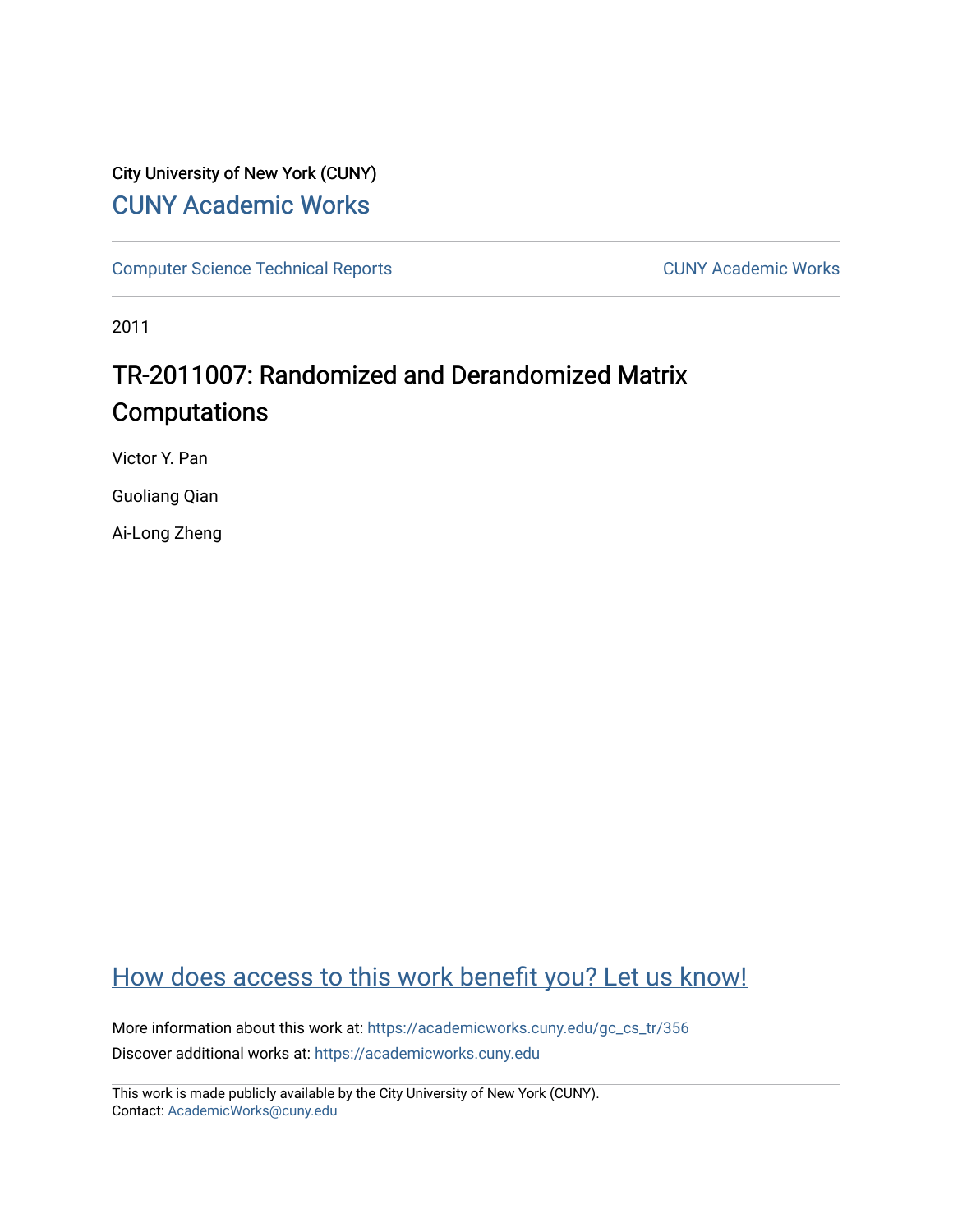# **Randomized and Derandomized Matrix Computations** <sup>∗</sup>

Victor Y. Pan[1*,*2]*,*[*a*] , Guoliang Qian[2]*,*[*b*] , and Ai-Long Zheng[2]*,*[*c*]

[1] Department of Mathematics and Computer Science Lehman College of the City University of New York Bronx, NY 10468 USA [2] Ph.D. Programs in Mathematics and Computer Science The Graduate Center of the City University of New York New York, NY 10036 USA [*a*] victor.pan@lehman.cuny.edu http://comet.lehman.cuny.edu/vpan/ [*b*] gqian@gc.cuny.edu [*c*] azheng-1999@yahoo.com

#### **Abstract**

We propose new techniques and algorithms that advance the known methods for a number of fundamental problems of matrix computations. These problems includes approximation of leading and trailing singular spaces of a matrix with extensions to derandomized approximation by low-rank matrices and by structured matrices, support for numerically safe Gaussian elimination with no pivoting, and devising effective preconditioners that cover the general class of matrices having a small numerical nullity or a small numerical rank. Our technical novelties include randomized additive preconditioning and augmentation for general and structured matrices, derandomization, and dual extension of the Sherman–Morrison–Woodbury formula. Our extensive tests demonstrate effectiveness of the proposed algorithms.

**Key Words:** Low-rank matrices, Approximation, Linear systems of equations, Randomized preconditioning, Dearndomization, Numerical rank

## **1 Introduction**

## **1.1 Derandomized approximation by low-rank matrices**

Approximate matrix decompositions based on approximation of matrices *A* having small numerical ranks *q* by low-rank matrices is a thriving research area with numerous important applications and extensions [HMT11]. To the wealth of these extensions we can add approximation by matrices with displacement structure (see Section 5.2) and tensor computations [T00], [MMD08], [OT09].

The approximation is actually needed just for the range of *A*, and the most popular algorithms employ multiplication of an  $m \times n$  input matrix A by  $q+p$  random vectors where  $p \ll q \ll \min\{m, n\};$ then with a high probability the desired approximation can be readily recovered [HMT11].

<sup>∗</sup>Supported by NSF Grant CCF-1116736 and PSC CUNY Awards 62230–0040 and 63153–0041. Some results of this paper have been presented at the ACM-SIGSAM International Symposium on Symbolic and Algebraic Computation (ISSAC '2011), San Jose, CA, 2011, and the 3nd International Conference on Matrix Methods in Mathematics and Applications (MMMA 2011) in Moscow, Russia, June 22-25, 2011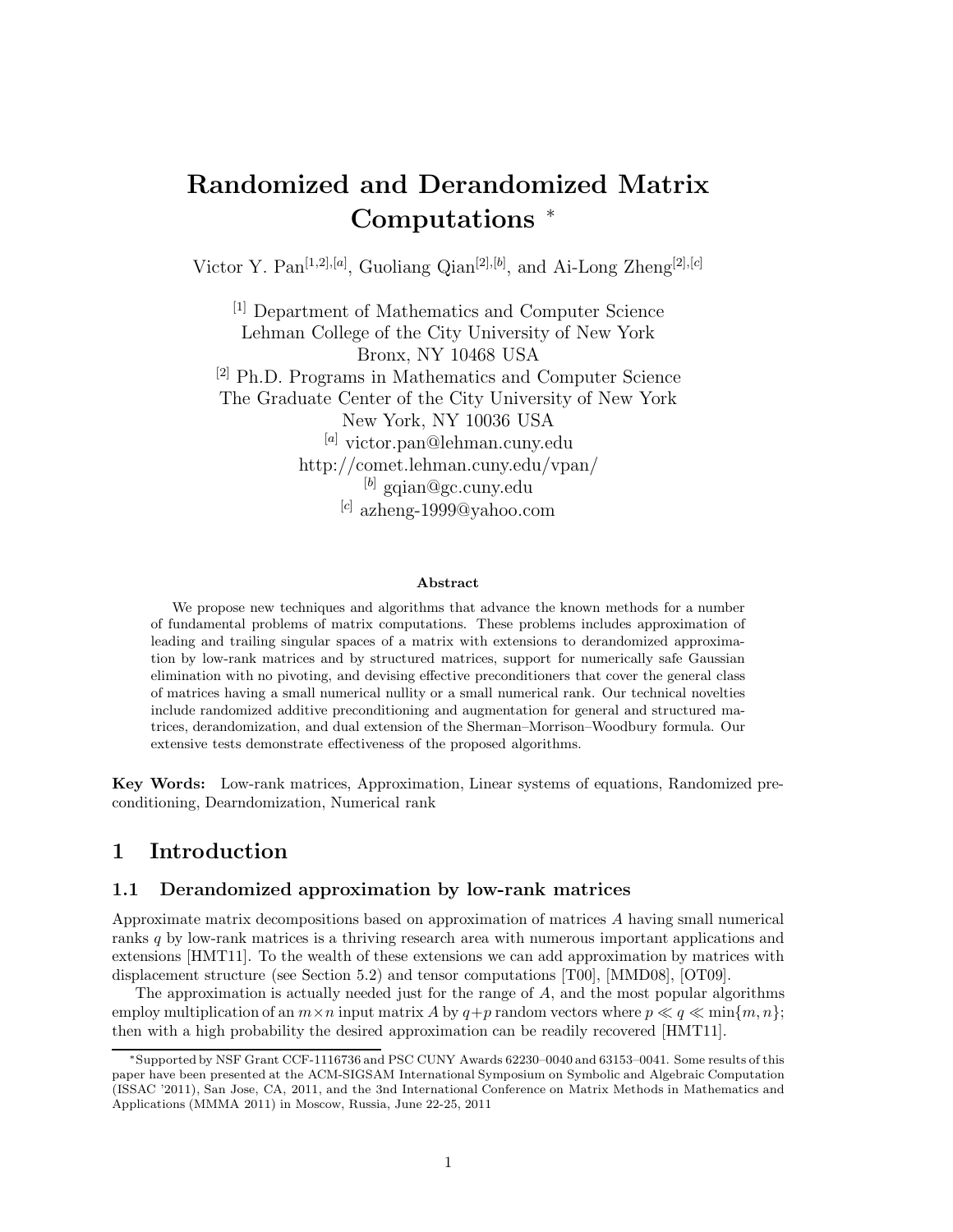In this paper we present an alternative algorithm (see Section 5.2) where the desired approximation is given by the range of the matrix  $C_{-}U_{-}$  where  $C_{-} = A - AU_{-}H^{-1}V_{-}^{T}A$  for  $H = I_q + V_{-}^{T}AU_{-}$ , *U*− and *V*− are random matrices of the sizes  $m \times q$  and  $n \times q$ , respectively, and  $M<sup>T</sup>$  denotes the transpose of a matrix *M*. To our advantage, we get rid of the extraneous parameter *p* and derandomize the computations: by scaling matrices  $U$  and  $V$  we ensure that the matrix  $H$  is diagonally dominant. One of our goals is to advance this algorithm further by combining it with various technically distinct algorithms of [HMT11], [GTZ97], [GT01], [GOS08] and [HMT11].

### **1.2 Numerically safe Gaussian elimination with no pivoting**

To motivate our further study we recall that the condition number  $\kappa(A)$  of a matrix A of a rank  $\rho$  is the ratio  $\sigma_1(A)/\sigma_0(A)$  where  $\sigma_j(A)$  is the *j*th largest singular value of the matrix *A* for  $j = 1, \ldots, \rho$ . If  $\kappa(A)$  is large (in context), then the matrix A is called ill conditioned and lies near a rank deficient matrix; its inversion and solving linear systems with such a matrix are readily corrupted if they are performed numerically with rounding errors by using single or double precision. Otherwise *A* is well conditioned, and if it also has full rank, then numerical computations are safe for it unless they involve ill conditioned auxiliary matrices.

In particular pivoting, that is row or column interchange is applied to avoid dealing with such auxiliary matrices. Gaussian elimination with no pivoting (hereafter we refer to it as GENP) can easily fail in numerical computations with rounding errors, except for some special classes of input matrices, in particular diagonally dominant or positive definite matrices. For such classes GENP and its pivoting-free variations outperform Gaussian elimination with pivoting (cf. [GL96, page 119]). We dramatically expand these classes by proving in Section 5.1 that pre- as well as postmultiplication of a well conditioned coefficient matrix by a Gaussian random square matrix supports safe numerical performance of GENP as well as block Gaussian elimination. In our tests this recipe consistently worked even when we applied circulant multipliers and filled their fisrt columns with the values one and  $-1$ , thus limiting randomization to the choice of the signs  $+$  or  $-$ .

## **1.3 Randomized and derandomized preconditioning of matrices with a small numerical nullity or a small numerical rank**

Can we extend the latter advance by applying randomized multipliers *M* and *N* to precondition an ill conditioned input matrix *A*, that is to yield a better conditioned matrix product? This does not work because  $\kappa(A) \leq \kappa(MAN)\kappa(M)$  cond $(N)$  and because random matrices are expected to be well conditioned [D88], [E88], [CD05], [SST06], [ST02]. Approximate inverses  $X \approx A^{-1}$  are popular as multipliers, but they are readily computed only for some special although important classes of matrices.

Traditionally the transition  $A \Longrightarrow B$  is called *preconditioning* wherever it simplifies the solution of a linear system  $A$ **y** = **b**, e.g., where *B* is the product *MA*, *AN* or *MAN* and the matrix *I* − *B* has a small numerical rank for *I* denoting the identity matrix. Indeed in this case some most popular iterative algorithms such as CG and GMRES algorithms converge to the solution of a linear system  $Bx = f$  very fast even if  $cond(B)$  is not small. Here and hereafter we use the acronym "CG" for "Conjugate Gradient".

Additive preprocessing  $A \Longrightarrow C = A + B$  yields  $C = I$  for  $B = I - A$ , but this observation is not easy to utilize for solving a linear system  $A$ **y** = **b**. Assume, however, that an  $n \times n$  nonsingular input matrix *A* scaled so that  $||A||_2 \approx 1$  has a numerical nullity at most *r*, that is has at most *r* singular values that are much smaller than one. Further assume that *U* and *V* are  $n \times r$  standard Gaussian random matrices and write  $C = A + UV^T$ . Then we prove (cf. Corollary 4.3) that with a high probability  $\kappa(C)$  has order  $\sigma_1(A)/\sigma_{n-r}(A)$  versus  $\kappa(A) = \sigma_1(A)/\sigma_n(A)$ .

We prove this upper bound on  $\kappa(C)$  for any matrix A; furthermore with a small additional work we can derandomize our preprocessing to produce  $n \times r$  matrices  $U_1$  and  $V_1$  such that  $\kappa(C_1) \approx$  $\sigma_1(A)/\sigma_n(A)$  for  $C_1 = A + U_1V_1^T$ ;  $\kappa(C_1) = \sigma_1(A)/\sigma_n(A)$  if A has nullity r (see Section 5.3).

The ratio  $\sigma_1(A)/\sigma_{n-r}(A)$  is not large for matrices A with positive numerical nullity at most *r*, which is a large and important subclass in the class of ill conditioned matrices (cf. [CDG03] and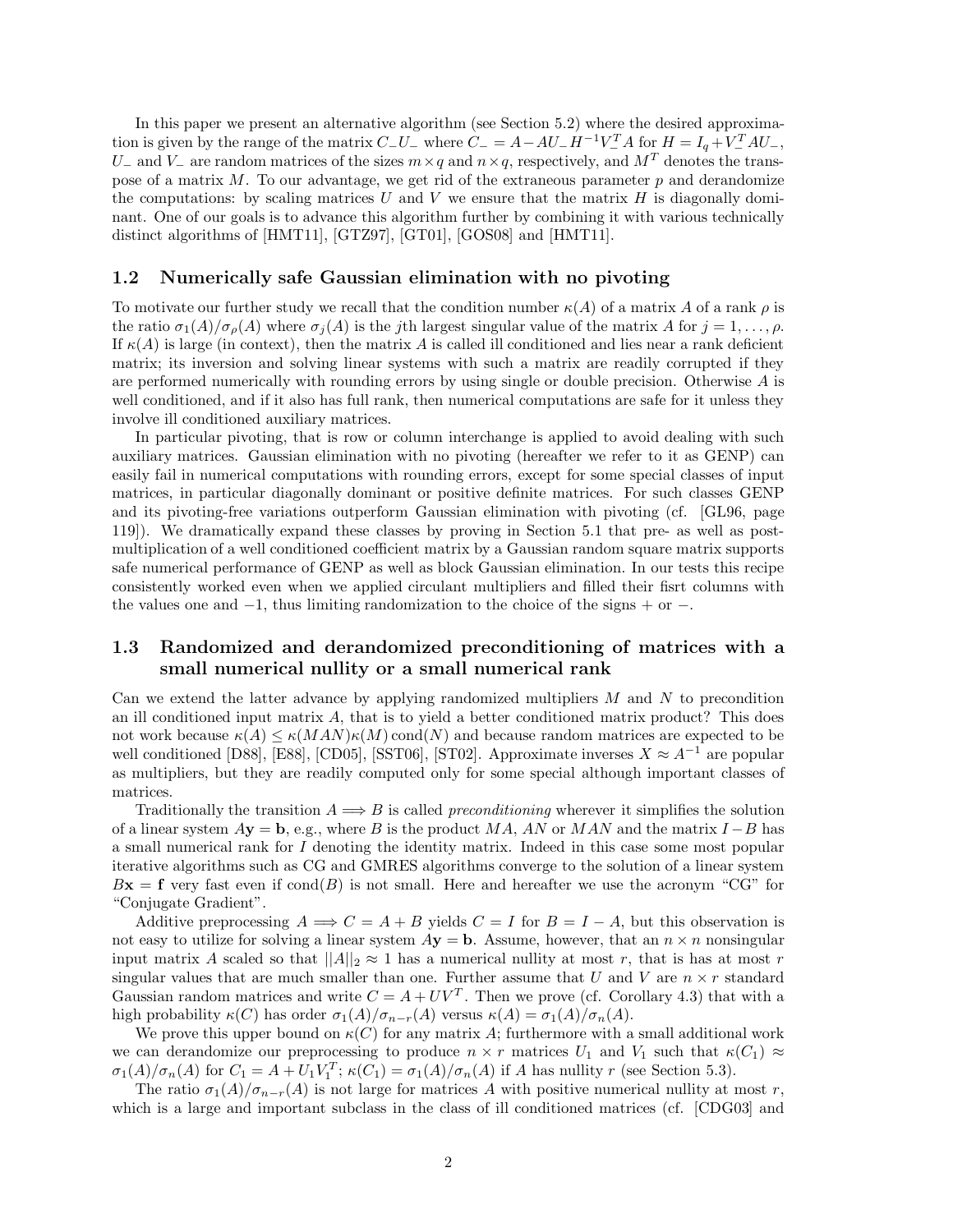our Remarks 2.1 and 4.4); therefore the matrices  $C_1$  and  $C$  associated with such matrices  $A$  are well conditioned with probability one and near one, respectively.

Such matrices can be more readily inverted than an ill conditioned matrix *A*; consequently their inverses can be used as multiplicative preconditioners for it. Indeed the Sherman–Morrison–Woodbury formula (hereafter referred to as *SMW formula*) implies that the matrices *I* −*AC*−1, *I* −*C*−1*A*,  $I - AC_1^{-1}$ , and  $I - C_1^{-1}A$  have ranks at most *r*.

Likewise the matrices  $C^{-1}$  for  $C^{-} = A - AU_-H^{-1}V_-^T A$ ,  $H = I_q + V_-^T A U_-$ , and random scaled matrices *U*<sup>−</sup> and *V*<sup>−</sup> (cf. Section 1.1) can be used as effective preconditioners for nonsingular matrices *A* having small numerical ranks *q*. This is because  $C^{-1} = A^{-1} + U - V^T$ , and so the matrices  $I - C^{-1}A$ and  $I - AC_$ <sup>−1</sup> have ranks at most q, and because the matrices  $C_$  are expected to be well conditioned are therefore more readily invertible than the matrices *A*.

Thus our study extends the *analysis of conditioning* in [D88], [E88], [CD05], [SST06], [ST02] to *randomized preconditioning* of matrices having a small numerical nullity or a small numerical rank.

In an alternative application of our additive preprocessing (see Section 5.4), we compute the matrix  $W =$  $\sqrt{V^T C^{-1}}$ *X* A for a random scaled  $q \times n$  matrix *X* and deduce that the  $r \times r$  leading block of *W* strongly dominates the subdiagonal block underneath; block Gaussian elimination readily eliminates the latter block and thus reduces the original ill conditioned linear system *A***y** = **b** to two well conditioned systems of smaller sizes. The reduction requires extended precision but uses only  $O(n^2r)$  flops versus  $\frac{2}{3}n^3 + O(n^2)$  in Gaussian elimination. Here and hereafter "flop" stands for "arithmetic operation".

Yet another (more involved) alternative is to compute the solution  $y = A^{-1}b$  to a linear system  $A$ **y** = **b** by substituting the SMW expression for  $A^{-1}$  via  $C^{-1}$  (see [PGMQ], [Pa], and our Section 5.7). In the case of ill conditioned matrices *A* having a small numerical nullity the resulting algorithm solves a linear system  $A$ **y** = **b** by using a nearly optimal number of bitwise (Boolean) operations.

### **1.4 Approximation of trailing and leading singular spaces**

Our algorithms for approximation by low-rank matrices in Section 1.1 and for block triangular reduction above rely on approximation of trailing and leading singular spaces of a matrix, which is a problem of independent importance.

We employ the following basic properties (cf. Theorem 5.2).

(a) The ranges of the matrices  $V^T C^{-1}$  and  $C^{-1}U$  closely approximate the left and right singular spaces associated with the  $r$  smallest singular values provided the  $n \times n$  nonsingular matrix  $A$  has numerical nullity *r*, *U* and *V* are  $n \times r$  matrices, and the matrix  $C = A + UV^T$  is nonsingular and well conditioned.

(b) Likewise for an  $n \times n$  nonsingular matrix A having numerical rank q the ranges of the matrices  $V_-^T C_-$  and  $C_- U_-$  closely approximate the left and right singular spaces of *A* associated with its *q* largest singular values provided  $U_{-}$  and  $V_{-}$  are  $n \times q$  matrices, the matrix  $H = I_q + V_{-}^T A U_{-}$  is nonsingular, and  $C_-=A - AU_-H^{-1}V_-^T A$ .

#### **1.5 Structured input matrices and randomized augmentation**

Assume a matrix *A* with displacement structure having a small numerical nullity *r* or a small numerical rank *q*. In this case additive preprocessing  $A \implies C = A + UV^T$  or  $C^{-1} = A^{-1} + U - V^T$  $\frac{1}{2}$  can spoil the structure a little but cannot completely destroy it: the transition  $A \implies C$  (resp.  $A^{-1} \Longrightarrow C^{-1}$  can increase the displacement rank of *A* by at most  $2r + 1$  (resp. 2*q* + 1) (cf. [P01]). This enables us to extend our nearly optimal upper bounds on the number of bitwise (Boolean) operations involved into the solution of general ill conditioned linear systems of equations with matrices having small numerical nullities or ranks to the case where such matrices have displacement structure of Toeplitz or Hankel type (see [Pa]).

We can decrease the negative impact of our preprocessing on the structure of *A* if we endow the matrices *U* and *V* with consistent structure. E.g., we cannot extend our proof that  $\kappa(C)$  has order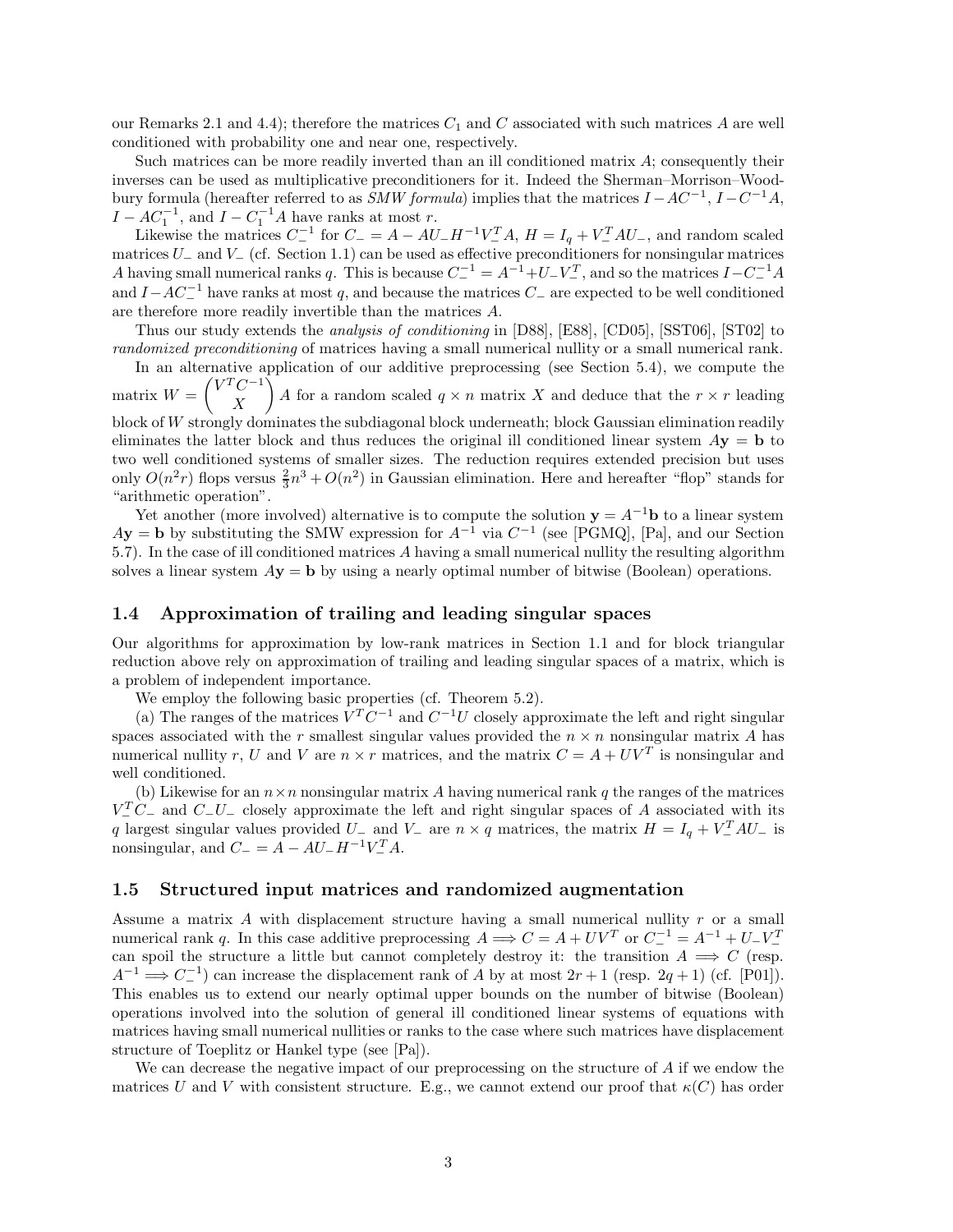$\sigma_1(A)/\sigma_{n-r}(A)$  under this assumption, but such an upper bound has been in good accordance with the results of our extensive tests with highly structured and sparse matrices *U* and *V* .

We can even better preserve the input structure if we apply randomized augmentation, such as  $A \Longrightarrow K = \begin{pmatrix} A & -U \\ V^T & W \end{pmatrix}$  $V^T$  *W* for random structured matrices  $U, V$  and  $W$ .

Augmentation is closely linked to additive preprocessing, has similar preconditioning power, allows similar applications and enables perfect preservation of the input matrix structure (see Section 5.6).

In Sections 2.8 and 2.9) we made some initial steps towards extending formal study of conditioning of random general matrices towards random structured matrices, but we went much farther in empirical study of random Toeplitz matrices. Our tests showed that they tend to be reasonably well conditioned; this can be interesting to compare with the study of important special classes of Toeplitz matrices in [BG05].

## **1.6 Estimation of numerical rank and numerical nullity**

One can compute numerical nullity r by means of at most  $2\lceil \log_2 r \rceil$  steps of binary search whose every search step tests whether the matrix  $C = A + UV^T$  is nonsingular and well conditioned for a pair of  $n \times s$  random and properly scaled matrices U and V, and a candidate integer  $s, s = 0, 1, 2, 4, \ldots$ Instead one can begin binary search with an upper bound  $r_+ \geq r$ , e.g., with  $r_+ = n - 1$ , and in at most  $\lceil \log_2(n-r) \rceil$  steps compute *r* as the minimum integer for which the matrix *C* is nonsingular and well conditioned and the ratio  $\frac{||AC^{-1}U||}{||A|| ||C^{-1}U||}$  is small [PQ10, Algorithm 6.7].

We can begin with random scaled additive preprocessors *U* and *V* of a larger size expecting to obtain a better conditioned matrix  $C = A + UV^T$ , and then we can compress the preprocessors keeping smaller value of  $\kappa(C)$  (see [PQ10, Flowchart 8.1]).

The power transforms  $A \implies B = (AA^H)^q A$  imply that  $\sigma_i(B) = (\sigma_i(A))^{2q+1}$  and can be employed for positive integers *q* to increase the gaps between consecutive singular values of *A*.

#### **1.7 The test results**

The results of our extensive tests (the contribution of the second and the third authors) are in good accordance with our theoretical estimates. In particular we match the output accuracy of the customary algorithms but outperform them in terms of the CPU time even in the case of Toeplitz inputs (see Table 7.10). Some results of our experiments may be of independent interest, e.g., the demonstration that random Toeplitz matrices do not tend to be ill conditioned, even though users most frequently with ill conditioned Toeplitz matrices [BG05].

## **1.8 Related and further works**

For the early works on approximation by low-rank matrices see [HMT11], [GTZ97], [GT01], [GOS08], and the bibliography therein. Preconditioning of iterative algorithms for linear systems of equations is a classical subject [A94], [B02], [G97]. The open problem of creating inexpensive preconditioners for general use has been around for a long while. Randomized preconditioning was a novel invention proposed and developed by the first author in a number of papers (see [PGMQ], [PQa], [PQZa], [PQZC], [PZ11] and the references therein). Computations with matrices having displacement structure is a classical topic, usually traced back to [KKM79]. Unification of these computations based on operating with them in terms of their displacements and the method of displacement transformation can be traced to [P90] (cf. [P01]). Treatment of ill conditioned structured matrices is a well known open challenge (cf. [VBHK01]); the best customary recipes employ displacement transformation and involve quadratic arithmetic time or large overhead constants [GKO95], [CGLX], [CGSXZ], [G98], [P10], [R06]; further advance in [Pa] relies on randomized additive preconditioning.

The contributions of the present paper include a formal proof of the power of randomized additive preconditioning for input matrices having small numerical nullities or small numerical ranks, applications to approximations with matrices of a low rank and to multiplicative preconditioning,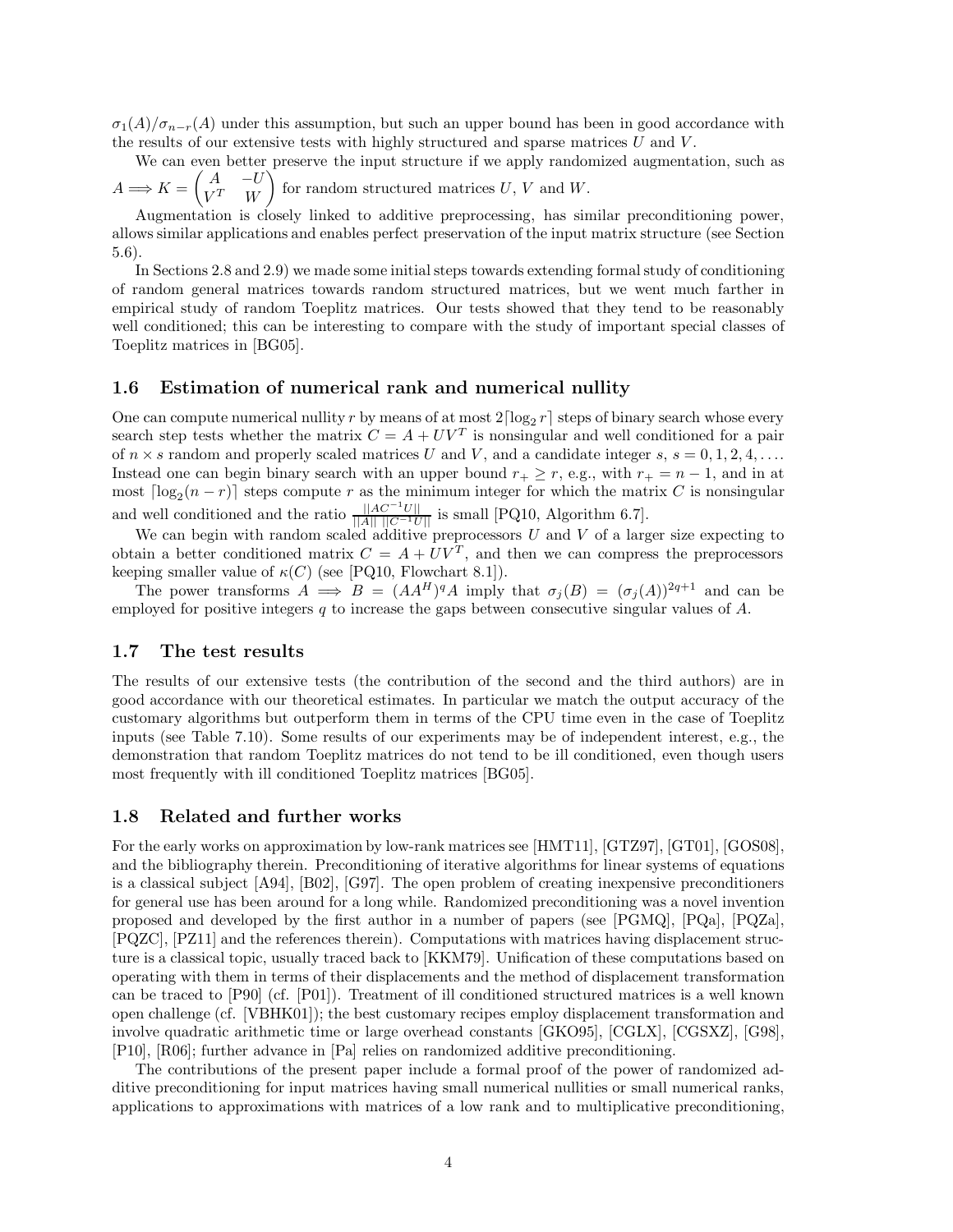block factorization in Sections 5.4 and 5.5 based on approximation of trailing and leading singular spaces, and the estimates for condition numbers of circulant matrices.

As most natural directions for our further research, we consider extension of our study to augmentation and semi-augmentation in Remark 5.5, specification to structured matrices, the advance of our approximation by low-rank matrices (as we stated in Section 1.1), and its extension to tensor computations. Exploiting the link between tensor and matrix computations for their acceleration is a large fashionable subject (see, e.g., [T00], [MMD08], [OT09]). Its origin can be traced to the technique of trilinear aggregation in [P72], which was a basic ingredient of fast algorithms for matrix multiplication (see [P84], [CW90], [LPS92], and [K04]) and was the first example of the acceleration of fundamental matrix computations by means of tensor decomposition. The next highly important step, also motivated by application to fast matrix multiplication in [BCLR79], was the study of border rank for matrix and tensor decompositions [B80], [B85], [B86], [BC87].

## **1.9 Organization of the paper**

We devote the next section to the definitions and basic results for randomized preprocessing, including the estimates from [SST06] for the condition numbers of Gaussian random matrices and our extension of these estimates to the circulant and Toeplitz cases as well as the SMW formula and our dual version of it. In Section 3 we estimate the condition numbers of randomized matrix products; the results imply support of GENP by means of randomized multiplication. In Section 4 we prove that our randomized preprocessing is expected to transform an ill conditioned matrix into a well conditioned matrix provided the input matrix has a small positive numerical nullity (with immediate extension, based on our dual SMW formula, to the case of a small positive numerical rank). In Section 5 we cover applications of the latter results to approximation by low-rank matrices, approximation of trailing and leading singular spaces, randomized additive and multiplicative preconditioning for linear systems of equations, as well as derandomization and augmentation techniques; we also comment on the extension of matrix structure in our preprocessing. In Section 6 we elaborate upon a sample application of augmentation to the solution of a Toeplitz linear system whose coefficient matrix has nullity one. In Section 7 we present the results of numerical tests, which are the contribution of the second and the third authors. In the Appendix we briefly recall Newton's iteration for the inversion of structured matrices and propose its refinement with our preconditioning techniques and its heuristic acceleration.

## **2 Some definitions and basic results on matrix computations**

#### **2.1 Some basic definitions**

We use and extend the customary definitions in [GL96], [H02], [S98] on matrix computations and will reuse the definitions in the Introduction.

R and C are the fields of real and complex numbers, respectively.

A flop is an arithmetic operation with these numbers.

 $A<sup>T</sup>$  and  $A<sup>H</sup>$  denote the transpose and the Hermitian transpose of an  $m \times n$  matrix *A*, respectively.  $A^{-H}$  denotes the matrix  $(A^{-1})^H = (A^H)^{-1}$ .

*A*<sup>*H*</sup> is *A*<sup>*T*</sup> and *A*<sup>−*H*</sup> is  $A^{-T} = (A^{-1})^T = (A^T)^{-1}$  for a real matrix *A*.

A matrix *A* is Hermitian if  $A = A^H$ .

A matrix  $A = B^H B$  is Hermitian positive definite if *B* is a nonsingular matrix.

 $A^{(k)}$  denotes the  $k \times k$  leading, that is northwestern block submatrix of a matrix *A*.

A matrix of a rank *ρ* has *generic rank profile* if all its *i* × *i* leading blocks are nonsingular for  $i = 1, \ldots, \rho$ . If such a matrix is itself nonsingular, then it is called *strongly nonsingular*.

 $(B_1 \mid \ldots \mid B_k) = (B_j)_{j=1}^k$  is a  $1 \times k$  block matrix with blocks  $B_1, \ldots, B_k$ .

 $\text{diag}(B_1,\ldots,B_k) = \text{diag}(B_j)_{j=1}^k$  is a  $k \times k$  block diagonal matrix with diagonal blocks  $B_1,\ldots,B_k$ . *I*<sup>*n*</sup> and *I* denote the  $n \times n$  identity matrix  $(\mathbf{e}_j)_{j=1}^n = (\mathbf{e}_1 \mid \dots \mid \mathbf{e}_n)$ .

*J<sub>n</sub>* and *J* denote the  $n \times n$  reflection matrix  $(\mathbf{e}_j)_{j=n}^1 = (\mathbf{e}_n \mid \dots \mid \mathbf{e}_1).$ 

 $O_{k,l}$  and  $O$  denote the  $k \times l$  matrix filled with zeros.  $\mathbf{0}_k$  is the vector  $O_{k,1}$ .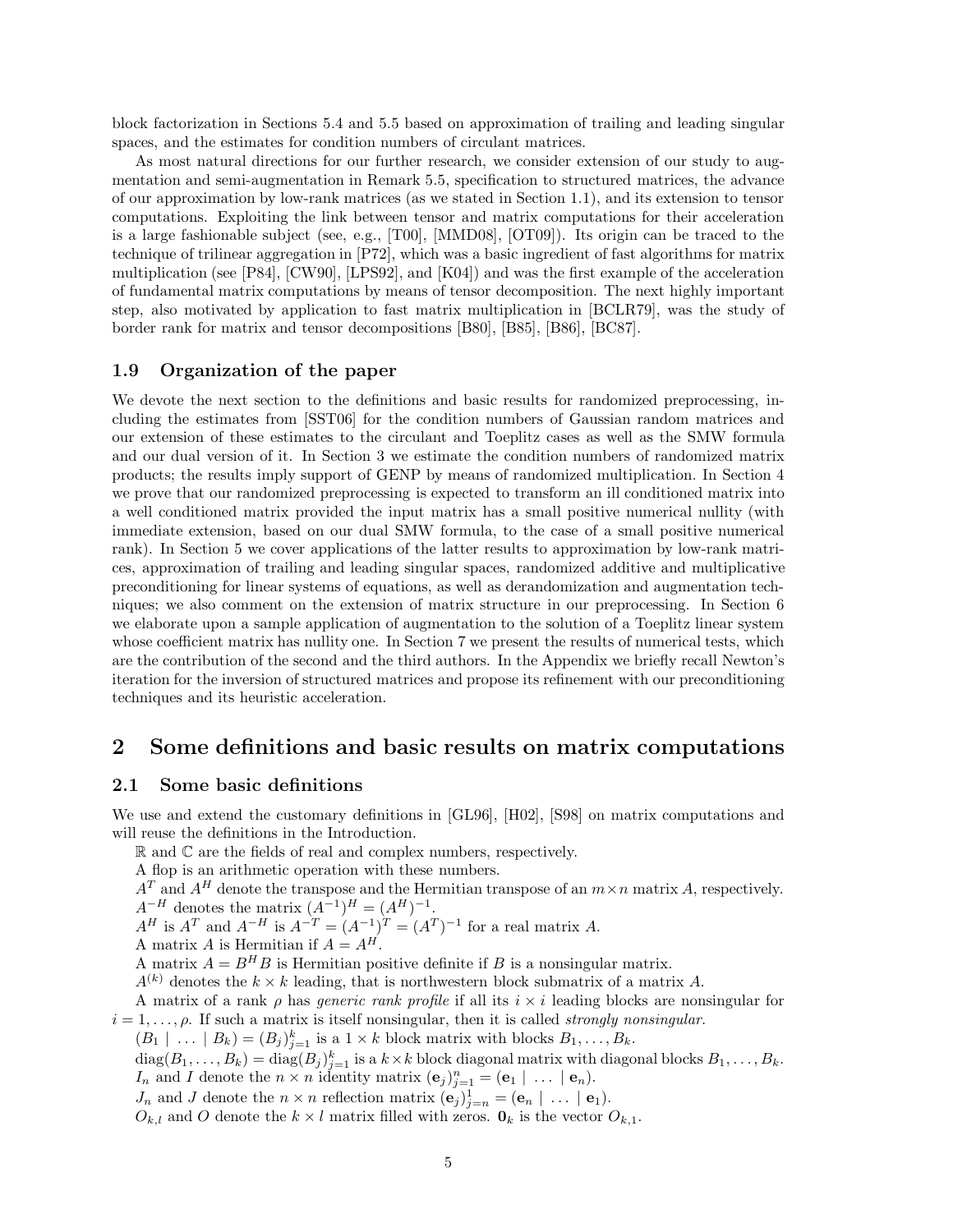We drop the subscripts and write *I*, *O*, and **0** where the size of the matrix or the vector is not important or is defined by the context.

## **2.2 Range, null space, rank, nullity, and nmbs**

 $\mathcal{R}(A)$  denotes the range of the matrix A, that is the linear space  $\{z : z = Ax\}$  generated by its columns,  $\mathcal{N}(A)$  its null space  $\{v : A v = 0\}$ ,  $\rho = \text{rank } A = \dim \mathcal{R}(A)$  its rank, and nul  $A = \dim \mathcal{N}(A)$ its nullity. **v** is its null vector if  $A$ **v** = **0**.

Suppose a matrix *B* has full column rank and  $\mathcal{R}(B) = \mathcal{N}(A)$ . Then we call *B* a *null matrix basis* or a *nmb* for a matrix *A* and write  $B = \text{nmb}(A)$ .

The nullity, the null space, null vectors, and nmbs of the transposed matrix  $A<sup>T</sup>$  are said to be the left nullity, the left null space, left null vectors, and left nmbs of a matrix *A*, respectively.

#### **2.3 Orthogonalization, norms, and SVD**

A matrix  $X = A^{(I)}$  is a left or right inverse of a matrix A if  $XA = I$  or  $AX = I$ , respectively, so that  $A^{(I)} = A^{-1}$  for a nonsingular matrix *A*.

 $||A||_h$  is the *h*-norm of a matrix  $A = (a_{i,j})_{i,j=1}^{m,n}$  for  $h = 1, 2, \infty$ . We write  $||A||_2 = ||A||$  and recall from [GL96, Section 2.3.2 and Corollary 2.3.2] that

$$
\max_{i,j=1}^{m,n} |a_{i,j}| \le ||A|| = ||A^H|| \le \sqrt{mn} \max_{i,j=1}^{m,n} |a_{i,j}|,
$$
\n(2.1)

$$
||A||^2 \le ||A||_1 ||A||_{\infty}.
$$
\n(2.2)

**v** is a *unit* or *normalized* vector if  $||\mathbf{v}|| = \sqrt{\mathbf{v}^H \mathbf{v}} = 1$ .

An  $m \times n$  matrix *U* (for  $m \leq n$ ) is *unitary* or *orthonormal* if  $U^H U = I$ .

QR factorization  $A = QR$  of a matrix A into the product of a unitary matrix  $Q$  and an upper triangular matrix  $R$  is unique if the factor  $R$  is a square matrix with positive diagonal entries [GL96, Theorem 5.2.2]. In this case we write  $Q = Q(A)$  and  $R = R(A)$ .

 $A = S_A \Sigma_A T_A^H$  is an SVD or full SVD of an  $m \times n$  matrix A of a rank  $\rho$  provided  $S_A S_A^H = S_A^H S_A =$  $I_m$ ,  $T_A T_A^H = T_A^{\hat{H}} T_A = I_n$ ,  $\Sigma_A = \text{diag}(\hat{\Sigma}_A, O_{m-\rho,n-\rho}),$   $\hat{\Sigma}_A = \text{diag}(\sigma_j(A))_{j=1}^{\rho},$   $\sigma_j = \sigma_j(A) = \sigma_j(A^H)$ is the *j*th largest singular value of a matrix *A*. These values have the minimax characterization

$$
\sigma_j = \max_{\dim(\mathbb{S}) = j} \quad \min_{\mathbf{x} \in \mathbb{S}, \ |\mathbf{x}\| = 1} \quad ||A\mathbf{x}||, \ j = 1, \dots, \rho,
$$
\n(2.3)

where S denotes linear spaces [GL96, Theorem 8.6.1]. They turn into zero,  $\sigma_j = 0$ , where  $j > \rho$ . It follows that  $\sigma_i(A)$  is the distance from the matrix *A* to the nearest matrix of a rank *j* − 1 for  $j = 1, \ldots, \rho + 1,$ 

$$
\sigma_1 = \max_{||\mathbf{x}||=1} ||A\mathbf{x}|| = ||A|| \text{ and if } m \ge n, \text{ then } \sigma_n = \min_{||\mathbf{x}||=1} ||A\mathbf{x}||. \tag{2.4}
$$

The minimax characterization (2.3) implies

**Fact 2.1.** Fix two positive integers p and q and assume that  $A_0$  is a  $p \times q$  submatrix of a matrix  $A$ . *Then*  $\sigma_j(A) \geq \sigma_j(A_0)$  *for*  $j = 1, 2, ..., \min\{p, q\}.$ 

If  $\sigma_q > \sigma_{q+1}$ , in which case  $q \leq \rho$ , then the first *q* columns of the matrices  $S_A$  and  $T_A$  generate the leading left and right singular spaces  $\mathbb{S}_{A}^{(q)} = \mathcal{R}(S_A(I_q \mid O_{q,m-q})^T)$  and  $\mathbb{T}_{A}^{(q)} = \mathcal{R}(T_A(I_q \mid O_{q,n-q})^T)$ , respectively, associated with the *q* largest singular values of the matrix *A*. The orthogonal complements <sup>S</sup>*A,m*−*<sup>q</sup>* and <sup>T</sup>*A,n*−*<sup>q</sup>* of these singular spaces are the left and right trailing singular spaces associated with the  $m - q$  and  $n - q$  smallest singular values of the matrix *A*, respectively.

 $\Sigma_A^+ = \text{diag}((\hat{\Sigma}_A)^{-1}, \hat{O}_{n-\rho,m-\rho})$  and  $A^+ = T_A \Sigma_A^+ S_A^H$  are the Moore–Penrose generalized (or pseudo) inverses of the matrices  $\Sigma_A$  and A, respectively.  $A^+$  is a left or right inverse of a matrix A of full rank.  $A^+ = A^{-1}$  for a nonsingular matrix *A*.  $||A^+|| = 1/\sigma_\rho(A)$  for a matrix *A* of rank  $\rho$ .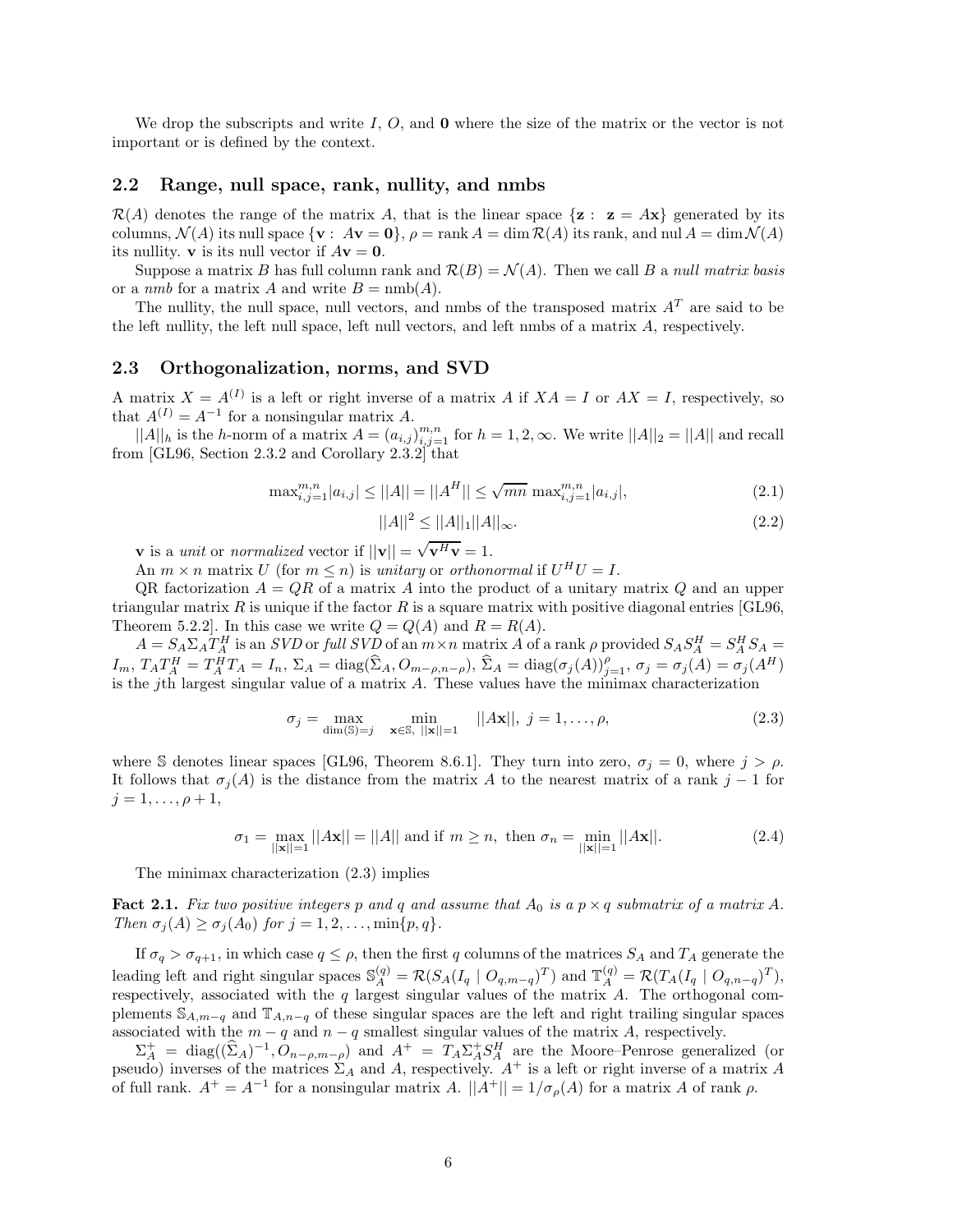## **2.4 Condition number, perturbation norm bounds, and numerical rank and nullity**

Hereafter the concepts "large", "small", "near", "closely approximate", "ill conditioned" and "well conditioned" are quantified in the context.

For two positive parameters a and b we write  $a \gg b$  and  $b \ll a$  if the ratio  $a/b$  is large and write  $a \approx b$  if the ratio is close to one or if  $b = 0$  and |*a*| is small. For two matrices *A* and *B* we write  $A \approx B$  if  $||A - B|| \ll ||A||$ .

An  $m \times n$  matrix *A* has *numerical rank*  $\rho$  if the ratios  $\sigma_i(A)/||A||$  are small for  $j > \rho$  but are not small for  $j \leq \rho$ . In this case the matrix has *numerical nullity*  $n - \rho$ .

**Remark 2.1.** *Unlike the nullity and the rank, numerical nullity and numerical rank are not well defined for a large class of ill conditioned matrices, in particular for all matrices A having nested clusters of small singular values but also for the matrix class represented by a* 1000× 1000 *matrix A with singular values*  $\sigma_j(A) = 2^{1000-j}$ ,  $j = 1, 2, ..., 1000$ , *e.g.*, *by* diag( $2^{1000-j}$ )<sub>j=1</sub>.

 $\kappa(A) = \frac{\sigma_1(A)}{\sigma_\rho(A)} = ||A|| \, ||A^+||$  is the condition number of a matrix *A* of a rank *ρ*. Such a matrix is *ill conditioned* if  $\sigma_1(A) \gg \sigma_\rho(A)$  and is *well conditioned* otherwise. See [D83], [GL96, Sections 2.3.2, 2.3.3, 3.5.4, 12.5], [H02, Chapter 15], and [S98, Section 5.3] on effective estimation of norms and condition numbers.  $\kappa(A) = ||A|| ||A^{-1}||$  for a nonsingular matrix A.

A map of matrices  $A \Longrightarrow B$  is called *preconditioning* if  $\kappa(B) \ll \kappa(A)$  and if the solution of a linear system  $A$ **y** = **b** is readily reduced to the solution of a linear system  $B$ **x** = **f**, e.g., if  $B = AM$  for a readily computable matrix *M*. Preconditioning of the coefficient matrix accelerates convergence of CG, GMRES and other most popular iterative algorithms to the solution of a linear system  $Bx = f$ , but the convergence is particularly fast where the matrix  $I - B$  has a small numerical rank, even if the condition number  $\kappa(B)$  is large [A94], [B02], [G97]. This motivates the following definition: *M* is a *multiplicative preprocessor of a level r* for a square matrix *A* if the matrix *MA* − *I* or *AM* − *I* has a numerical rank at most *r*. Clearly  $M = A^{-1}$  is a multiplicative preprocessor of level zero, but it is assumed that the computation of a preprocessor is substantially simpler than inversion.

The minimax characterization  $(2.3)$  implies that an  $m \times n$  matrix A of full rank is ill conditioned if and only if it is close to a rank deficient matrix *B*, such that the ratio  $||A - B||/||A||$  is small.

By extending the definitions in Section 2.1 we say that a matrix having a numerical rank  $\rho$  has *generic conditioning profile* if all its  $i \times i$  leading blocks are well conditioned for  $i = 1, \ldots, \rho$ . If such a matrix is itself well conditioned, then it is *strongly well conditioned*.

One can readily verify the following property (see [PQZa]).

**Theorem 2.1.** *Gaussian elimination with no pivoting applied to a matrix A involves no divisions by zeros (resp. by values that are absolutely small relative to the norm* ||*A*||*) while computing triangular factorizations of the leading block submatrices*  $A^{(j)}$  *for*  $j = 1, \ldots, \rho$ *, for*  $\rho$  *denoting* rank *A (resp. numerical rank of A) if and only if the matrix A has generic rank (resp. generic conditioning) profile.*

Similar property holds for block Gaussian elimination (see [PQZa]) and can be extended to the MBA algorithm of [M80] and [BA80].

These results motivate the task of *generic preconditioning* whose goal is the transformation of a well conditioned matrix into a matrix having generic conditioning profile (see Corollary 3.4).

The next theorem bounds the perturbation norm of the solution of a linear system of equations in terms of its input perturbation norms and the condition number  $\kappa(A)$ . As the bound  $\epsilon$  on the input perturbation norm converges to zero, the bound on the output perturbation norm has order  $2\epsilon\kappa(A)$ .

**Theorem 2.2.** *[H02, Section 7.1, page 121]. Let*  $A$ **y** = **b**  $a$ nd  $(A + \Delta(A))\tilde{y} = b + \Delta(b)$  *for a pair of nonsingular matrices A and*  $A + \Delta(A)$  *and two vectors* **b** *and*  $\Delta(b)$  *such that*  $||\Delta(A)|| \leq \epsilon ||A||$ *,*  $||\Delta(\mathbf{b})|| \leq \epsilon ||\mathbf{b}||$  *for*  $\epsilon \kappa(A) < 1$ *. Then*  $\frac{||(\tilde{\mathbf{y}} - \mathbf{y})||}{||\tilde{\mathbf{y}}||} \leq 2\epsilon \frac{\kappa(A)}{1 - \epsilon \kappa(A)}$ *.* 

Backward analysis of rounding errors extends this result as follows [GL96, Section 3.4.6], [H02, Theorems 19.5], [S98, Theorem 3.4.9].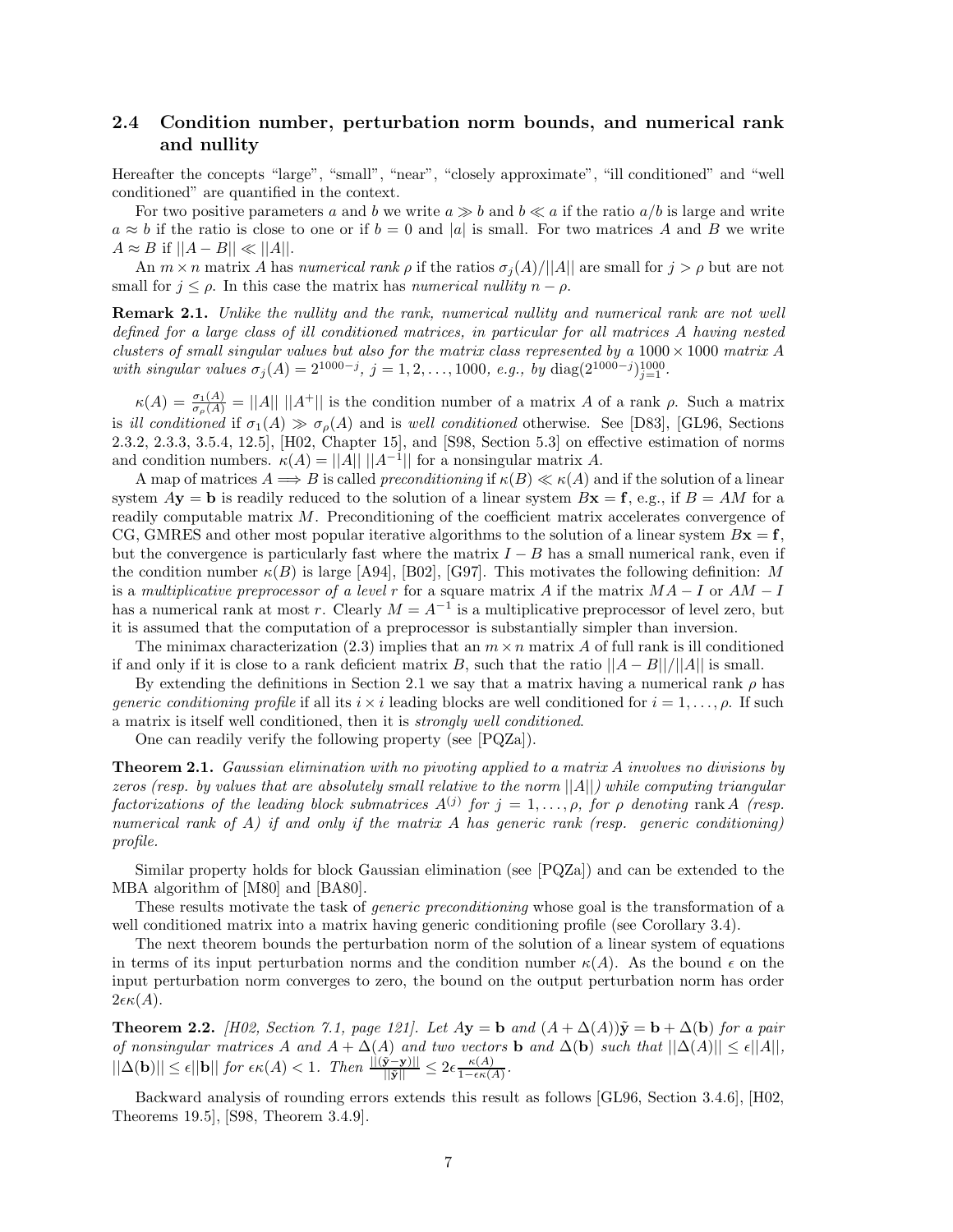**Corollary 2.1.** *Gaussian elimination with pivoting uses*  $\frac{2}{3}n^3 + O(n^2)$  *flops with rounding to a precision*  $p$  *to produce an approximate solution*  $\tilde{y}$  *to a nonsingular linear system*  $Ay = b$  *of n equations and an approximate inverse*  $X \approx A^{-1}$  *such that*  $\frac{\|\tilde{\mathbf{y}} - \mathbf{y}\|}{\|\mathbf{y}\|} = O(2^{-p}n^2\kappa(A \mid \mathbf{b}))$  *and*  $\frac{\|X - A^{-1}\|}{\|A^{-1}\|} =$  $O(2^{-p}n^2\kappa(A))$  *as*  $p \to \infty$ *.* 

Now suppose an  $n \times n$  matrix  $\tilde{A}$  has a rank  $\rho$  and nullity  $r = n - \rho$ . If such a matrix is well conditioned, then all its sufficiently close neighbours *A* have numerical rank  $\rho$  and numerical nullity *r*, that is have exactly *r* singular values that are small relative to the norm  $||A||$ , even though almost all of these neiboughrs have rank *n* and nullity zero. The minimax characterization implies that conversely, every  $n \times n$  matrix A having a positive numerical nullity r is close to a well conditioned singular matrix  $\tilde{A}$  of rank  $n-r$ . The range  $\mathcal{R}(\tilde{A})$  of the latter matrix approximates its *leading singular space*  $\mathbb{T}_A^{(n-r)}$  associated with the *n* − *r* largest singular values; the null space  $\mathcal{N}(\tilde{A})$ ) approximates the *trailing singular space*  $\mathbb{T}_{A,r}$  associated with the *r* smallest singular values.

*r* is also the left numerical nullity of such a matrix *A*, whose left leading and trailing singular spaces  $\mathbb{S}_{A}^{(n-r)}$  and  $\mathbb{S}_{A,r}$  associated with the *n* − *r* largest and *r* smallest singular values, respectively, are approximated by the range and the null space of the matrix  $\tilde{A}^H$ , respectively.

## **2.5 The SMW and dual SMW formulae**

**Theorem 2.3.** Suppose  $A \in \mathbb{C}^{n \times n}$ ,  $U, V \in \mathbb{C}^{n \times r}$ , the matrix  $C = A + UV^H$  is nonsingular,  $G = I_r - V^H C^{-1} U$ , and  $0 \leq r \leq n$ . (The matrix *G* is called the Gauss transform and the Schur *complement [GL96]). Then we have factorizations*

$$
\begin{pmatrix}\nC & U \\
V^H & I_r\n\end{pmatrix} = \begin{pmatrix}\nI_n & U \\
O_{r,n} & I_r\n\end{pmatrix} \begin{pmatrix}\nA & O_{n,r} \\
O_{r,n} & I_r\n\end{pmatrix} \begin{pmatrix}\nI_n & O_{n,r} \\
V^H & I_r\n\end{pmatrix}
$$
\n(2.5)

*and*

$$
\begin{pmatrix}\nC & U \\
V^H & I_r\n\end{pmatrix} = \begin{pmatrix}\nI_n & O_{n,r} \\
V^H C^{-1} & I_r\n\end{pmatrix} \begin{pmatrix}\nC & O_{n,r} \\
O_{r,n} & G\n\end{pmatrix} \begin{pmatrix}\nI_n & C^{-1}U \\
O_{r,n} & I_r\n\end{pmatrix}.
$$
\n(2.6)

*Furthermore if the matrix A is nonsingular, then so is the matrix G, and we have the Sherman–- Morrison–Woodbury formula (hereafter referred to as the SMW formula)*  $A^{-1} = (C - UV^H)^{-1} =$  $C^{-1} + C^{-1}UG^{-1}V^H C^{-1}$ 

*Proof.* The claimed factorizations and nonsigularity are readily verified. The SMW formula of [GL96, page 50], [S98, Corollary 4.3.2] follows if we invert factorization (2.5). 口

**Corollary 2.2.** Suppose  $A \in \mathbb{C}^{n \times n}$ ,  $U, V \in \mathbb{C}^{n \times r}$ , and the matrices A and  $C = A + UV^H$  are *nonsingular. Then the matrix*  $C^{-1}$  *is a multiplicative preprocessor of level r for the matrix*  $A$ *.* 

We have the straightforward bound

$$
||G|| \le ||V|| \, ||C^{-1}|| \, ||U|| + 1. \tag{2.7}
$$

Furthermore by inverting factorization (2.6) we obtain that

$$
||G^{-1}|| \le \max\{||A^{-1}||, 1\} (||V|| \, ||C^{-1}|| + 1) (||U|| \, ||C^{-1}|| + 1) (||U|| + 1) (||V|| + 1). \tag{2.8}
$$

Next apply the SMW formula to the matrix  $A^{-1}$  and a pair of matrices  $U_-, V_- \in \mathbb{C}^{n \times q}$  for  $0 < q < n$  and obtain the *dual SMW formula* 

$$
A^{-1} = (C_{-})^{-1} - U_{-}V_{-}^{H} \text{ for } C_{-} = A - AU_{-}H^{-1}V_{-}^{H}A \text{ and } H = I_{q} + V_{-}^{H}AU_{-}
$$
(2.9)

provided that *H* and *C*<sup>−</sup> are nonsingular matrices.

Both SMW and dual SMW formulae can be extended to the case of rectangular matrices *A* [PQ10]. In the case of square matrices *A* they imply that

$$
\det A = (\det C) \det G = (\det C_-) / \det H. \tag{2.10}
$$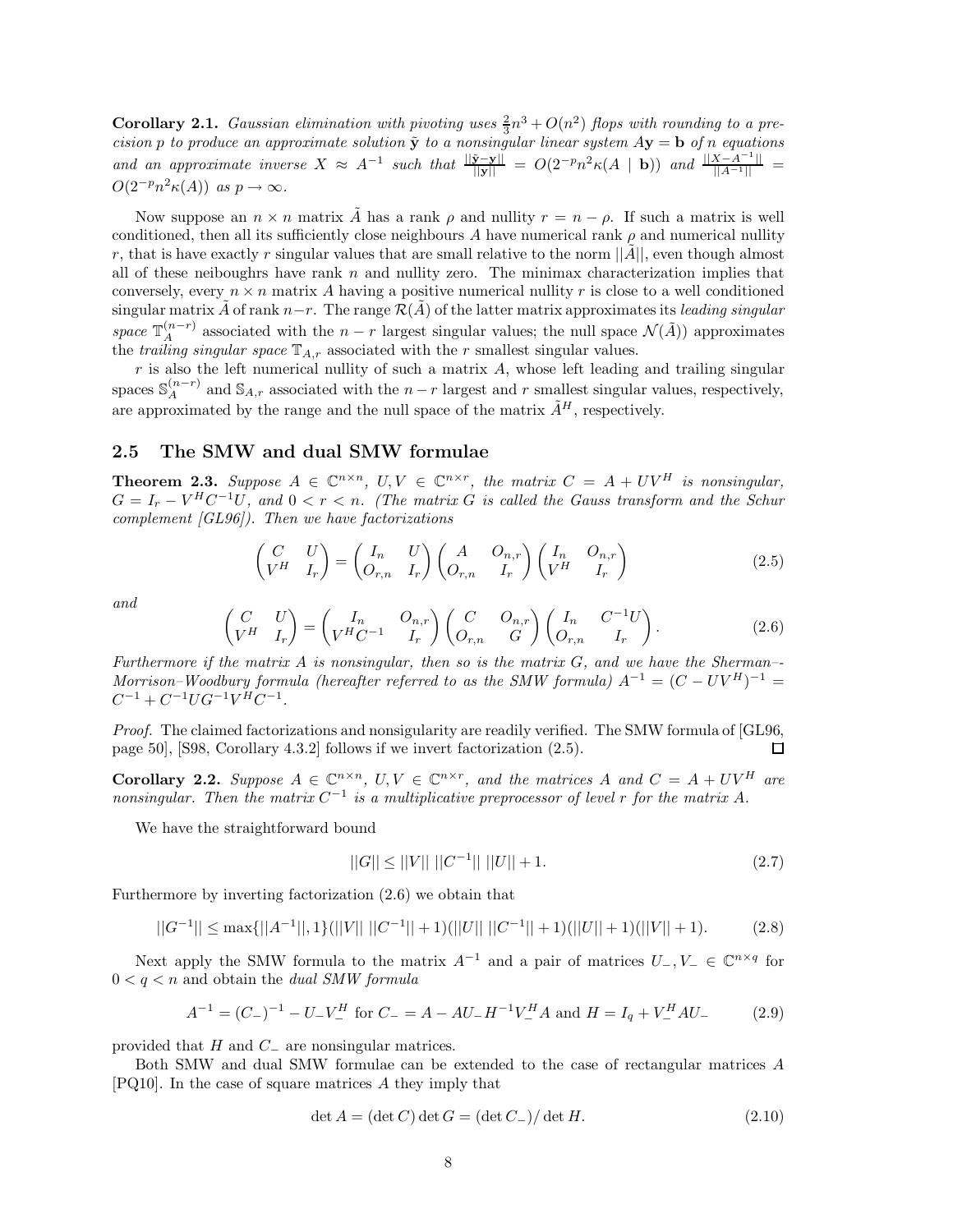To deduce the former equation, equate the right hand sides of equations (2.5) and (2.6) and recall that the determinant of a unit triangular matrix equals one. To deduce the latter equation in (2.10) first extend the former equation to the expression  $A^{-1} = (C_{-})^{-1} - U_{-}V_{-}^{H}$  in (2.9) replacing  $C = A + UV^H$ . This yields the expression  $\det(A^{-1}) = (\det(C_{-})^{-1}) \det H$ . It remains to substitute the equation  $\det(M^{-1}) = (\det M)^{-1}$  for  $M = A$  and  $M = C_-\$ .

#### **2.6 Random sampling and random matrices**

 $|\Delta|$  is the cardinality of a set  $\Delta$  in any fixed ring. *Random sampling* of elements from a set  $\Delta$  is their selection from this set at random and independently of each other. A matrix is *random* if its entries are randomly sampled from a fixed set ∆. Random sampling is *uniform* if it is done under the uniform probability distribution on the set  $\Delta$ .

Recall that the total degree of a multivariate monomial is the sum of its degrees in all its variables. The total degree of a polynomial is the maximal total degree of its monomials.

**Lemma 2.1.** *[DL78], [S80], [Z79]. For a set*  $\Delta$  *of cardinality*  $|\Delta|$  *in any fixed ring let a polynomial in m variables have a total degree d and let it not vanish identically on this set. Then the polynomial vanishes in at most*  $d|\Delta|^{m-1}$  *points.* 

Lemma 2.1 implies that a fixed nonvanishing polynomial vanishes with a probablity converging to zero if the values of its variables are sampled under any reasonable probability distribution on the set  $\Delta$  whose cardinality converges to infinity. Under the uniform probability distribution the probability is estimated most readily.

**Corollary 2.3.** *Under the assumptions of Lemma 2.1 let the values of the variables of the polynomial be randomly and uniformly sampled from the set* ∆*. Then the polynomial vanishes with a probability at most*  $\frac{d}{|\Delta|}$ *.* 

**Corollary 2.4.** Let the entries of an  $m \times n$  matrix have been randomly and uniformly sampled *from a finite set*  $\Delta$  *of cardinality*  $|\Delta|$  *(in any fixed ring). Let*  $l = \min\{m, n\}$ *. Then (a) every*  $k \times k$  $submatrix M$  *for*  $k \leq l$  *is singular with a probability at least*  $1 - \frac{k}{|\Delta|}$  *and (b) is strongly nonsingular with a probability at least*  $1 - \sum_{i=1}^{k} \frac{i}{|\Delta|} = 1 - \frac{(k+1)k}{2|\Delta|}$ . Furthermore (c) if the submatrix M is indeed *nonsingular, then any entry of its inverse is nonzero with a probability at least*  $1 - \frac{k-1}{|\Delta|}$ .

*Proof.* The claimed bounds hold for generic matrices. The singularity of a  $k \times k$  matrix means that its determinant vanishes, but the determinant is a polynomial of total degree *k* in the entries. This implies parts (a) and consequently (b). Part (c) follows because a fixed entry of the inverse vanishes if and only if the respective entry of the adjoint vanishes, but up to the sign the latter entry is a  $(k-1) \times (k-1)$  subdeterminant of the input *M*, and so it is a polynomial of degree  $k-1$  in its entries.  $\Box$ 

**Definition 2.1.**  $F_X(y) =$  *Probability*{ $X \leq y$ } *for a real random variable X is the* cumulative distribution function (CDF) of X evaluated at y.  $F_A(y) = F_{\sigma_l(A)}(y)$  for an  $m \times n$  matrix A and an *integer*  $l = \min\{m, n\}$ *. A matrix is a* Gaussian random matrix *with a mean*  $\mu$  *and a variance*  $\sigma^2$  *if it is filled with independent Gaussian random variables, all having the same mean µ and variance*  $\sigma^2$ .  $\mathcal{G}_{\mu,\sigma}^{m\times n}$  *denotes the set of such*  $m \times n$  *Gaussian random matrices. For*  $\mu = 0$  *and*  $\sigma^2 = 1$ *they turn into* standard Gaussian random matrices.  $F_{\mu,\sigma}(y) = \frac{1}{\sigma\sqrt{2\pi}} \int_{-\infty}^{y} \exp(-\frac{(x-\mu)^2}{2\sigma^2}) dx$  for a *Gaussian random variable with a mean*  $\mu$  *and a variance*  $\sigma^2$ *.*  $\chi_{\mu,\sigma,n}(y)$  *is the CDF of the random*  $function (\sum_{i=1}^{n} Y_i^2)^{1/2} = ||(Y_i)_{i=0}^n||$  where  $Y_1, \ldots, Y_n$  are *n* independent Gaussian random variables *sharing a mean*  $\mu$  *and a variance*  $\sigma^2$ , *that is where*  $(Y_i)_{i=0}^n$  *is Gaussian random vector with a mean*  $\mu$  and a variance  $\sigma^2$ . For  $y \ge 0$  we have  $\chi_{0,1,n}(y) = \frac{2}{2^{n/2} \Gamma(n/2)} \int_{-\infty}^{y} x^{n-1} \exp(-x^2/2) dx$  where  $\Gamma(h) = \int_0^\infty x^{h-1} \exp(-x) dx$ ,  $\Gamma(n+1) = n!$  *for nonnegative integers n.*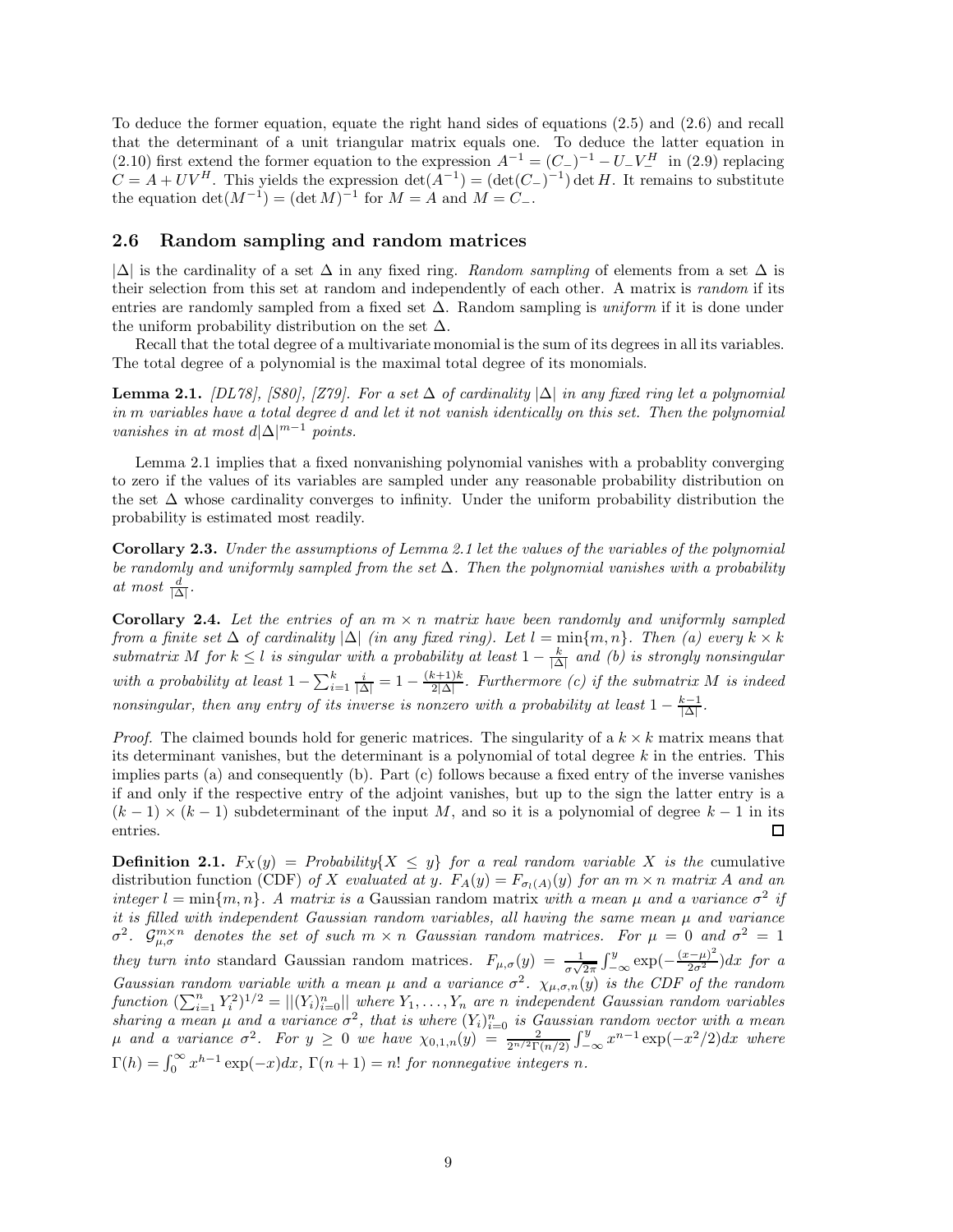#### **2.7 Conditioning of Gaussian random matrices**

Gaussian random matrices in Definition 2.1 tend to be well conditioned [D88], [E88], [CD05]. We will study them based on the estimates of  $[SST06]$ ,  $[ST02]$ ; we recall them below. The estimates in [E88] and [CD05] have smaller overhead constants and in the case of rectangular nonsquare matrices are superior by order of magnitude, but [SST06], [ST02] prove that even the sum of two matrices  $M \in \mathbb{R}^{m \times n}$  and  $W \in \mathcal{G}_{\mu,\sigma}^{m \times n}$  is expected to be well conditioned as long as the ratio  $\sigma/||M||$  is not small.

The following upper bound on the probability that for a Gaussian random matrix *W* the smallest singular value of a matrix  $A = W + M$  is less than a scalar y can also be viewed as a probabilistic lower bound on the smallest singular value of the matrix *A*.

**Theorem 2.4.** *Suppose*  $M \in \mathbb{R}^{m \times n}$  *is a fixed matrix,*  $W \in \mathcal{G}_{\mu,\sigma}^{m \times n}$ ,  $A = W + M$ ,  $l = \min\{m,n\}$ ,  $a$ <sup>*m*</sup>  $y \ge 0$ *. Then*  $F_A(y) \le 2.35 \frac{y\sqrt{l}}{\sigma}$ .

*Proof.* Clearly the matrix  $A = M + W$  has full rank with probability one because W is a Gaussian random matrix. In view of Fact 2.1 it is sufficient to prove the theorem in the case where  $m = n$ , and in this case the theorem turns into [SST06, Theorem 3.3]. 口

The two following theorems supply lower bounds on the probabilities that  $||W|| \leq y$  and  $\kappa(A) \leq y$ for a scalar *y*,  $A = W + M$ , and a Gaussian random matrix *W*. They can also be viewed as probabilistic upper bounds on the norm  $||W||$  and the condition number  $\kappa(A)$ .

**Theorem 2.5.** *(See [DS01, Theorem II.7].) Suppose*  $W \in \mathcal{G}_{0,\sigma}^{m \times n}$ ,  $l = \min\{m,n\}$  and  $y \geq 2\sigma\sqrt{n}$ *l.*  $Then F_{\vert\vert W\vert\vert}(y) \geq 1 - \exp(-(y - 2\sigma))$  $\sqrt{l})^2/(2\sigma^2)$ ).

**Theorem 2.6.** *(See [SST06, Theorem 3.1].) Under the assumptions of Theorem 2.4, let*  $||M|| \leq \sqrt{l}$ *,*  $\mu = 0, \ \sigma \le 1$ *. Then*  $F_{\kappa(A)}(y) \ge 1 - (14.1 + 4.7\sqrt{(2 \ln y)/n})n/(y\sigma)$  for all  $y \ge 1$ *.* 

On a further improvement of this bound by a factor  $\sqrt{\log n}$ , see [W04].

Theorem 2.6 is deduced in [SST06] based on combining Theorems 2.4 and 2.5. The proof of the former theorem relies on the two lemmas below that we use in the next subsections.

**Lemma 2.2.** *Suppose y is a positive number,*  $\mathbf{w} \in \mathbb{R}^{n \times 1}$  *is any fixed real unit vector,*  $||\mathbf{w}|| = 1$ *,*  $M \in \mathbb{R}^{n \times n}$  *is a fixed real matrix,*  $W \in \mathcal{G}_{\mu,\sigma}^{n \times n}$ , and  $A = W + M$ *. Let Q* be a unitary matrix such that  $Q$ **w** = **e**<sub>1</sub> *and let*  $B = QA = (\mathbf{b}_1 \mid \dots \mid \mathbf{b}_n)$ *. Then* 

$$
Probability \{ ||A^{-1}\mathbf{w}|| > y \} \le \max_{\mathbf{b}_1, \dots, \mathbf{b}_n} Probability \{ |\mathbf{t}^T \mathbf{b}_1| < 1/y \}
$$

 $where$   $||{\bf{t}}|| = 1$  *and*  ${\bf{t}}^T {\bf{b}}_i = 0$  *for*  $i = 2, ..., n$ *.* 

*Proof.* See [SST06, the proof of Lemma 3.2].

**Lemma 2.3.** *[SST06, Lemma A.2]. For a positive*  $\delta$ *, a vector*  $\mathbf{b} \in \mathcal{G}_{\mu,\sigma}^{n\times 1}$  *and a unit real vector* **t** *, we have* Probability $\{|\mathbf{t}^T \mathbf{b}| < \delta\} \leq \sqrt{\frac{2}{\pi}} \frac{\delta}{\sigma}$ .

**Remark 2.2.** *The latter bound is independent of n, and so it holds even if all coordinates of the vector* **b** *are fixed, except for one coordinate in*  $\mathcal{G}_{\mu,\sigma}$ *.* 

## **2.8 Conditioning of Gaussian random Toeplitz matrices**

 $m \times n$  Toeplitz matrix  $T = (t_{i-j})_{i,j=1}^{m,n}$  is defined by the vector  $(t_h)_{h=1-n,2-n,\dots,m-1}$  of dimension  $m + n - 1$ , made up of the entries of the first row and column of *T*. If this is a Gaussian random vector with a mean  $\mu$  and a variance  $\sigma^2$ , then we write  $T \in \mathcal{T}_{\mu,\sigma}^{m \times n}$  and call  $T$  a *Gaussian random Toeplitz matrix* with a mean  $\mu$  and a variance  $\sigma^2$ .

An  $n \times n$  lower triangular Toeplitz matrix  $T = (t_{i-j})_{i,j=1}^n$  where  $t_k = 0$  for  $k < 0$  is completely defined by the vector its first column  $T\mathbf{e}_1$ ; hereafter  $Z(\mathbf{v})$  denotes such a matrix with the first column

 $\Box$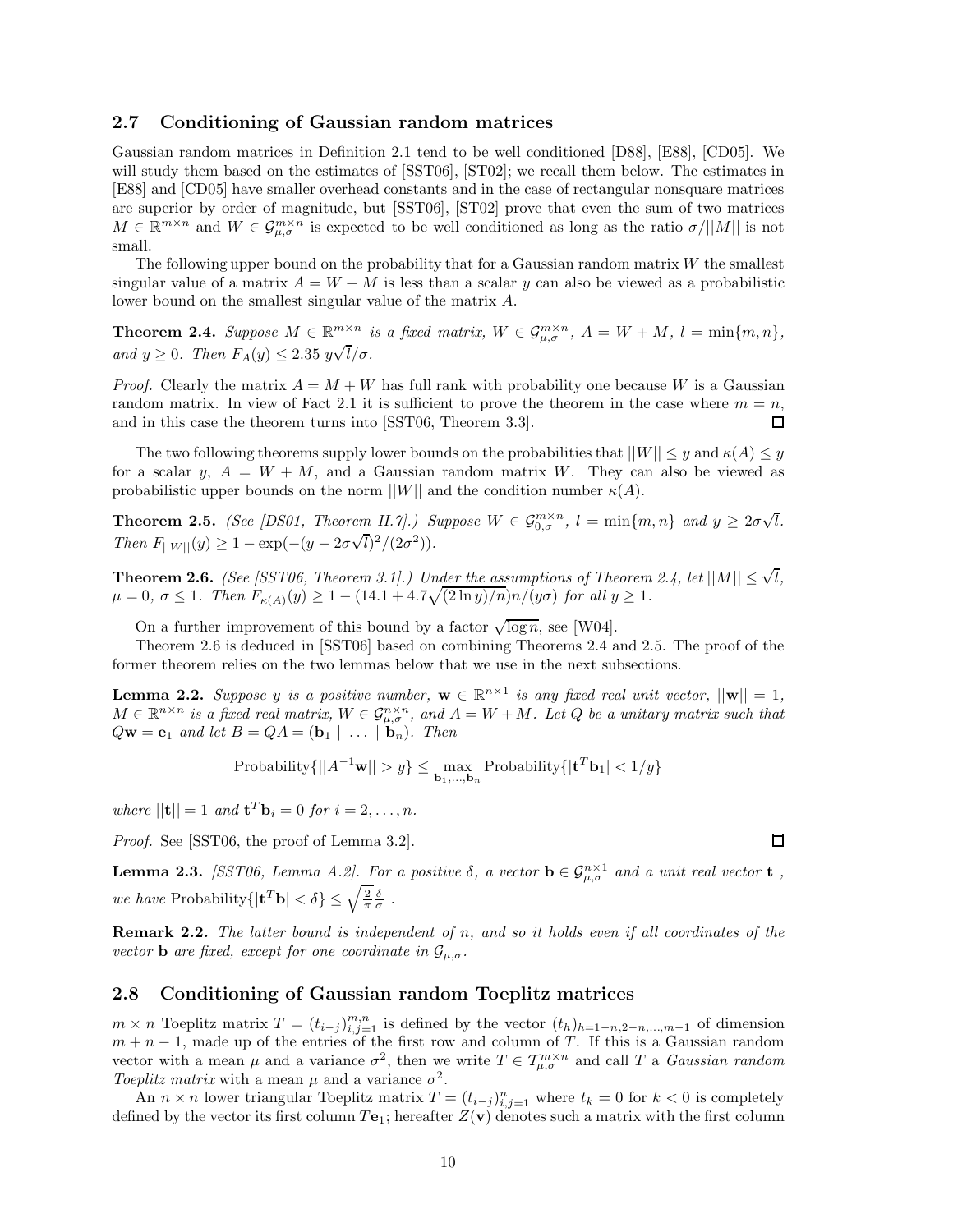$\mathbf{v} = Z(\mathbf{v})\mathbf{e}_1$ .  $Z = Z(\mathbf{e}_2)$  is the  $n \times n$  downshift matrix whose all entries are zeros except for the first subdiagonal filled with ones;  $Z$ **v** =  $(v_i)_{i=0}^{n-1}$  for a vector **v** =  $(v_i)_{i=1}^n$  and  $v_0 = 0$ ; furthermore  $Z^n = O, Z(\mathbf{v}) = \sum_{i=0}^{n-1} v_{i-1} Z^i.$ 

Observe that  $||Z(\mathbf{v})||_1 = ||Z(\mathbf{v})||_{\infty} = ||\mathbf{v}||_1$ . By combining these equations with bound (2.2) obtain that

$$
||Z(\mathbf{v})|| \le ||\mathbf{v}||_1. \tag{2.11}
$$

The celebrated formula of [GS72] expresses the inverse  $X = (x_{ij})_{i,j=1}^n$  of a nonsingular  $n \times n$ Toeplitz matrix through its first column and  $\mathbf{x}_1 = X\mathbf{e}_1$  its last column  $\mathbf{x}_n = X\mathbf{e}_n$  as follows,

$$
x_{11}X = Z(\mathbf{x}_1)Z^T(J\mathbf{x}_n) - Z(Z\mathbf{x}_n)Z^T(ZJ\mathbf{x}_1)
$$
\n(2.12)

provided  $x_{11} \neq 0$ .

It is easy to deduce that with probability one a Toeplitz matrix  $T \in \mathcal{T}_{\mu,\sigma}^{n \times n}$  is nonsingular and the entry  $x_{11} = e_1 T^{-1}e_1 = \det T_{11}/\det T$  of its inverse does not vanish. Here  $T_{11}$  is the  $(n-1) \times (n-1)$ submatrix of *T* obtained by deleting the first row and the first column.

Furthermore the proof of [SST06, Lemma 3.2] can be readily extended to deduce

**Lemma 2.4.** Suppose y is a positive number,  $T \in \mathcal{T}_{\mu,\sigma}^{n \times n}$ , j is an integer,  $1 \leq j \leq n$ ,  $\bar{\mathbf{x}}_j \in \mathbb{R}^{n \times 1}$ *is the unit vector orthogonal to all vectors*  $T\mathbf{e}_i$  *for*  $i \neq j$ ,  $M \in \mathbb{R}^{n \times n}$  *is a fixed real matrix, and*  $A = W + M$ *. Then* 

Probability
$$
\{||T^{-1}\mathbf{e}_j|| > y\} \leq
$$
Probability $\{|\bar{\mathbf{x}}_j^T T \mathbf{e}_j| < 1/y\}$ .

Now observe that each of the column vectors *T***e**<sup>1</sup> and *T***e***<sup>n</sup>* has an entry not shared with the other entries of *T*, recall Remark 2.2 and deduce that

$$
\text{Probability}\{|\bar{\mathbf{x}}_j^T T \mathbf{e}_j| < \delta\} \le \sqrt{\frac{2}{\pi}} \frac{\delta}{\sigma}
$$

for  $j = 1$  and  $j = n$ .

By combining these estimates with equation (2.12) and bound (2.11) deduce the following result.

**Theorem 2.7.** *Assume that*  $T \in T_{\mu,\sigma}^{n \times n}$  *and*  $y \geq 0$ *. Then with probability one the matrix*  $T$  *is nonsingular and the entry*  $x_{11} = e_1 T^{-1} e_1 = det T_{11} / det T$  *of its inverse*  $X = (x_{ij})_{i,j=1}^n$  *does not vanish;*  $furthermore$   $||x_{11}X|| \leq 2RS$  *for two random variables R and S such that*  $F_R(y) \leq 2.35\sqrt{n}/(\sigma y)$  *and F*<sub>S</sub>(*y*)  $\leq$  2.35 *y* $\sqrt{n}/(\sigma y)$ *.* 

The theorem provides probabilistic upper bound on the product  $||x_{11}X||$  but the factor  $|x_{11}|$ is not so easily estimated from below. Our extensive tests, however, show that random Toeplitz matrices tend to be reasonably well conditioned, unlike Toeplitz matrices of some important special classes (cf. [BG05]).

#### **2.9 Conditioning of Gaussian random circulant matrices**

 $Z_f = Z + f \mathbf{e}_n^T \mathbf{e}_1$  is the unit f-circulant matrix. An f-circulant matrix  $Z_f(\mathbf{v}) = \sum_{i=0}^{n-1} v_i Z_f^i$  $(z_{i-j \mod n})_{i,j=1}^n$  is an  $n \times n$  Toeplitz matrix defined by its first column vector  $\mathbf{v} = (v_i)_{i=0}^{n-1}$  and a scalar  $f \neq 0$ . We call such a matrix *Gaussian random f-circulant matrix* with a mean  $\mu$  and a variance  $\sigma^2$  if  $\mathbf{v} \in \mathcal{G}_{\mu,\sigma}^{n \times 1}$ .

*f*-circulant matrix is called *circulant* if  $f = 1$  and *skew circulant* if  $f = -1$ . By replacing *f* by zero we can arrive at the lower triangular Toeplitz matrices  $Z(\mathbf{v})$ .

**Theorem 2.8.** *(See [CPW74].) We have*  $Z_1(\mathbf{v}) = \Omega^{-1}D(\Omega \mathbf{v})\Omega$ *. More generally, for any*  $f \neq 0$ *, we* have  $Z_{f^n}(\mathbf{v}) = U_f^{-1} D(U_f \mathbf{v}) U_f$  where  $U_f = \Omega D(\mathbf{f}), \quad \mathbf{f} = (f^i)_{i=0}^{n-1}, D(\mathbf{u}) = \text{diag}(u_i)_{i=0}^{n-1}$  for a vector  $\mathbf{u} = (u_i)_{i=0}^{n-1}$ , and  $\Omega = (\omega_n^{ij})_{i,j=0}^{n-1}$  is the  $n \times n$  matrix of the discrete Fourier transform at n points,  $\omega_n = \frac{u_{n+1}}{e}$ , and  $\omega_n = \omega_n$  *n*<sub>i</sub>,  $j=0$  as the *n*  $\wedge$  *n* matrix  $\omega_j$ .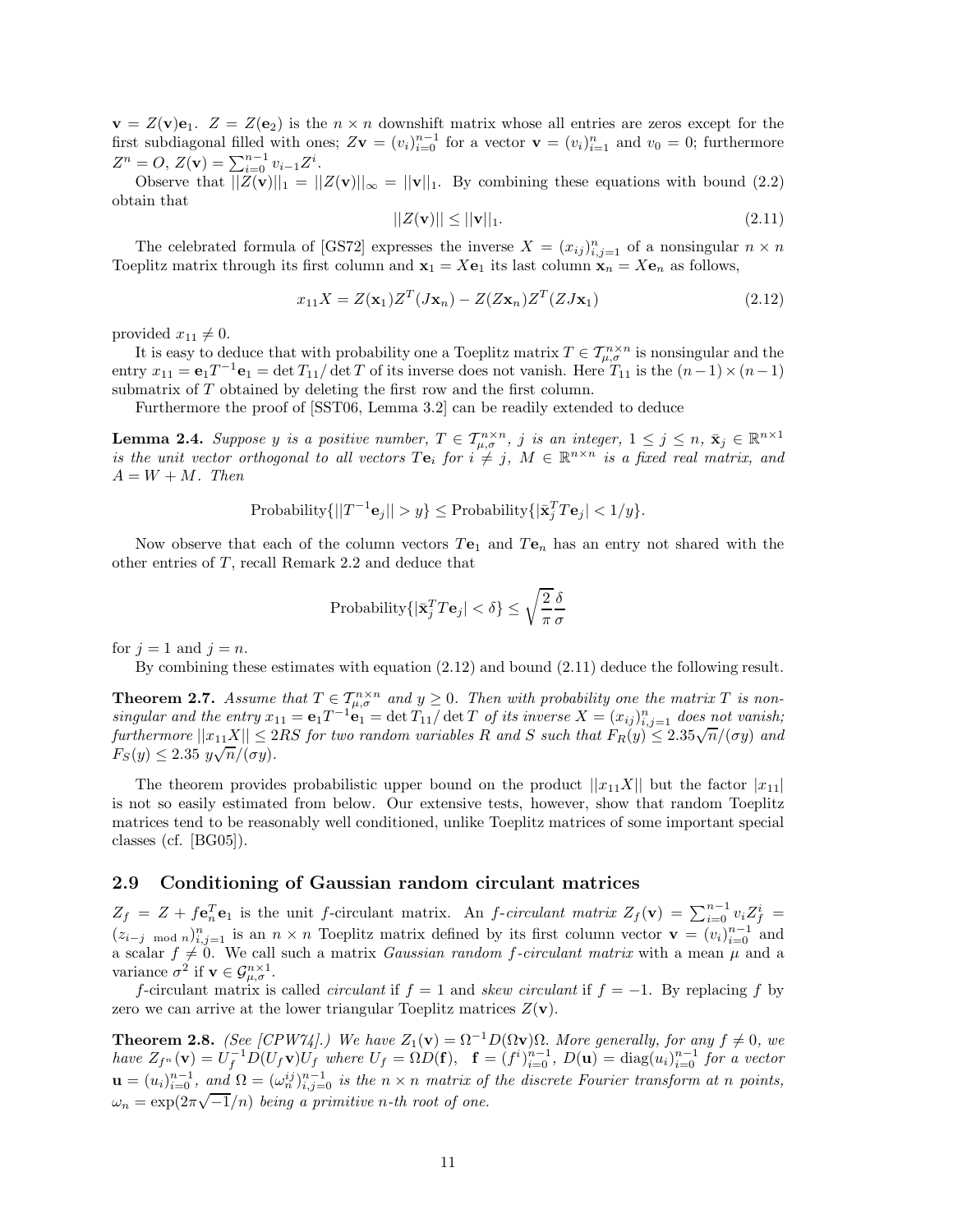The theorem implies that multiplication and inversion of *f*-circulant matrices (wherever feasible) produce *f*-circulant matrices and can be performed in  $O(n \log n)$  flops for  $n \times n$  inputs based on FFT.

Next we estimate the norms of a random Gaussian *f*-circulant matrix and its inverse.

**Theorem 2.9.** Assume an  $n \times n$  circulant matrix  $A = Z_1(\mathbf{v}) = \sum_{i=0}^{n-1} v_i Z_1^i$  for  $\mathbf{v} \in \mathcal{G}_{\mu,\sigma}^{n \times 1}$ . Then we have a)  $F_{||A||}(y) \ge \chi_{\mu,\sigma,n}(y/\sqrt{n})$  and b)  $F_{\sigma_n(A)}(y) \le \sqrt{\frac{2}{\pi}} \frac{1}{\sigma y^n}$  for all nonnegative y and for  $\chi_{\mu,\sigma}(y)$ *in Definition 2.1.*

*Proof.* Represent the matrix *A* as in Theorem 2.8 and write  $B = \Omega A \Omega^{-1} = D(\Omega \mathbf{v})$ ,  $\mathbf{u} = (u_i)_{i=0}^{n-1} =$ *n*<sub>0</sub>*g*. Represent the matrix *A* as in Theorem 2.6 and write  $D = 32A32 = D(32V)$ ,  $\mathbf{u} = (u_i)_{i=0}^{\infty} = \Omega$ <br>Ω**v**.  $\frac{1}{\sqrt{n}}\Omega$  is a unitary matrix, and so  $\sigma_j(A) = \sigma_j(B)$  for all *j*,  $||\mathbf{u}|| = \sqrt{n}||\mathbf{v}||$ . Therefore  $||B|| = \max_j |u_j| \le ||\mathbf{u}|| = \sqrt{n} ||\mathbf{v}||$ , and we obtain part a) of the theorem, because  $B = \text{diag}(u_i)_{i=0}^{n-1}$ and  $\mathbf{v} \in \mathcal{G}_{\mu,\sigma}^{n \times 1}$ .

Furthermore we combine the equations  $u_i = e_i^T \Omega v$  and the bounds  $||\Re(e_i^T \Omega)|| \ge 1$  for all *i*, with Lemma 2.3 and deduce that  $F_{|\Re(u_i)|}(y) \leq \sqrt{\frac{2}{\pi}} \frac{1}{\sigma y}$  for any  $i, i = 1, \ldots, n$ . We have  $F_{\sigma_n(B)}(y) =$  $F_{\min_i |u_i|}(y)$  because  $B = \text{diag}(u_i)_{i=0}^{n-1}$ . Clearly  $|u_i| \geq |\Re(u_i)|$ , and part b) of the theorem follows.

**Remark 2.3.** *Our extensive experiments (cf. Table 7.3) suggest that both lower and upper estimates of Theorem 2.9 are overly pessimistic.*

Combining Theorem 2.8 with minimax characterization implies that

$$
\frac{1}{g(f)}\sigma_j(Z_1(\mathbf{v})) \le \sigma_j(Z_f(\mathbf{v})) \le g(f)\sigma_j(Z_1(\mathbf{v}))
$$

for all vectors **v**, scalars  $f \neq 0$ ,  $g(f) = \max\{1, |f|\} \max\{1, \frac{1}{|f|}\}\$ , and  $j = 1, 2, ..., n$ . This enables us to extend the estimates of Theorem 2.9 to *f*-circulant matrices for  $f \neq 0$ . In particular these estimates do not change in the case of skew circulant matrices (for which  $f = -1$ ) and show that  $n \times n$  *f*-circulant matrices tend to be well conditioned for any fixed  $f \neq 0$ .

#### **2.10 Extension to the case of complex inputs**

For simplicity we assume real random matrices, but next show some basic results for the extension of our study to the case of complex matrices. According to the analysis and experiments in [E88] their tendency to be well conditioned is stronger than in the case of real matrices.

**Definition 2.2.** *A complex Gaussian random value with a mean µ and a variance σ is the sum a*+*b* √−<sup>1</sup> *where <sup>a</sup> and <sup>b</sup> are a pair of independent real Gaussian random values, each having a mean*  $\mu$  *and a variance*  $\sigma$ *. An*  $m \times n$  *complex Gaussian random matrix with a mean*  $\mu$  *and a variance*  $\sigma$ *µ* and a variance o. An *n* × *n* complex Gaussian random matrix with a mean μ and a variance o *is the matrix*  $A + B\sqrt{-1}$  where *A* and *B* are a pair of Gaussian random matrices in  $\mathcal{G}_{\mu,\sigma}^{m\times n}$  having  $2mn$  *independent entries overall. Such matrices form the set*  $\mathcal{G}_{\mathbb{C},u,\sigma}^{m\times n}$ .

We can immediately extend Theorem 2.5 to the matrices in  $\mathcal{G}^{m \times n}_{\mathbb{C},u,\sigma}$  because  $||A + B\sqrt{-1}|| \leq$  $||A|| + ||B||$ .

Next we extend Lemma 2.3.

**Lemma 2.5.** *The bound of Lemma 2.3 also holds provided*  $\mathbf{t} = \mathbf{r} + \mathbf{q}\sqrt{-1}$  *is a fixed complex unit vector and*  $\mathbf{b} = \mathbf{f} + \mathbf{g}\sqrt{-1} \in \mathcal{G}_{\mathbb{C},u,\sigma}^{m\times1}$  *is a complex vector such that* **f**, **g**, **r** *and* **q** *are real vectors,*  $||{\bf t}|| = 1$ *, and vectors* **f** *and* **g** *are in*  $\mathcal{G}_{\mu,\sigma}^{n\times1}$ .

*Proof.* Note that  $\mathbf{t}^H \mathbf{b} = \mathbf{r}^T \mathbf{f} - \mathbf{q}^T \mathbf{g} + (\mathbf{r}^T \mathbf{g} + \mathbf{q}^T \mathbf{f}) \sqrt{-1}$ , and so  $|\mathbf{t}^H \mathbf{b}|^2 = |\mathbf{r}^T \mathbf{f} - \mathbf{q}^T \mathbf{g}|^2 + |\mathbf{r}^T \mathbf{g} + \mathbf{q}^T \mathbf{f}|^2$ . Hence  $|\mathbf{t}^H \mathbf{b}| \geq |\mathbf{r}^T \mathbf{g} + \mathbf{q}^T \mathbf{f}| = |\mathbf{u}^T \mathbf{v}|$  where  $\mathbf{u}^T = (\mathbf{r}^T \mid \mathbf{q}^T)$  and  $\mathbf{v}^T = (\mathbf{g}^T \mid \mathbf{f}^T)$ , so that  $\mathbf{v} \in \mathcal{G}_{\mu,\sigma}^{1 \times 2n}$ and  $||\mathbf{u}|| = ||\mathbf{t}|| = 1$ . It remains to apply the bound of Lemma 2.3 to real vectors **u** and **v** replacing **b** and **t**, respectively. П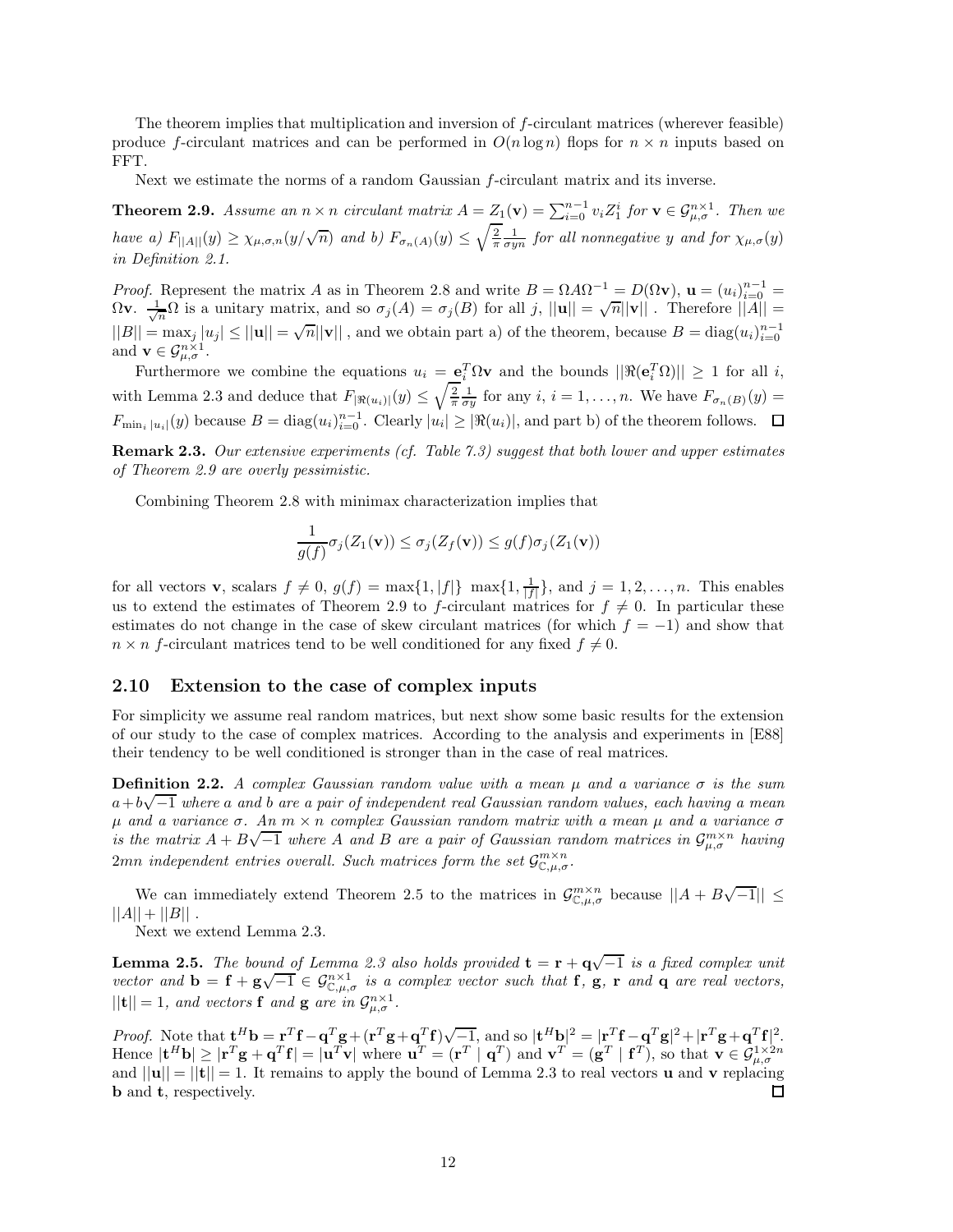By combining Lemmas 2.2 and 2.5 we obtain the following extension of [SST06, Lemma 3.2] to the case of complex inputs.

**Corollary 2.5.** *Suppose y is a positive number,*  $\mathbf{w} \in \mathbb{C}^{n \times 1}$  *is any fixed complex unit vector,*  $||\mathbf{w}|| = 1$ *,*  $M \in \mathbb{C}^{n \times n}$  *is a fixed matrix,*  $W \in \mathcal{G}_{\mathbb{C}, \mu, \sigma}^{n \times n}$ , and  $A = W + M$ . Then

Probability
$$
\{||A^{-1}\mathbf{w}|| > y\} \le \frac{2}{y\sigma\sqrt{\pi}}
$$
.

*Proof.* Lemmas 2.2 and 2.5 together imply the corollary for any fixed unit real vector  $\mathbf{w} \in \mathbb{R}^{n \times 1}$ and the upper bound decreased by a factor  $\sqrt{2}$ . We extend the latter bound to the one of Corollary and the upper bound decreased by a factor  $\sqrt{2}$ . We extend the latter bound to the one of Corollary<br>2.5 follows because  $\max\{||\mathbf{u}||, |\mathbf{v}||\} \ge 1/\sqrt{2}$  provided  $\mathbf{w} = \mathbf{u} + \mathbf{v}\sqrt{-1}$ ,  $\mathbf{u} = \Re(\mathbf{w})$ ,  $\mathbf{v} = \$  $||\mathbf{w}||^2 = ||\mathbf{u}||^2 + ||\mathbf{v}||^2 = 1.$ 口

**Corollary 2.6.** *Suppose y is a positive number,*  $M \in \mathbb{C}^{n \times n}$  *is a fixed matrix,*  $W \in \mathcal{G}_{\mathbb{C},\mu,\sigma}^{n \times n}$ *, and*  $A = W + M$ *. Then* 

Probability
$$
\{||A^{-1}|| > y\} \le \frac{2n}{y\sigma\sqrt{\pi}}.
$$

*Proof.* Recall that  $||B|| = \max_{j=1}^{n} ||B\mathbf{e}_j||$  for any  $n \times n$  matrix *B*, in particular for  $B = A^{-1}$ . It remains to apply Corollary 2.5 to the vectors  $\mathbf{w} = \mathbf{e}_j$  for  $j = 1, \ldots, n$  and deduce that

Probability{
$$
\underset{j=1,...,n}{\max} ||A^{-1} \mathbf{e}_j|| > y
$$
}  $\leq \frac{2n}{y\sigma\sqrt{\pi}}$ .

Based on the latter result, one can readily extend Theorems 2.4, 2.7 and 2.9 to the case of complex inputs.

**Remark 2.4.** *Corollary 2.6 extends [SST06, Theorem 3.3] to the case of complex matrices but increases the bound of the theorem by a factor*  $\sqrt{2n}$ *. We recall that random complex matrices tend to be a little better conditioned than random real matrices according to the estimates and tests in [E88], and so we conjecture that the estimated increase by a factor*  $\sqrt{2n}$  *is overly pessimistic.* 

## **3 Conditioning of randomized matrix products and generic preconditioning**

Next we extend the estimates of Theorem 2.4 to yield probabilistic lower bounds on the smallest singular values of the products of fixed and random matrices. We begin with four lemmas. The first two of them easily follow from minimax characterization (2.3).

**Lemma 3.1.** Suppose  $A = \text{diag}(\sigma_i)_{i=1}^n$ ,  $G \in \mathbb{R}^{r \times n}$ ,  $H \in \mathbb{R}^{n \times r}$ , rank  $A = n$ , rank  $G = r(G)$ , and rank  $H = r(H)$ . Then rank  $(GA) = r(G)$ , rank  $(AH) = r(H)$ ,  $\sigma_i(GA) \geq \sigma_i(G)\sigma_n$ ,  $\sigma_i(AH) \geq$  $\sigma_j(H)\sigma_n$  *for all j.* 

**Lemma 3.2.**  $\sigma_j(GA) = \sigma_j(AH) = \sigma_j(A)$  *for all j if G and H* are square unitary matrices.

**Lemma 3.3.** [SST06, Proposition 2.2]. Suppose  $W \in \mathcal{G}_{u,\sigma}^{m \times n}$ ,  $SS^T = S^T S = I_m$ ,  $TT^T = T^T T = I_n$ . *Then*  $SW \in \mathcal{G}_{\mu,\sigma}^{m \times n}$  *and*  $WT \in \mathcal{G}_{\mu,\sigma}^{m \times n}$ .

**Lemma 3.4.** *[SST06, Lemma A.2]. Suppose*  $\mathbf{a} \in \mathcal{G}_{\mu,\sigma}^{n\times 1}$ ,  $\mathbf{b} \in \mathbb{R}^{n\times 1}$ , and  $||\mathbf{b}|| = 1$ . Then  $F_{\mathbf{a}^T\mathbf{b}}(y) \leq$  $\sqrt{\frac{2}{\pi}}\frac{y}{\sigma}$ .

**Theorem 3.1.** Suppose  $G \in \mathbb{R}^{r(G)\times m}$ ,  $H \in \mathbb{R}^{n \times r(H)}$ , rank  $G = r(G)$ , rank  $H = r(H)$ ,  $y \ge 0$ , and the assumptions of Theorem 2.4 hold. Write  $l(G) = \min\{r(G), n\}$  and  $l(H) = \min\{m, r(H)\}.$ *Define*  $c(r) = 2.35$  *for*  $r > 1$  *and*  $c(1) = \sqrt{\frac{2}{\pi}}$ *. Then* 

 $f_{GA}(y) \le c(r(G))y\sqrt{l(G)}/(\sigma_{r(G)}(G)\sigma)$  *and*  $f(b)$   $F_{AH}(y) \leq c(r(H))y\sqrt{l(H)}/(\sigma_{r(H)}(H)\sigma).$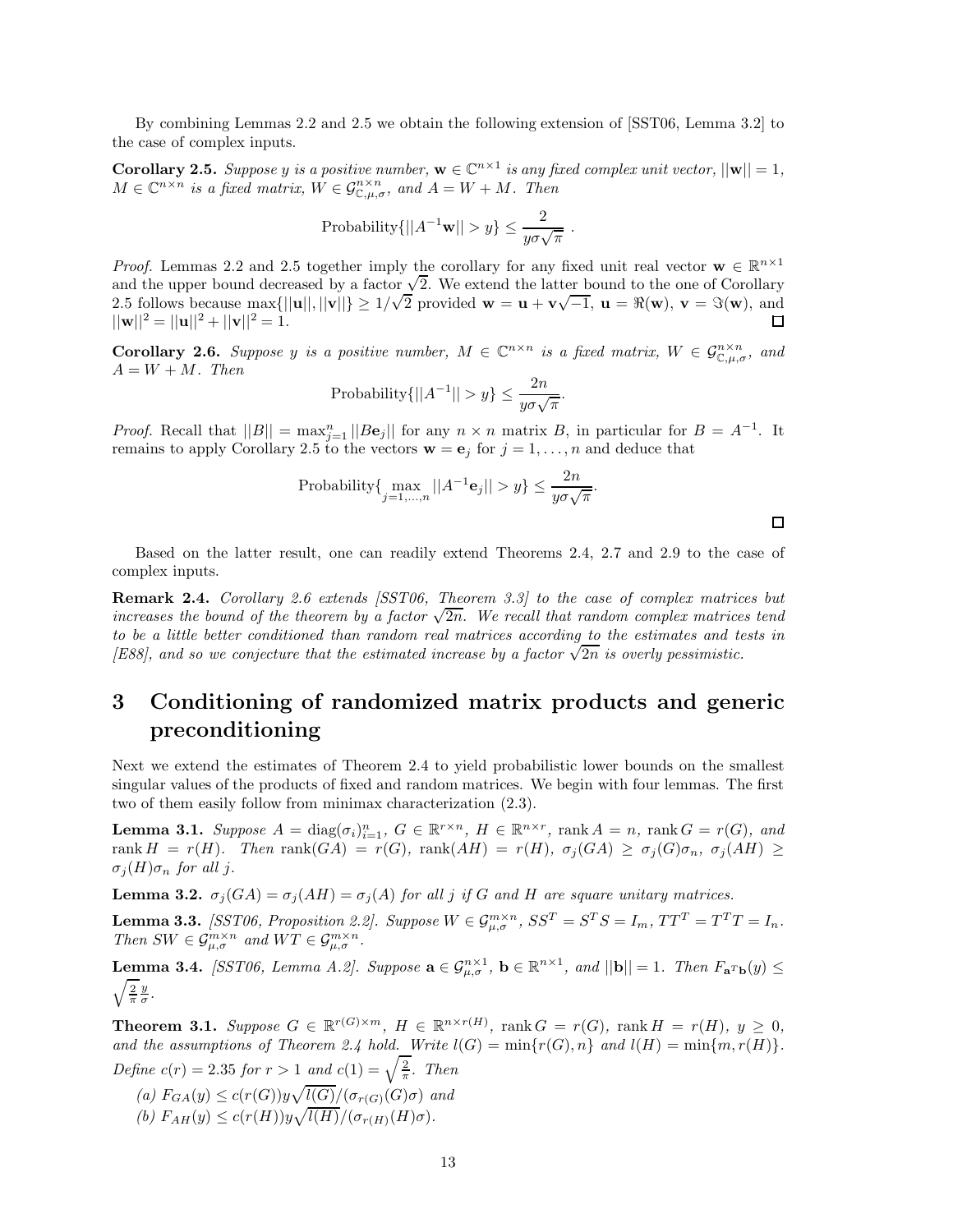The theorem shows that  $\sigma_{\text{rank}(AH)} \leq y$  with a probability of order at most  $1/y$ .

*Proof.* Lemma 3.4 and Fact 2.1 together imply part (a) for  $r(G) = 1$  and part (b) for  $r(H) = 1$ . To prove part (a) for  $r(G) > 1$  assume full SVD  $G = S_G \Sigma_G T_G^T$  where  $\Sigma_G = (\widehat{\Sigma}_G \mid O)$  and  $\widehat{\Sigma}_G = \text{diag}(\sigma_j(G))_{j=1}^{r(G)}$ . Write  $A_{r(G)} = (I_{r(G)} \mid O)T_G^T A$ ,  $M_{r(G)} = (I_{r(G)} \mid O)T_G^T M$ ,  $W_{r(G)} =$  $(I_{r(G)} | O)T_G^T W$ , and so  $A_{r(G)} = M_{r(G)} + W_{r(G)}$ .

We have  $GA = S_G \Sigma_G T_G^T$  and by virtue of Lemma 3.2,  $\sigma_j(GA) = \sigma_j(\Sigma_G T_G^T A)$  for all j because  $S_G$  is a square unitary matrix. Furthermore  $\widehat{\Sigma}_G A_{r(G)} = \Sigma_G T_G^T A$ , so  $\sigma_j(\Sigma_G T_G^T A) = \sigma_j(\widehat{\Sigma}_G A_{r(G)})$  for all *j*. By virtue of Lemma 3.1 we have  $\sigma_j(\hat{\Sigma}_G A_{r(G)}) \geq \sigma_{r(G)}(G) \sigma_j(A_{r(G)})$  for all *j*. We also recall that  $T_G$  is a square unitary matrix, apply Lemma 3.3 to the matrix  $T_G^T W$ , and conclude that this is a Gaussian random matrix having a mean  $\mu$  and a variance  $\sigma^2$ . Therefore so is its block submatrix  $W_{r(G)}$  as well. We can apply Theorem 2.4 for *A*, *M*, and *W* replaced by  $A_{r(G)}$ ,  $M_{r(G)}$ , and  $W_{r(G)}$ , respectively, to estimate the CDF  $F_{A_{r(G)}}(y)$ . By combining this estimate with the above bounds for  $j = r(G)$ , we prove part (a) of the theorem.

Part (a) implies part (b) because  $\sigma_j(AH) = \sigma_j((AH)^T) = \sigma_j(H^T A^T)$  for all *j*.  $\Box$ 

**Corollary 3.1.** *Under the assumptions of Theorem 3.1 let*  $m = n$  *and*  $\mu = 0$  *and choose two scalars y* and *z* such that  $y > 0$  and  $z \geq 2\sigma\sqrt{n}$ . Then

(a) 
$$
F_{\kappa(GA)}(||G||yz) \ge 2 - \exp(\frac{(z-2\sigma\sqrt{n})^2}{2\sigma^2}) - c(r(G))y\sqrt{l(G)}/(\sigma_{r(G)}(G)\sigma)
$$
 and  
(b)  $F_{\kappa(AH)}(||H||yz) \ge 2 - \exp(\frac{(z-2\sigma\sqrt{n})^2}{2\sigma^2}) - c(r(H))y\sqrt{l(H)}/(\sigma_{r(H)}(H)\sigma)$ .

*Proof.* Combine Theorems 2.5 for  $y = z$  and 3.1.

The following corollary extends the lower bounds of Theorem 3.1 for a randomized matrix product to the respective bounds for its leading blocks; this implies that *randomized multiplication is expected to be generic preconditioning*.

**Corollary 3.2.** Suppose j, k, m,, n, q and s are integers,  $1 \le j \le q$ ,  $1 \le k \le s$ ,  $G \in \mathbb{R}^{q \times m}$ ,  $H \in \mathbb{R}^{n \times s}$ ,  $A = M + W$ ,  $W \in \mathcal{G}_{\mu,\sigma}^{m \times n}$ , and  $y \ge 0$ . Write  $G_j = (I_j \mid O_{j,m-j})G$ ,  $r(G_j) = \text{rank}(G_j)$ *and*  $l(G_j) = \min\{r(G_j), n\}$  *for*  $j = 1, ..., q$ *,*  $H_k = H\left(\frac{I_k}{O_{n-k,k}}\right)$  $\mathcal{L}(H_k) = \text{rank}(H_k)$  and  $l(H_k) =$  $\min\{m, r(H_k)\}\$  *for*  $k = 1, \ldots, s$ *. Then for all j and*  $k$  *in the above ranges we have*  $\int_{a}^{b} F(G_{A})^{(j)}(y) \leq c(r(G))y\sqrt{l(G_{j})}/(\sigma_{r(G_{j})}\sigma)$  *and*  $(c)$   $F_{(AH)^{(k)}}(y) \le c(r(H))y\sqrt{l(H_k)}/(\sigma_{r(H_k)}\sigma).$ 

*Proof.* For every *j* and every *k* apply Theorem 3.1 replacing *G* by  $G_j$ , *H* by  $H_k$ , and *A* by either  $A\left(\bigcup_{n-j,j}^{I_j}\right)$  or  $(I_k \mid O_{k,m-k})A$ .  $\Box$ 

**Corollary 3.3.** *Under the assumptions of Corollary 3.2 let*  $\sigma \neq 0$ *. Then with probability one the matrices GA and AH have generic rank profile.*

Combining the latter results with Theorem 2.1 implies that randomized multiplication is expected to make Gaussian elimination with no pivoting numerically safe, and similarly for block Gaussian elimination (cf. [PQZa]).

**Corollary 3.4.** *Suppose M is a normalized*  $m \times n$  *well conditioned matrix of full rank,*  $||M|| = 1$ *,*  $B \in \mathcal{G}_{0,1}^{m \times m}$  and  $C \in \mathcal{G}_{0,1}^{n \times n}$ . Then Gaussian elimination with no pivoting applied to computing *triangular factorizations of the matrices BM and MC is expected to involve no divisions by absolutely small values.*

◻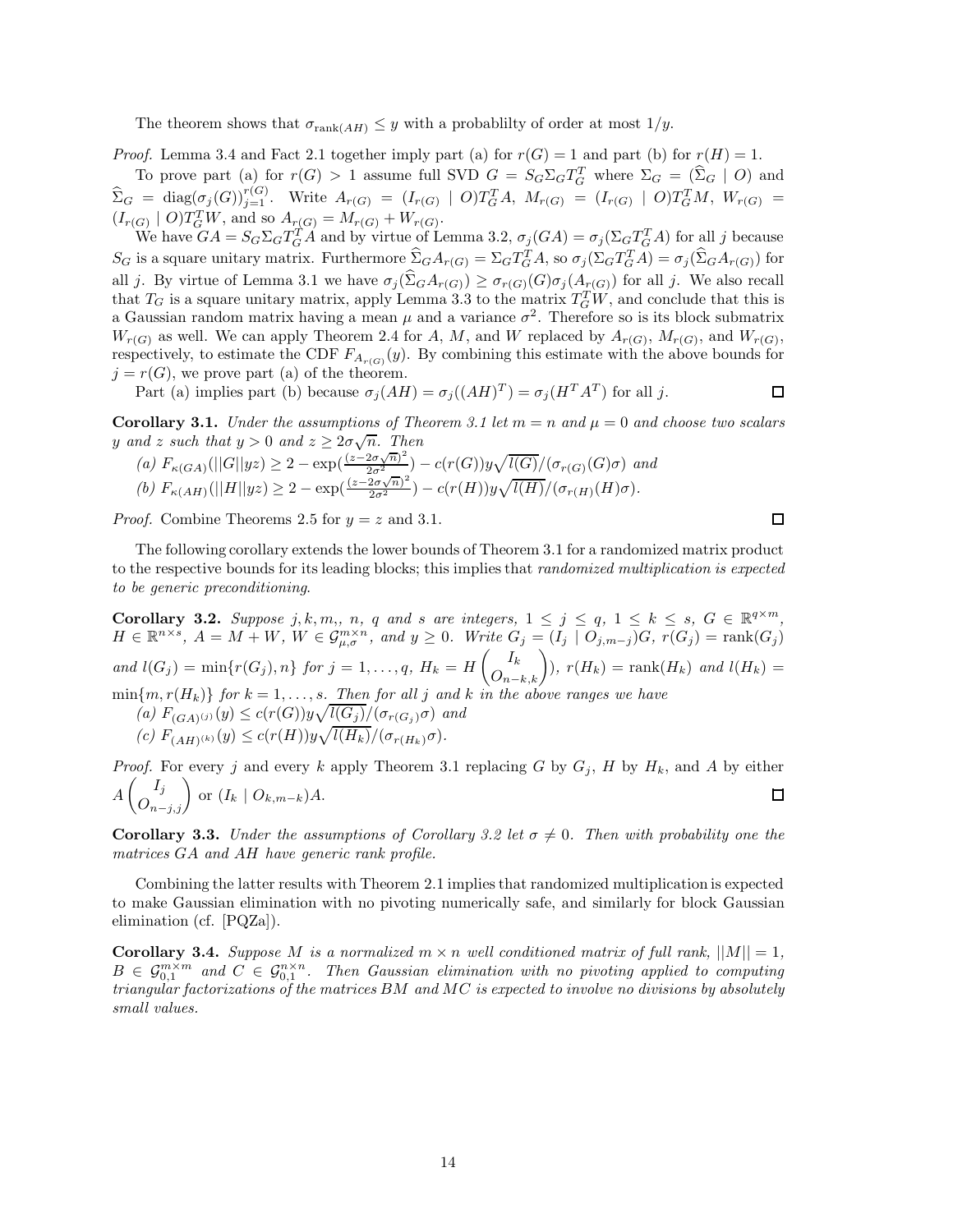## **4 Randomized additive preconditioning**

Suppose a matrix  $A \in \mathbb{R}^{n \times n}$  has a numerical nullity  $r, 0 < r < n, U, V \in \mathcal{G}_{0,\sigma}^{n \times r}$  for  $\sigma = ||A||/(2\sqrt{r}),$ and  $C = A + UV^T$ . Our goal is to employ the results of the previous section to prove that additive preprocessing  $A \Longrightarrow C = A + UV^T$  is expected to improve conditioning of the ill conditioned matrix *A* (cf. Remark 4.2).

We first reduce the study of ill conditioned, that is nearly singular input matrix *A* to the case of a nearby singular matrix  $\vec{A}$  and then use its SVD and factorizations of some auxiliary matrices.

Proceeding orderly, let  $A = A + E$  be the matrix of a rank  $\rho = n - r$  obtained by zeroing the singular values  $\sigma_j(A)$  for  $j > n - r$  in the SVD  $A = S\Sigma T^T$ , so that  $||E|| = \sigma_{n-r+1}(A)$ .

Write  $C = A + UV^T$  and  $\tilde{C} = \tilde{A} + UV^T = C + E$ , assume that the matrices *C* and  $\tilde{C}$  are nonsingular and recall that  $\kappa(\tilde{C}) \leq \frac{1+\delta}{1-\delta\kappa(C)}\kappa(C)$  where  $\delta = \frac{||E||}{||C||}$  and  $\delta\kappa(C) < 1$  [GL96, Section 5.5.5].

Next assume that the value  $\delta$  is small, write  $\tilde{C} = \tilde{A} + UV^T$ , and in the rest of this section estimate the ratio  $\frac{\kappa(\tilde{C})}{\kappa(\tilde{A})}$ , which closely approximates the ratio  $\frac{\kappa(C)}{\kappa(A)}$ .

Furthermore, until arriving at Corollary 4.3 we simplify the notation by dropping the character "tilde" and writing *A* and *C* instead of  $\tilde{A}$  and  $\tilde{C}$  assuming that rank  $A = n - r$  and  $C = A + UV^T$ . The following results are readily verified.

**Theorem 4.1.** *Let*  $A = S\Sigma T^T$  *be full SVD of an*  $n \times n$  *matrix*  $A$  *of a rank*  $\rho$  *where*  $\rho \le n$ *, S and* T are unitary matrices, S,  $T \in \mathbb{C}^{n \times n}$ ,  $\Sigma = \text{diag}(\Sigma_A, O_{r,r})$  is an  $n \times n$  diagonal matrix,  $r = n - \rho$ , and  $\Sigma_A = \text{diag}(\sigma_j)_{j=1}^{\rho}$  *is the*  $\rho \times \rho$  *diagonal matrix of the positive singular values of the matrix* A. *Suppose*  $U \in \mathbb{C}^{n \times r}$ ,  $V \in \mathbb{C}^{n \times r}$ , and let the  $n \times n$  matrix  $C = A + UV^T$  be nonsingular. Write

$$
S^{T}U = \begin{pmatrix} U_{\rho} \\ U_{r} \end{pmatrix}, T^{T}V = \begin{pmatrix} V_{\rho} \\ V_{r} \end{pmatrix}, R_{U} = \begin{pmatrix} I_{\rho} & U_{\rho} \\ O & U_{r} \end{pmatrix}, R_{V} = \begin{pmatrix} I_{\rho} & V_{\rho} \\ O & V_{r} \end{pmatrix}
$$

where  $U_r$  and  $V_r$  are nonsingular  $r \times r$  matrices. Then  $R_U \Sigma R_V^T = \Sigma$ ,  $R_U \text{diag}(O_{\rho,\rho},I_r)R_V^T =$  $S^TUV^TT$ *, so that* 

$$
C = SR_U \operatorname{diag}(\Sigma_A, I_r) R_V^T T^T. \tag{4.1}
$$

**Theorem 4.2.** *Under the assumptions of Theorem 4.1, write*  $p = ||R_U^{-1}|| ||R_V^{-1}||$  and let  $||A|| = 1$ . Then (a)  $p \ge \frac{||C^{-1}||}{||A^+||} = \frac{\sigma_{n-r}(A)}{\sigma_n(C)}$  and (b)  $1 \le p^2 \le (1 + (1 + ||U||^2)||U_r^{-1}||^2)(1 + (1 + ||V||^2)||V_r^{-1}||^2)$ .

*Proof.* (a) Invert matrix equation (4.1) and obtain that  $C^{-1} = TR_V^{-T} \text{diag}(\Sigma_A^{-1}, I_r)R_U^{-1}S^T$ . Therefore  $||C^{-1}|| = ||R_V^{-T} \text{diag}(\Sigma_A^{-1}, I_r)R_U^{-1}|| \leq ||R_V^{-T}|| \cdot ||\text{diag}(\Sigma_A^{-1}, I_r)|| \cdot ||R_U^{-1}|| \cdot ||R_U^{-1}||$  because S and T are square unitary matrices. Recall that  $\sigma_{n-r}(A) \leq ||A|| = 1$  by assumption, substitute the expression  $|| \operatorname{diag}(\Sigma_A^{-1}, I_r)|| = 1/\sigma_{n-r}(A) = ||A^+||$ , and obtain the claimed upper bound *p* on the ratio  $\frac{||C^{-1}||}{||A^+||}$ .

(b) Combine the equations 
$$
R_U^{-1} = \begin{pmatrix} I_\rho & -U_\rho U_r^{-1} \\ O & U_r^{-1} \end{pmatrix}
$$
 and  $R_V^{-1} = \begin{pmatrix} I_\rho & -V_\rho V_r^{-1} \\ O & V_r^{-1} \end{pmatrix}$ .

Now we normalize the matrix *A* by scaling to ensure that  $||A|| = 1$ , let  $\sigma = ||A||/(2\sqrt{r})$ , and choose two matrices  $U, V \in \mathcal{G}_{0,\sigma}^{n \times r}$ . Theorem 2.5 implies that  $F_{\vert\vert W \vert\vert}(y) \geq 1 - \exp(-2(y-1)^2/r)$ provided  $y \ge 1$  and  $W = U$  or  $W = V$ . We arrive at the expected bounds  $||U|| \le 1$ ,  $||U|| \le 1$ ,  $||UV^T|| \leq ||U|| \, ||V|| \leq 1, \, ||C|| \leq 2$  and  $p \leq 1+2f_r$  for  $f_r = \max\{||U_r^{-1}||^2, ||V_r^{-1}||^2\}$  where the probability that the norm  $||U||$  or  $||V||$  exceeds one by at least  $\delta$  decreases to zero exponentially in 2*δ*<sup>2</sup>/r. This implies expenentially rapid decrease of the probability that  $||C|| \geq 2+\delta$  or  $p \geq 1+2f_r+\delta$ as  $\delta \to \infty$ .

Next we bound the values  $||U_r^{-1}|| = \frac{1}{\sigma_r(U_r)}$  and  $||V_r^{-1}|| = \frac{1}{\sigma_r(V_r)}$  based on Theorem 4.2.

**Theorem 4.3.** Let  $U, V \in \mathcal{G}_{\mu,\sigma}^{n \times r}$ ,  $U_r$ , and  $V_r$  denote the four matrices in Theorem 4.1, suppose  $m = n$  *and Theorem 3.1 holds* 

(a) for  $r(G) = r$ ,  $G = (O | I_r)S^T$ ,  $A = U$  (in this case  $GA = U_r$ ) as well as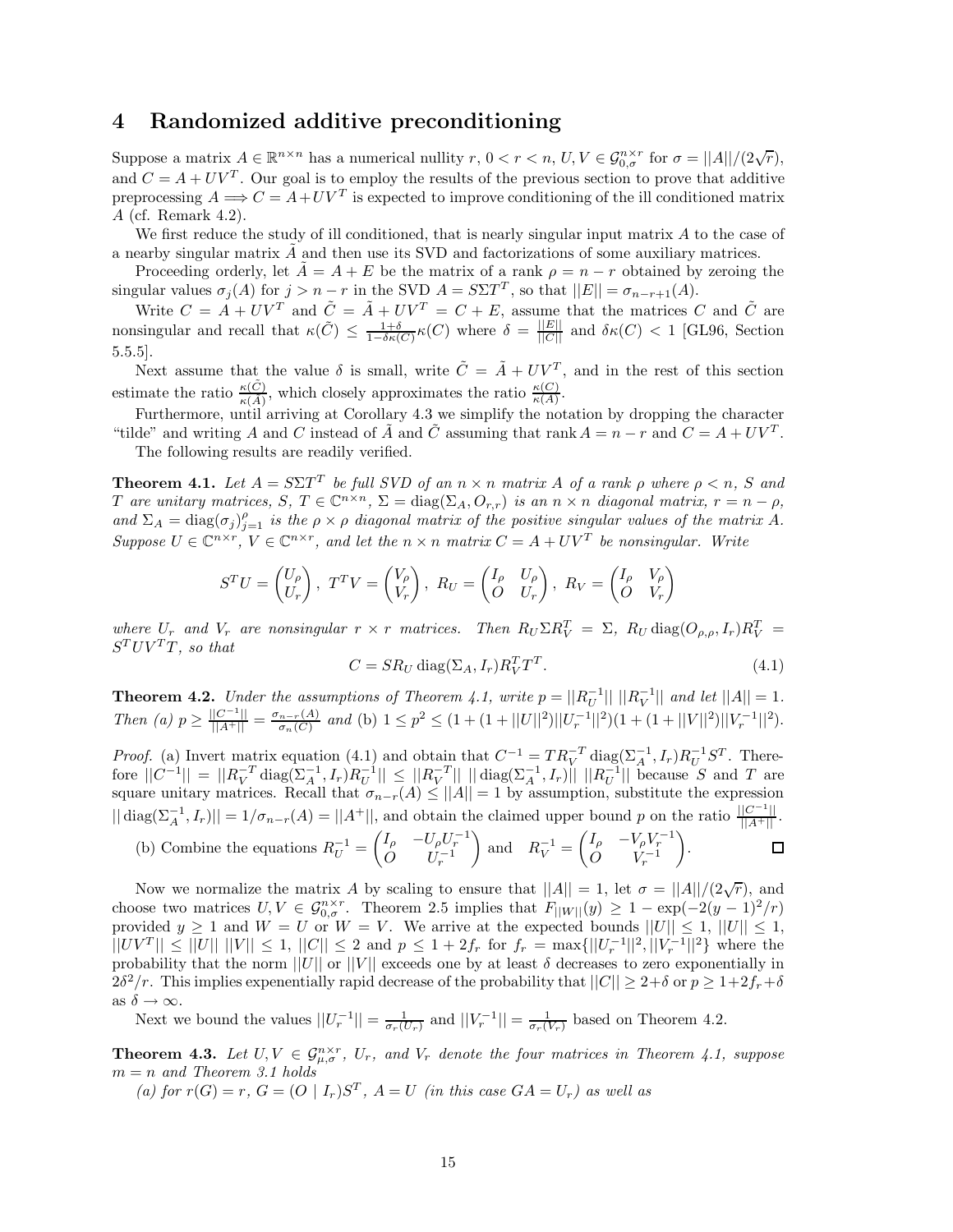(b) for  $r(G) = r$ ,  $m = n$ ,  $G = (O | I_r)T^T$ ,  $A = V(in this case GA = V_r)$ .

*Also assume*  $F_A(y)$  *in Definition 2.1 and*  $c(r)$  *in Theorem 3.1,*  $c(r) = 2.35$  *for*  $r > 1$  *and*  $c(1) = \sqrt{\frac{2}{\pi}}$ . *Then*

*(a)*  $F_{U_r}(y) \le c(r)$   $y\sqrt{r}/\sigma$  and *(b)*  $F_{V_r}(y) \le c(r)$   $y\sqrt{r}/\sigma$ , respectively.

*Proof.* Apply part (a) of Theorem 3.1 for  $r(G) = r$ ,  $G = (O, I_r)S^T$  and  $A = U$  to obtain that *F*<sub>Ur</sub>(y)  $\leq c(r)y\sqrt{r}/(\sigma_r((O \nvert I_r)S^T)\sigma)$ . Then apply part (a) of Theorem 3.1 for  $r(G) = r$ ,  $m = n$ ,  $FU_r(y) \le C(T)g\sqrt{T/(G_r((U-T_r))}$  (b). Then apply part (a) of Theorem 3.1 for  $T(G) = T$ ,  $m = n$ ,<br> $G = (O \mid I_r)T^T$  and  $A = V$  to obtain that  $F_{V_r}(y) \le c(r)y\sqrt{r}/(\sigma_r((O,I_r)T^T)\sigma)$ . Observe that  $\sigma_r((O \mid I_r)S^T) = \sigma_r((O \mid I_r)T^T) = 1$  because *S* and *T* are unitary matrices. Substitute these equations into the above bounds on  $F_{U_r}(y)$  and  $F_{V_r}(y)$ , and obtain both parts (a) and (b) of Theorem 4.3. □

**Corollary 4.1.** *Under the assumptions of Theorem 4.3 we have*

*(a) the matrix C is singular with probability zero and*

(b) if in addition  $||A|| = 1$ ,  $\mu = 0$  and  $\sigma = \frac{1}{2\sqrt{r}}$ , then Probability  $\{\frac{\kappa(C)}{\kappa(A)} \geq 2 \frac{\sigma_1(A)}{\sigma_{n-r}(A)} + z^2\} = O(1/z)$  $as z \rightarrow \infty$ .

*Proof.* Theorem 4.3 implies that the matrices  $U_r$  and  $V_r$  are singular with probability zero. Therefore part (a) of the corollary follows from equation (4.1). We deduce part (b) by combining Theorem 4.2 with our probabilistic upper bounds on the norms  $||U||$ ,  $||V||$ , and  $||C||$ , and the probabilistic upper bounds of Theorem 4.3 on the norms  $||U_r^{-1}||$  and  $||V_r^{-1}||$ . ◻

**Corollary 4.2.** *Under the assumptions of Corollary 4.1 the matrix C is expected to be nonsingular with probability one and to have condition number of order at most*  $\sigma_1(A)/\sigma_{n-r}(A)$ ; the probability *of exceeding this bound is inversely proportional to the square root of the excess value.*

**Corollary 4.3.** *Keep the assumptions of Corollary 4.1, but allow the matrix A to have full rank n* and numerical rank  $n - r$ , so that the ratio  $\sigma_1(A)/\sigma_{n-r}(A)$  is not large. Then still the matrix *C is expected to be nonsingular with probability one and to have condition number of order at most*  $\sigma_1(A)/\sigma_{n-r}(A)$ ; the probability of exceeding this bound is inversely proportional to the square root *of the excess value (cf. Section 5.3).*

*Proof.* Obtain the matrix  $A = A + E$  of rank  $n - r$  by setting the *r* smallest singular values of the matrix *A* to zero. They are assumed to be small, and so the norm  $||E||$  is small. Apply Corollary 4.2 to that matrix and deduce that the matrix  $\tilde{C} = \tilde{A} + UV^T$  is expected to be well conditioned. Consequently (cf. Theorem 2.2) the transition back to the matrix  $C = \tilde{C} - E$  keeps the same properties stated in Corollary 4.2 because the norm  $||E||$  is small.  $\Box$ 

**Remark 4.1.** *One can readily deduce from Corollary 2.4 that the matrix C is likely to be nonsingular also where the entries of the matrices U and V have been sampled randomly and uniformly from a set of a large cardinality in any ring.*

**Remark 4.2.** In part (b) of Corollary 4.1 we assume that  $\mu = 0$  to simplify our proofs, but the *result of Corollaries 4.2 and 4.3 can be extended to any choice of a mean µ of order* ||*A*|| *or less. Likewise one can assume more relaxed lower and upper bounds on the ratio*  $||A||/\sigma$ .

**Remark 4.3.** We can preserve the regularization and preconditioning power of the map  $A \Longrightarrow C$ *even where we choose*  $U = aV$  *for a fixed nonzero scalar a and thus use fewer random parameters.* 

**Remark 4.4.** *Our map*  $A \implies C$  *is expected to produce a well conditioned matrix*  $C$  *provided that the ratio*  $\frac{\sigma_1(A)}{\sigma_{n-r}(A)}$  *is not large, but such a ratio is large only for matrices A lying near the algebraic variety of matrices M* that have ranks at most  $n - r - 1$ , that is such that  $\sigma_{n-r}(M) = 0$ . Such a variety is  $P = m$  *r* = *n*−1 *and generally has dimension*  $n^2 - (r+1)^2$ *. Indeed let*  $M = \begin{pmatrix} M_{00} & M_{01} \\ M_{10} & M_{11} \end{pmatrix}$  where *the leading block*  $M_{00}$  *is a nonsingular*  $(n - r - 1) \times (n - r - 1)$  *matrix. Then*  $M_{11} = M_{10} M_{00}^{-1} M_{01}$ , *and the claimed bound on the dimension follows because similar argument can be applied in the case where any*  $(n - r - 1) \times (n - r - 1)$  *submatrix of the matrix M is nonsingular.*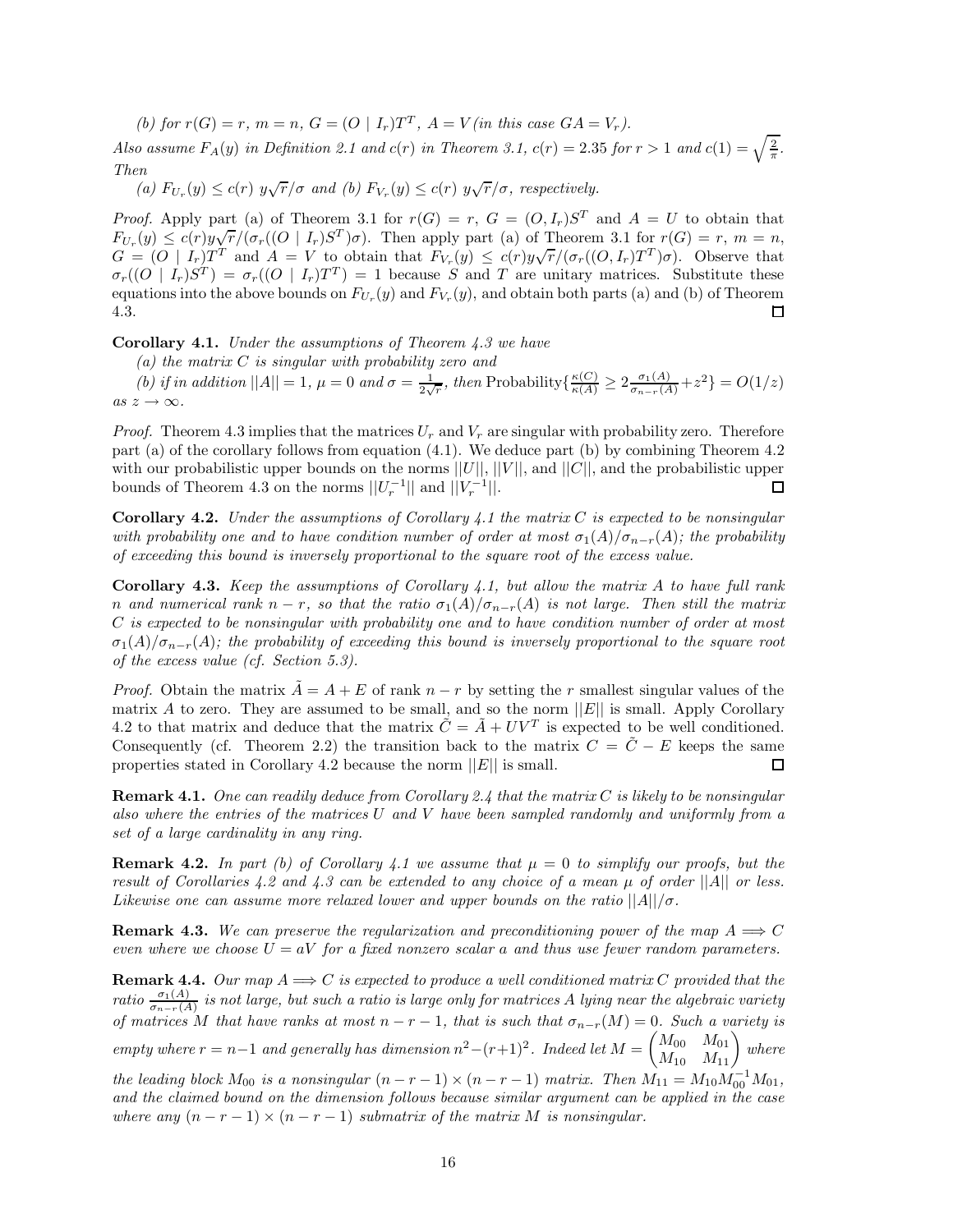**Remark 4.5.** *Assume the dual additive preprocessing*  $A^{-1} \implies (C_{-})^{-1} = A^{-1} + U_{-}V_{-}^{T}$  of (2.9), where  $C_{-} = A - AU_{-}H^{-1}V_{-}^{T}A$ ,  $U_{-}$ ,  $V_{-} \in \mathbb{C}^{n \times q}$ , and  $H = I_{q} + V_{-}^{T}AU_{-}$ . Then our analysis implies *that the condition number*  $\kappa(C)$  *is expected to have order*  $\sigma_{q+1}(A)/\sigma_n(A)$  *provided*  $U$ <sup>−</sup> *and*  $V$ <sup>−</sup> *are standard Gaussian random matrices and the matrix A has been scaled so that the norm* ||*A*−1|| *is neither large nor small (cf. Section 5.3). To define such scaling we need a crude estimate for the norm* ||*A*−1||*; we can obtain it at a low computational cost, e.g., by applying the randomized algorithm in [D83].*

**Remark 4.6.** *Can we extend our study in this section to preprocessing with structured matrices U and V , defined by fewer than* 2*rn parameters? We cannot extend the proof of Theorem 3.1 and consequently of Theorem 4.3, but according to our extensive tests random Toeplitz matrices tend to be well conditioned similarly to random general matrices (see Section 7).*

## **5 Applications, derandomization and extensions of randomized additive preprocessing**

### **5.1 Application to multiplicative preprocessing**

Suppose a real  $n \times n$  matrix *A* has a small positive numerical nullity  $r$ ,  $\sigma/||A|| \approx 1$ ,  $U, V \in \mathcal{G}_{0,\sigma}^{n \times r}$ and  $C = A + UV^H$ . Then by virtue of Corollary 2.2 the matrix  $C^{-1}$  is a level *r* multiplicative preprocessor for the matrix *A*, whereas by virtue of Corollary 4.3 the matrix *C* is expected to be well conditioned and therefore is more readily invertible than the ill conditioned matrix *A*.

Likewise additive preprocessing enables us to devise a level *q* multiplicative preprocessor for a nonsingular matrix *A* having a small numerical rank *q*. Such a preprocessor is given by the matrix  $C^{-1}$  where  $C^{-} = A - AU^{-}H^{-1}V^{T}_{-}A$ ,  $H = I_{q} + V^{T}_{-}AU^{-}$  (cf. equation (2.9) and Remark 4.5) and  $U_{-}, V_{-} \in \mathcal{G}_{0,\sigma}^{n \times q}$ . Indeed  $C_{-}^{-1} = A^{-1} + U_{-}V_{-}^{T}$ , and so the matrices  $I - C_{-}^{-1}A$  and  $I - AC_{-}^{-1}$  have rank at most *q*, whereas the matrix *C*<sup>−</sup> is expected to be well conditioned (assuming that the ratio  $\sigma/||A^{-1}||$  is properly bounded from above and below) and therefore is more readily invertible than the matrix *A*.

## **5.2 Computation of nmbs, approximation of leading and trailing singular spaces, and approximation by matrices of a small rank and by structured matrices**

Our next theorem employs additive preprocessing to compute null vectors of an  $n \times n$  singular matrix *A*˜ with a nullity *r* and matrix bases for its null space as well as its left null space. Theorem 5.2 extends these results to the approximation of the right and left trailing singular spaces  $\mathbb{T}_{A,r}$  and S<sub>*A,r*</sub> as well as the right and left leading singular spaces  $\mathbb{T}_A^{(n-r)}$  and S<sub>*A*</sub><sup>*n*</sup> of an *n* × *n* nonsingular matrix  $A \approx \tilde{A}$  that has a positive numerical nullity *r* (cf. Section 2.4).

**Theorem 5.1.** *[PQ10, Theorem 3.1]. Assume that*  $\tilde{C} = \tilde{A} + UV^H$ ,  $\tilde{A}, \tilde{C} \in \mathbb{C}^{n \times n}$ ,  $n > r > 0$ ,  $r = \text{null} \,\tilde{A} = n - \text{rank} \,\tilde{A}, \, U, V \in \mathbb{C}^{n \times r}$ , and the matrix  $\tilde{C}$  is nonsingular. Then the matrix  $\tilde{C}^{-1}U$  is *a* nmb( $\tilde{A}$ )*, whereas the matrix*  $\tilde{C}^{-T}V$  *is a left* nmb( $\tilde{A}$ )*.* 

**Theorem 5.2.** (a) Suppose an  $n \times n$  nonsingular matrix A has a numerical nullity r and has *numerical rank*  $q = n - r$ *, that is the ratio*  $\sigma_1(A)/\sigma_{q+1}(A)$  *is large, but the ratio*  $\sigma_1(A)/\sigma_q(A)$  *is not large. Suppose*  $n > r > 0$ , *U* and *V* are  $n \times r$  matrices, and the matrix  $C = A + UV^H$ *is nonsingular.* Then there exist two matrices  $B_U$  and  $B_V$  and a scalar c independent of A, U, V, n and r such that  $\mathcal{R}(B_U) = \mathbb{T}_{A,r}$ ,  $\mathcal{R}(B_V) = \mathbb{S}_{A,r}$ ,  $||C^{-1}U - B_U|| \leq c\sigma_{q+1}(A)||B_U||$ , and  $||C^{-T}V - B_V|| \leq c\sigma_{q+1}(A)||B_V||.$ 

*(b)* Furthermore suppose  $U_{-}$  and  $V_{-}$  are  $n \times q$  matrices for  $q = n - r$ , write  $H = I_q + V_-AU_-^H$  $\alpha$  *and*  $C = A - AU_-H^{-1}V_-^H A$ , and assume that the matrix *H* is nonsingular. Then there exist two matrices  $B_{U_{-}}$  and  $B_{V_{-}}$  and a scalar  $c_{-}$  independent of A,  $U_{-}$ ,  $V_{-}$ , n and q such that  $\mathcal{R}(B_{U_{-}}) = \mathbb{T}_{A}^{(q)}$ ,  $\mathcal{R}(B_{V_-}) = \mathbb{S}_A^{(q)}$ ,  $||C_-U_- - B_{U_-}|| \leq c_- \sigma_{r+1}(A)||B_{U_-}||$ , and  $||C_-^H V_- - B_{V_-}|| \leq c_- \sigma_{r+1}(A)||B_{V_-}||$ .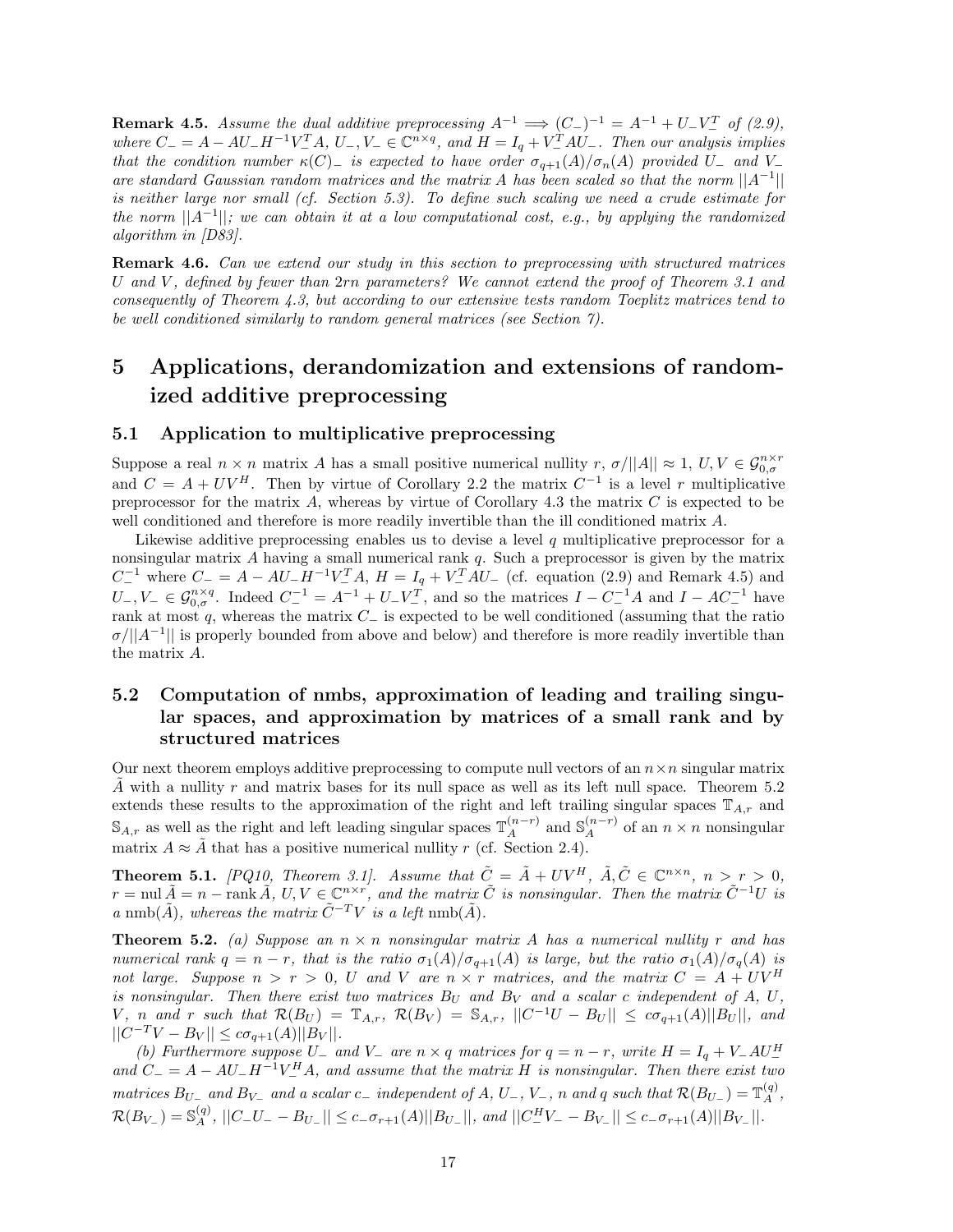*Proof.* See [PQ10, Section 7.1].

[PQ10, Theorem 3.1 and Section 7.1] also cover the more general case of rectangular matrices *A*. Part (a) of Theorem 5.2 shows that  $\mathcal{R}(C^{-1}U) \approx \mathbb{T}_{A,r}$  and  $\mathcal{R}(C^{-T}V) \approx \mathbb{S}_{A,r}$ , that is, the linear spaces  $\mathcal{R}(C^{-1}U)$  and  $\mathcal{R}(C^{-T}V)$  approximate the right and left trailing singular spaces associated with the *r* smallest singular values of the matrix *A*, respectively. Likewise part (b) shows that  $\mathcal{R}(C-U_-) \approx \mathbb{T}_A^{(q)}$  and  $\mathcal{R}(C_-^H V_-) \approx \mathbb{S}_A^{(q)}$ , that is, the linear spaces  $\mathcal{R}(C_-U_-)$  and  $\mathcal{R}(C_-^H V_-)$  approximate the right and left leading singular spaces associated with the q largest singular values matrix *A*, respectively.

If a matrix *A* has a small numerical rank *r* we can closely approximate it by the matrix *AQQ<sup>H</sup>* of rank *r* where  $Q = Q(C - U_{-})$  and the matrix  $C_{-}$  can be readily computed based on the dual SMW formula (2.9). This computation is division-free except for orthogonalization of the  $n \times r$ matrix  $C_-\nu$  and the inversion of the  $r \times r$  matrix *H*, which we can make diagonally dominant (and therefore nonsingular) by properly scaling the matrices *A*, *U* and *V* .

We refer the reader to [HMT11] on numerous highly important applications of the approximation by matrices of a small ranks and note that our algorithm for this approximation is quite competitive, e.g. we do not need to involve auxiliary matrices of larger sizes than  $n \times r$  and by making the matrix *H* nonsingular we ensure that our randomization does not fail.

By applying this approximation algorithm to the displacement of a matrix lying near a matrix with displacement structure we obtain its approximation by a matrix having a small displacement rank. Such approximations are involved, e.g. into Newton's structured matrix inversion (see the Appendix).

A natural and important extension to low-rank decompositions of tensors is the subject of high research interest (cf. [MMD08], [OT09]).

#### **5.3 Derandomization of additive preprocessing**

Let us show that a small amount of additional computations enables derandomization of our additive preprocessing (cf. [PQ10, Theorem 8.1]).

**Theorem 5.3.** *Assume matrices*  $A \in C^{n \times n}$ *, unitary*  $U, V, U_-, V_- \in C^{n \times r}$  *and*  $C = A + UV^H$ such that  $0 < r < n$ ,  $q = n - r$ ,  $\sigma_1(A) \geq 1 \geq \sigma_q(A)$ ,  $\text{rank}(UV^H) = r$  and  $\text{rank}(C) = n$ . Write  $U_1 = Q(C^{-1}U)$ ,  $V_1 = Q(C^{-H}V)$ , and  $C_1 = A + U_1V_1^H$ .

*(a)* If the matrix *A* has rank *q*, then the matrix  $C_1$  is nonsingular and  $\kappa(C_1) = \kappa(A)$  $\sigma_1(A)/\sigma_q(A)$ .

*(b)* If the matrix A has numerical rank *q*, then the matrix  $C_1$  is nonsingular and  $\kappa(C_1) \approx$  $\sigma_1(A)/\sigma_q(A)$ .

*(c)* (cf. Remark 4.5). Suppose the matrices A and  $C^{-1} = A^{-1} + U - V^H$  are nonsingular and the matrix A has numerical rank  $q = n - r$ . Write  $U_{-}^{(1)} = Q(C_{-}U_{-})$ ,  $V_{-}^{(1)} = Q(V_{-}^{H}C_{-})$ ,  $H =$  $I_q + V^{(1)}_-A(U^{(1)}_-)^H$  and  $C^{(1)}_- = A - AU^{(1)}_-H^{-1}(V^{(1)}_-)^HA$ . Then the matrix  $C^{(1)}_-$  is nonsingular,  $(C_{-}^{(1)})^{-1} = A^{-1} + U_{-}^{(1)}(U_{-}^{(1)})^H$ , and  $\kappa(C_{-}^{(1)}) \approx \sigma_{q+1}(A)/\sigma_n(A)$ .

*Proof.* Due to Theorem 5.1, the updated matrices  $U_1$  and  $V_1$  remain the right and left nmbs for the matrix *A*, respectively. Let  $A = \sum_{j=1}^{q} \sigma_j s_j t_j^H$  be an SVD of the matrix *A*. Write  $U_1 = (\mathbf{u}_j)_{j=1}^r$  and  $V_1 = (\mathbf{v}_j)_{j=1}^r$  and obtain the SVD of the matrix  $C_1 = A + U_1 V_1^H = \sum_{j=1}^r \mathbf{u}_j \mathbf{v}_j^H + \sum_{j=1}^q \sigma_j \mathbf{s}_j \mathbf{t}_j^H$ . This implies part (a) of the theorem because  $r = n - q$  and  $\sigma_1 \geq 1 \geq \sigma_q$ . Parts (b) follows from part (a) by the continuity argument. Apply part (b) to matrices *A*−<sup>1</sup>, *U*<sup>−</sup> and *V*<sup>−</sup> replacing *A*, *U* and *V*, respectively, and obtain part (c).

The theorem derandomizes the estimates of Corollary 4.3 and Remark 4.5. Over the real or complex numbers our derandomization can only fail with probability zero, namely where the matrix  $A + UV^H$  in parts (a) and (b) or  $A^{-1} + U - V^H$  in part (c) is singular.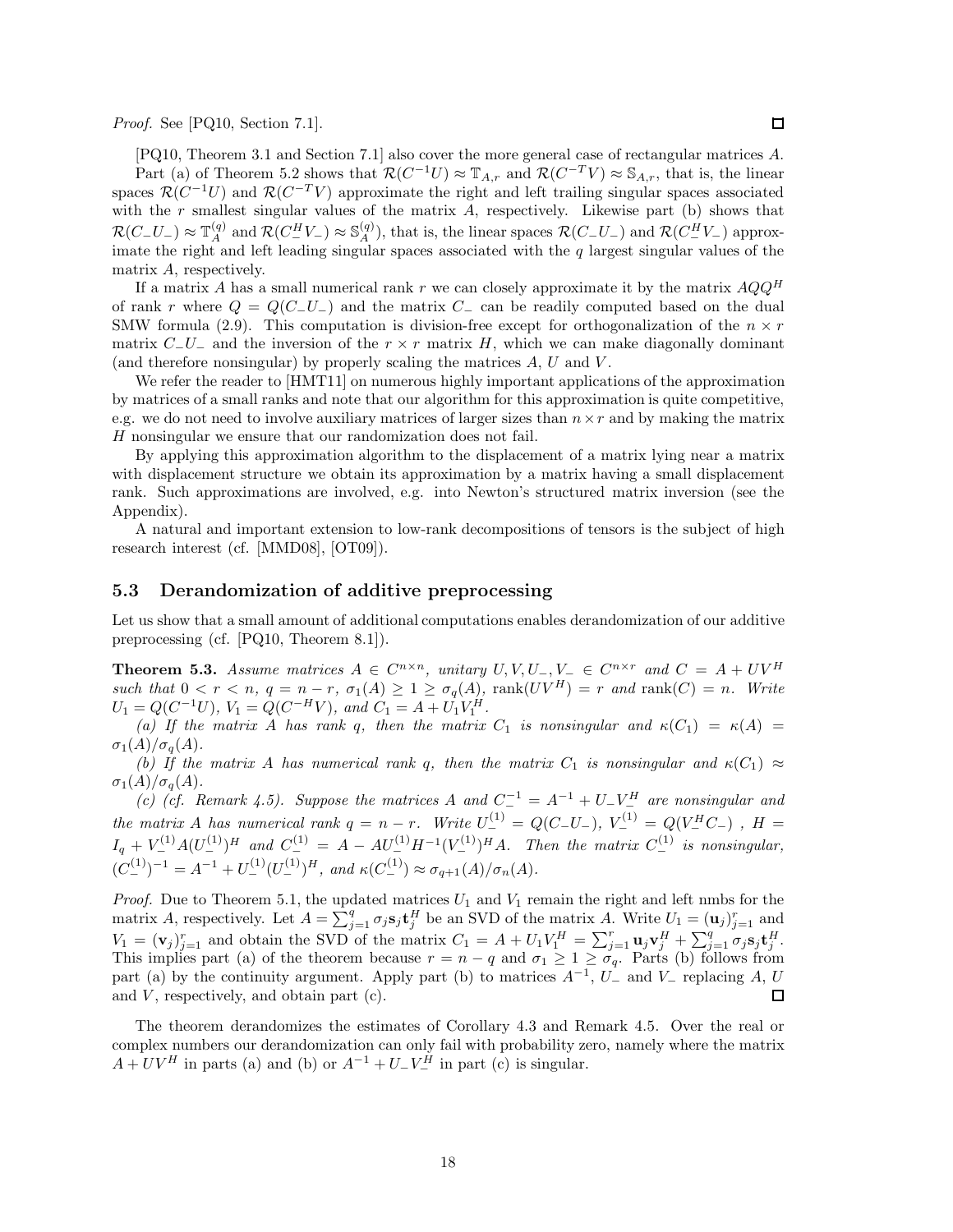## **5.4 Solution of a linear system of equations with preconditioning based on computation of nmbs and approximation of trailing singular spaces**

Theorem 5.1 reduces the computation of null vectors and nmbs to the solution of some nonsingular linear systems of equations. Conversely the solution of a nonsingular linear system of *n* equations  $A$ **y** = **b** can be expressed via the null vector  $\begin{pmatrix} \mathbf{y} \\ -1/\beta \end{pmatrix}$  of the matrix  $K = (A | \beta \mathbf{b})$  for a nonzero scalar  $\beta$ . If the matrix *A* has numerical nullity one and if the ratio  $||A||/||\beta$ **b**|| is neither large nor small, then on the average vector **b** the map  $A \Longrightarrow K$  serves as preconditioning [PQa].

Our two next alternative preconditioning algorithms employ randomized pre- and post-multiplication based on parts (a) and (b) of Theorem 5.2, respectively, to define approximate  $2 \times 2$  block Gauss–Jordan diagonalization of an input matrix. One can employ pre-multiplication alone (that is remove the post-multipliers  $(L_0 | L_1)$  from Algorithms 5.1 and 5.2); then one would expect to arrive at an approximation to a  $2 \times 2$  block triangular matrix.

Assume that the  $n \times n$  nonsingular input matrix A has a small positive numerical nullity r (that is assume that the ratio  $\frac{\sigma_1(A)}{\sigma_{n-r}(A)}$  is not large, whereas  $\sigma_1(A) \gg \sigma_{n-r+1}(A)$  and devise the following randomized preconditioning algorithm.

#### **Algorithm 5.1. Preconditioning based on the approximation of trailing singular spaces.**

- INPUT: *Two integers n* and *r*,  $0 < r < n$ , a nonsingular matrix  $A \in \mathbb{C}^{n \times n}$  having numerical rank *n* − *r and scaled so that* ||*A*|| = 1*, and a Subroutine* LIN·SOLVE *that solves a linear system of equations if it is nonsingular and well condtioned or outputs FAILURE otherwise.*
- OUTPUT: *FAILURE or four matrices*  $K_0$  *and*  $L_0$  *in*  $\mathbb{C}^{n \times (n-r)}$  *and*  $K_1$  *and*  $L_1$  *in*  $\mathbb{C}^{n \times r}$  *such that*  $W =$  $(K_0 \mid K_1)^H A (L_0 \mid L_1) = \begin{pmatrix} W_{00} & W_{01} \\ W_{10} & W_{11} \end{pmatrix}$  and with a probability near one the block submatrix  $W_{00} = K_0^H A L_0$  *is nonsingular, well conditioned, and strongly dominant, that is*  $||W_{00}|| \gg$  $\max\{||W_{01}||, ||W_{10}||, ||W_{11}||\}.$
- INITIALIZATION: *Generate four standard Gaussian random matrices*  $S$  *and*  $T$  *in*  $\mathbb{C}^{n\times (n-r)}$ ,  $U$  *and*  $V$  *in*  $\mathbb{C}^{n \times r}$ *.*

COMPUTATIONS:

- *1. Compute the matrix*  $C = A + UV^H$  (expected to be nonsingular and well condtioned *according to our study in Section 4).*
- *2. Apply the Subroutine* LIN·SOLVE *to compute and to output the matrices*  $K_1 = C^{-T}V$ and  $L_1 = C^{-1}U$ *. Stop and output FAILURE if so does the subroutine.*
- *3. Output the matrices*  $K_0 = S$  *and*  $L_0 = T$  *and stop.*

*Correctness* of the algorithm follows because the value  $\sigma_{n-r}(W_{00})$  is likely to have order  $\sigma_{n-r}(A)$ by virtue of Theorem 3.1, whereas the matrices  $W_{01}$ ,  $W_{10}$ , and  $W_{11}$  have the norms of at most order  $\sigma_{n-r+1}(A)$ . This is because, by virtue of part (a) of Theorem 5.2, the matrices  $K_1$  and  $L_1$ are approximate trailing singular spaces of the matrices  $A^H$  and  $A$ , respectively, and because the matrix *A* has numerical nullity *r*, which implies that  $\sigma_{n-r}(A) \gg \sigma_{n-r+1}(A)$ , whereas the ratio  $\sigma_1(A)/\sigma_{n-r}(A)$  is not large.

Since the block  $W_{00}$  in the  $2 \times 2$  block matrix *W* is dominant, nonsingular and well conditioned, we can apply block Gauss–Jordan diagonalization and readily factorize the matrix *W* as follows,

$$
W = \begin{pmatrix} I & O \\ W_{10} W_{00}^{-1} & I \end{pmatrix} \begin{pmatrix} W_{00} & O \\ O & G \end{pmatrix} \begin{pmatrix} I & W_{00}^{-1} W_{01} \\ O & I \end{pmatrix}
$$

where  $G = W_{11} - W_{10}W_{00}^{-1}W_{01}$ .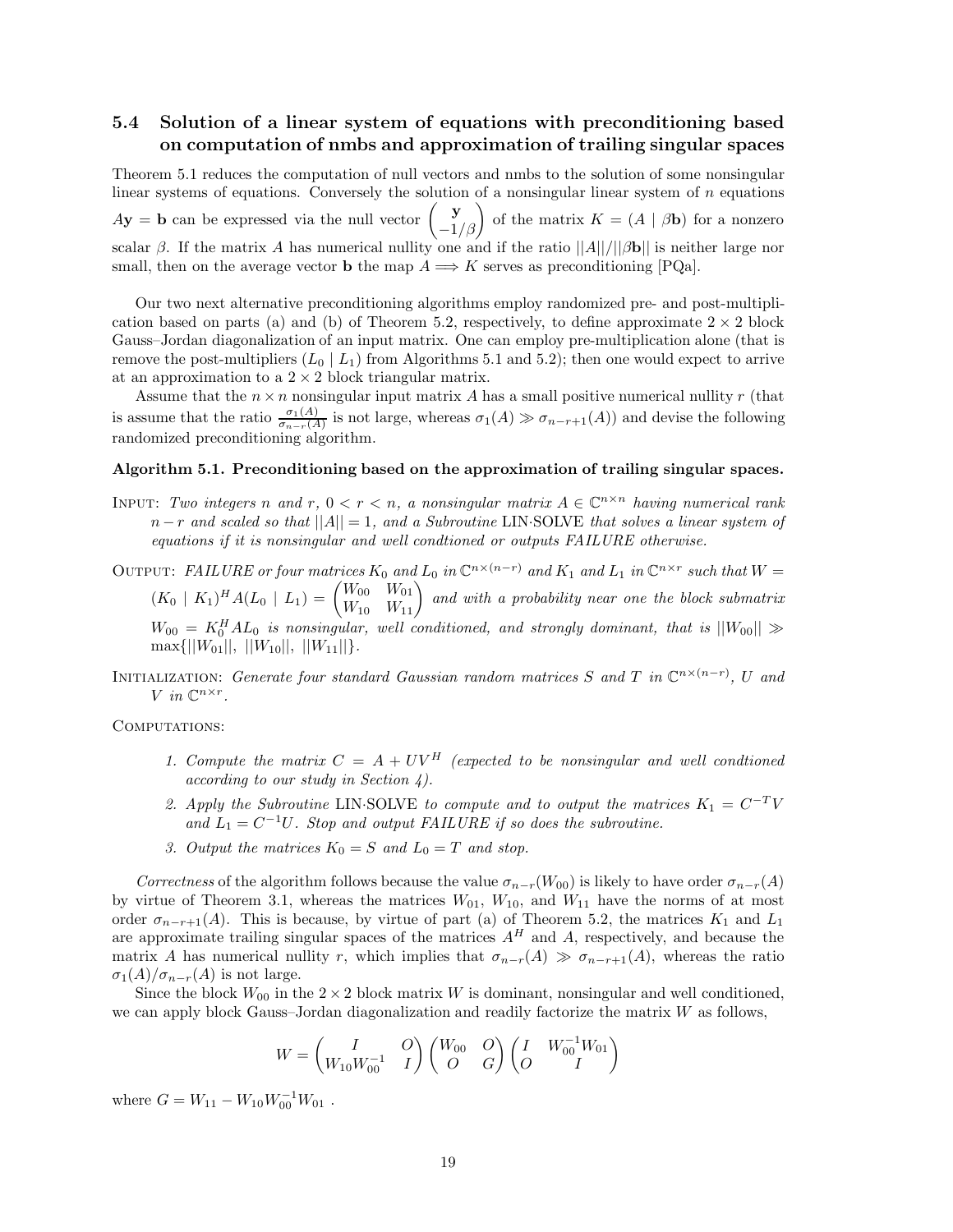Based on this factorization, one can immediately reduce the inversion of the matrices *W* and *A* and the solution of a linear system  $A$ **y** = **b** to the similar operations with the matrices  $W_{00}$  and *G* of smaller sizes, expected to be nonsingular and better conditioned (cf. (2.8) and Corollary 4.3).

Tables 7.8 and 7.9 demonstrate substantial advantages of this approach versus standard algorithms for solving linear systems of equations.

**Remark 5.1.** *Computation of the Schur complement G involves*  $O(n^2r)$  *flops. This*  $r/n$  *fraction of all flops used should be performed in extended precision to counter the expected cancellation of the leading digits of the input values. One can orthogonalize the matrices K*<sup>0</sup> *and L*<sup>0</sup> *and apply derandomization in Theorem 5.3, part (b), to stabilize these computations numerically.*

**Remark 5.2.** To work with fewer random parameters one can generate a single  $n \times q$  standard *Gaussian random matrix for*  $q \geq \max\{r, n-r\}$  *and then reuse its columns while defining the four auxiliary random matrices*  $U, V, K_0, and L_0$ .

## **5.5 Preconditioning based on approximation of leading singular spaces**

In the case of matrices *A* having a small numerical rank, one can reduce the solution of a linear system  $A$ **y** = **b** to the approximation of leading singular spaces based on part (b) of Theorem 5.2, which employs dual additive preprocessing and leads to dual version of Algorithm 5.1. In this version a crude approximation to the norm *A*−<sup>1</sup> of an ill conditioned input matrix *A* is required (see [D83] on fast randomized computation of such an approximation), but neither matrix inversion nor solving linear systems of equations are involved, except for the inversion of an auxiliary  $q \times q$  matrix *H*, expected to be close to the identity matrix  $I_q$ .

Then again we specify our algorithm for approximate  $2 \times 2$  block Gauss–Jordan diagonalization of an input matrix. One can employ pre-multiplication alone (by removing the multiplier  $(L_0 | L_1)$ ) from Algorithm 5.2) and then would expect to arrive at an approximation to a  $2 \times 2$  block triangular matrix.

## **Algorithm 5.2. Dual preconditioning based on the approximation of leading singular spaces.**

Input: *A Subroutine* LIN·SOLVE *that solves a linear system of equations if it is nonsingular and well conditioned or outputs FAILURE otherwise, two integers n and q,* 0 *<q<n, and a nonsingular matrix*  $A \in \mathbb{C}^{n \times n}$  *having numerical rank q and scaled so that*  $||A^{-1}|| = 1$ *, which implies that the norm* ||*A*|| *is small since the matrix A is ill conditioned under the above assumption.*

OUTPUT: FAILURE or four matrices  $K_0$ ,  $L_0 \in \mathbb{C}^{n \times q}$  and  $K_1$ ,  $L_1 \in \mathbb{C}^{n \times (n-q)}$  such that  $W =$  $(K_0 \mid K_1)^H A (L_0 \mid L_1) = \begin{pmatrix} W_{00} & W_{01} \\ W_{10} & W_{11} \end{pmatrix}$  and with a high probability the block submatrix  $W_{00} =$  $K_0^H A L_0$  *is nonsingular, well conditioned, and strongly dominant, that is* 

 $||W_{00}|| \gg \max{||W_{01}||, ||W_{10}||, ||W_{11}||}.$ 

INITIALIZATION: *Generate four standard Gaussian random matrices*  $S$  *and*  $T$  *in*  $\mathbb{C}^{n \times (n-q)}$  *and*  $U_{-}$  $and V_$ *in*  $\mathbb{C}^{n \times q}$ *.* 

COMPUTATIONS:

- *1. Compute the matrix*  $H = I_q + V_+ A U_-^H$ , expected to be close to the identity matrix  $I_q$  since *the norm* ||*A*|| *is small.*
- *2. Apply the Subroutine* LIN·SOLVE *to compute the matrix H*−<sup>1</sup>*. Stop and output FAILURE if so does the subroutine.*
- *3. Compute the matrix*  $C_{-} = A AU_{-}H^{-1}V_{-}^{H}A$ .
- *4. Compute and output the matrices*  $K_1 = C_{-}^H V_-\$  and  $L_1 = C_{-} U_-\$ .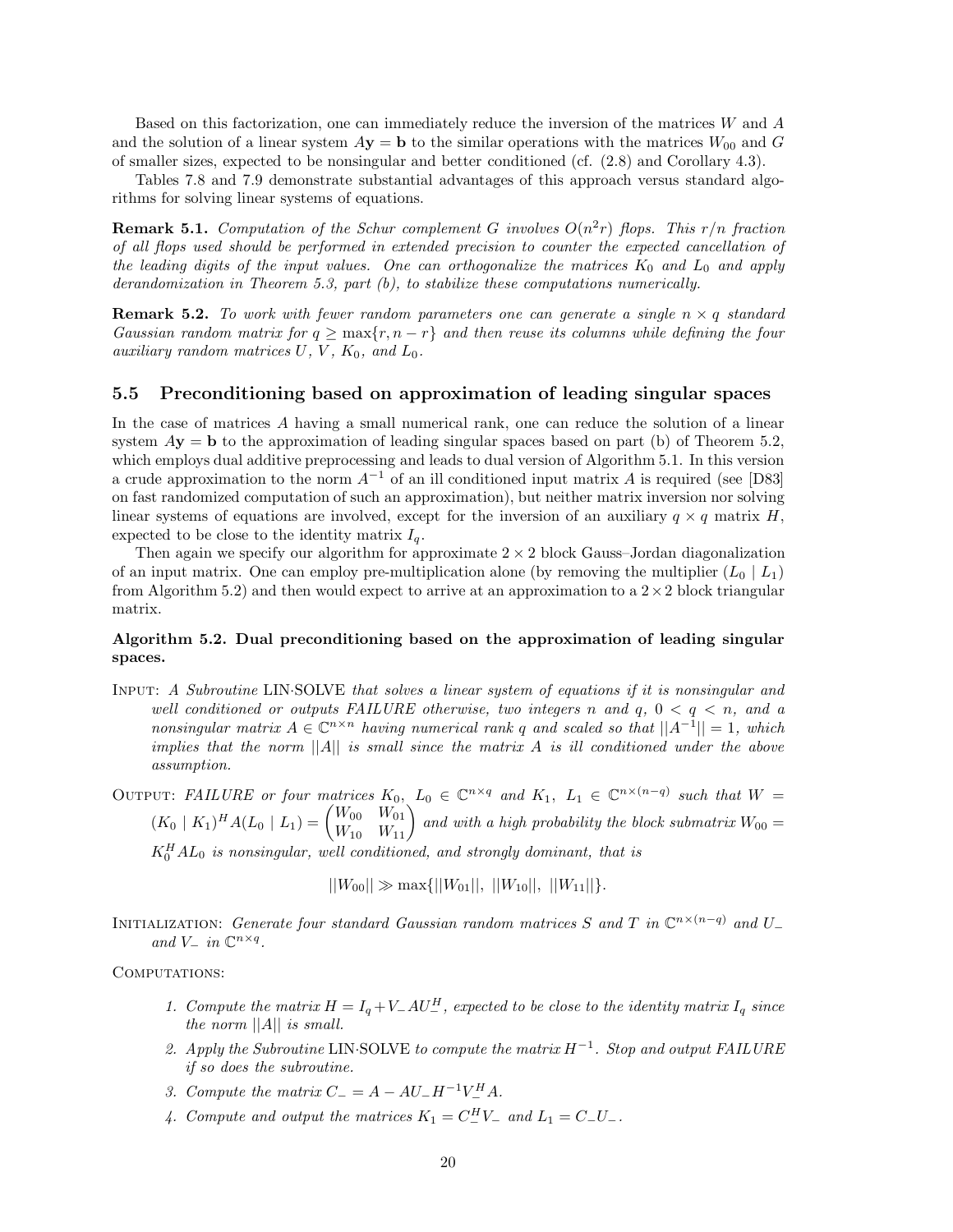*5. Compute and output the matrices*  $K_0 = S$  *and*  $L_0 = T$  *and stop.* 

Both Algorithms 5.1 and 5.2 can be extended to the block factorization of rectangular inputs *A*. Remarks 5.1 and 5.2 can be readily extended as well. We only specify an extension of Remark 5.1.

**Remark 5.3.** *Computation of the auxiliary matrix H involves*  $O(n^2q)$  *flops. This*  $q/n$  *fraction of all flops used should be performed in extended precision to counter the expected cancellation of the leading digits of the input values. One can orthogonalize the matrices K*<sup>0</sup> *and L*<sup>0</sup> *and apply derandomization in Theorem 5.3, part (c), to stabilize these computations numerically.*

#### **5.6 Applications of randomized augmentation**

Based on our next theorem we can extend the properties of additive preprocessing to the southeastern augmentation  $A \Longrightarrow K = \begin{pmatrix} A & -U \\ W V H & W \end{pmatrix}$  $W V^H$  *W* where  $W \in \mathbb{C}^{r \times r}$ ,  $U, V \in \mathbb{C}^{n \times r}$ ,  $K \in \mathbb{C}^{(n+r) \times (n+r)}$ , the matrix A is nonsingular,  $U, V$ , and  $W$  are random scaled matrices, and  $0 < r < n$ . Randomized augmentation can serve as an alternative to randomized additive preprocessing because both techniques are closely linked to one another, e.g. via the following simple factorizations.

**Theorem 5.4.** *Suppose*  $K = \begin{pmatrix} A & -U \ WVH & W \end{pmatrix}$  $W V^H$  *W*  $\left\{ \begin{array}{l} \in \mathbb{C}^{(m+r)\times (n+r)}, \; W \in \mathbb{C}^{r\times r} \; \textit{is a nonsingular matrix,} \end{array} \right\}$  $C = A + UV^H$ . Then  $K = \text{diag}(I_m, W)\hat{U} \text{diag}(C, I_r)\hat{V}$  for  $\hat{U} = \begin{pmatrix} I_m & -U \\ O_{mn} & I_n \end{pmatrix}$ ,  $\bar{U} = \hat{U}^{-1}$  $O_{r,m}$  *I<sub>r</sub>*  $\int I_m$  *U Or,m I<sup>r</sup>*  $\Big), \widehat{V} =$  $\int I_n$  *O*<sub>*n,r*</sub>  $V^H$  *I<sub>r</sub>*  $\left( \begin{array}{cc} \n\overline{V} & \n\overline{V} = \widehat{V}^{-1} = \begin{pmatrix} I_n & O_{n,r} \\ -V^H & I_n \end{pmatrix} \right)$  $-V^H$  *I<sub>r</sub>* - *. Moreover if the matrices C and K*  $\alpha$  *are square and nonsingular, then we have*  $K^{-1} = \overline{V}$  diag( $C^{-1}, I_r$ ) $\overline{U}$  diag( $I_m, W^{-1}$ ) *and consequently*  $C^{-1} = (I_n \mid O_{n,r})K^{-1}(I_m \mid O_{m,r})^T$ .

One can similarly employ the northwestern augmentation

$$
A \Longrightarrow \begin{pmatrix} W & WV^H \\ -U & A \end{pmatrix} = \begin{pmatrix} O_{r,m} & I_r \\ I_m & O_{m,r} \end{pmatrix} K \begin{pmatrix} O_{n,r} & I_n \\ I_r & O_{r,n} \end{pmatrix}
$$
(5.1)

as well as northeastern and southwestern augmentations.

In [PQa] the preconditioning property is proved based on Theorem 3.1 for the more general class of augmentations  $K = \begin{pmatrix} A & -U \\ VH & W \end{pmatrix}$  $V^H$  *W* ). Namely we can expect to have  $\kappa(K)$  of order at most  $\sigma_1(A)/\sigma_{l-r}(A)$  for  $l = \min\{m, n\}$  provided  $U \in \mathcal{G}_{0,\sigma}^{m \times r}$ ,  $V \in \mathcal{G}_{0,\sigma}^{n \times r}$ , and  $W \in \mathcal{G}_{0,\sigma}^{r \times r}$  are three random matrices and  $\sigma \approx ||A||$ . Based on this property and on Theorem 5.4 we can apply randomized augmentation similarly to randomized additive preprocessing. We can devise and analyze the respective algorithms directly, without reduction of augmentation to additive preprocessing. Here is an example from [PQa, Section 3.1].

**Theorem 5.5.** *Assume two matrices*  $A \in \mathbb{C}^{m \times n}$  *of a rank*  $\rho < n$  *and*  $V \in \mathbb{C}^{r \times n}$  *for*  $r = n - \rho$ *. Suppose the matrix*  $C =$  $\sqrt{V}$ *A has full column rank n. Then*  $B = C^{(I)} \begin{pmatrix} I_r \\ O \end{pmatrix}$ *O*  $\bigg\}$  *is an nmb*(*A*)*.* 

Augmentation enables us to preserve matrix structure (e.g. of Toeplitz and Hankel types) substantially better than additive preprocessing can do this (see Section 6).

**Remark 5.4.** *(Cf. Remark 5.4.) As in the case of additive preprocessing, we can preserve the regularization and preconditioning power of the augmentation map*  $A \implies K$  *even where we choose*  $U = aV$  *for a fixed nonzero scalar a. In this case we need fewer random parameters. We should avoid the augmentations*  $A \Longrightarrow K = \begin{pmatrix} A & U \\ V H & W \end{pmatrix}$  $V^H$  *W* - *producing a Hermitian positive definite matrices K. Otherwise the augmentation would not decrease the condition number due to the Interlacing Property of the eigenvalues of Hermitian matrices [GL96, Theorem 8.1.7]. We do not have such a problem with additive preprocessing (cf. [W07]).*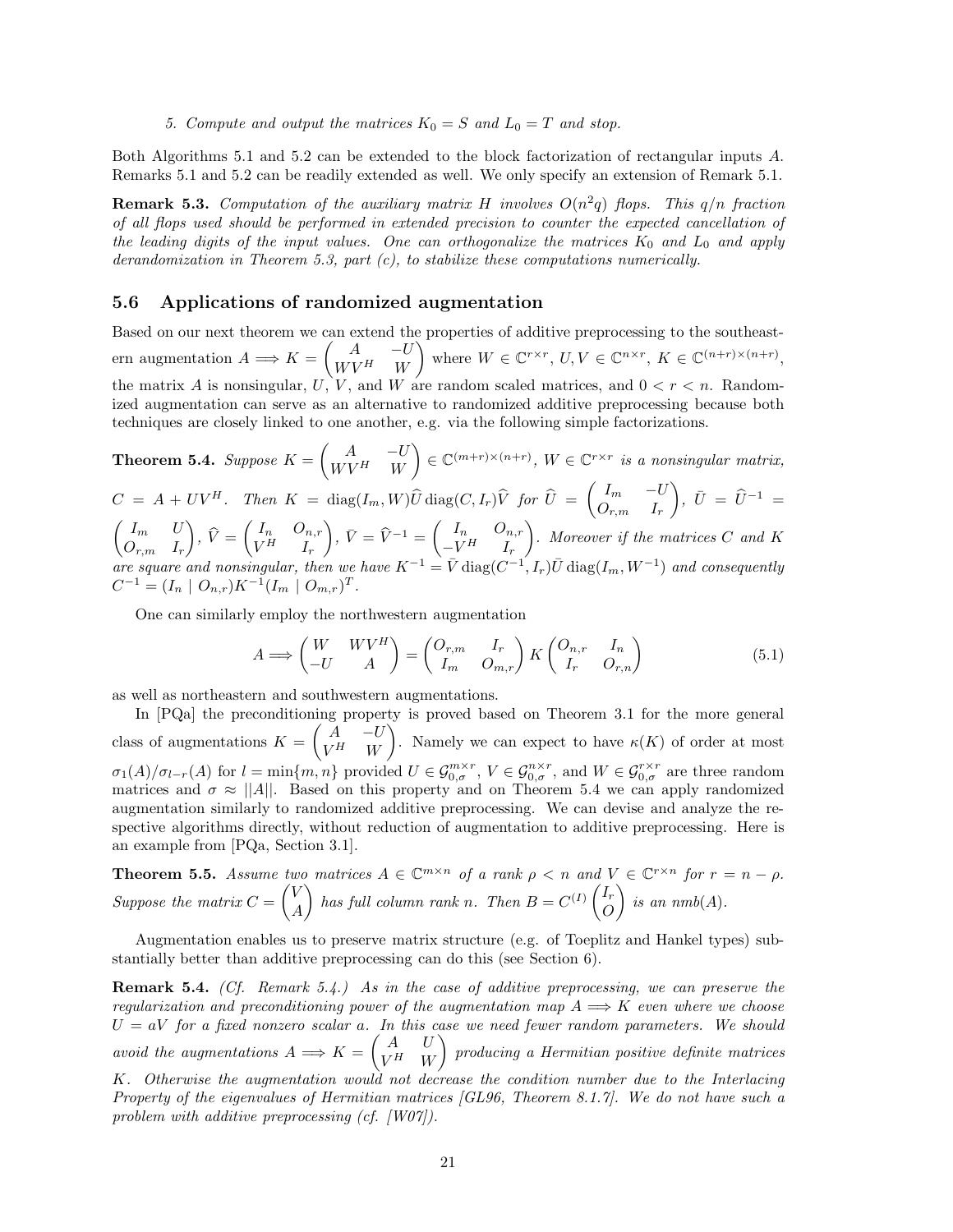**Remark 5.5.** *One can embed an input matrix A into a larger matrix banded with zeros and then view augmentation as its* 2*r-rank perturbation. One can apply such a perturbation to the matrix A itself (we call this semi-augmentation). E.g., one can replace the entries in the northeastern or southwestern corner of a Toeplitz matrix A by random values but preserve its Toeplitz structure.*

## **5.7 Randomized additive preconditioning with the SMW recovery**

Suppose we seek the solution  $\mathbf{y} = A^{-1}\mathbf{b}$  of a nonsingular linear system  $A\mathbf{y} = \mathbf{b}$  of *n* equations where the real matrix *A* has a small positive numerical nullity *r*. Then randomized additive preprocessing  $A \Longrightarrow C = A + UV^T$  for  $U, V \in \mathcal{G}_{0,\sigma}^{n \times r}$  for  $\sigma \approx ||A||$  is expected to produce a well conditioned matrix *C*. We can strengthen this expectation by applying derandomization of Section 5.3.

The flowchart below combines such a preprocessing with the SMW formula and iterative refinement to compute the solution vector **y**. Before specifying it we note that the solution of the original linear system  $A$ **y** = **b** is reduced to accurate solution of  $r + 1$  linear systems of equations with matrix *C*. Indeed post-multiply the SMW formula by a vector **b** and obtain that

$$
A^{-1} \mathbf{b} = C^{-1} \mathbf{b} + C^{-1} U G^{-1} V^H C^{-1} \mathbf{b} \text{ for } G = I_r - V^H C^{-1} U.
$$

Substitute  $W_U = C^{-1}U$  and  $\mathbf{w_b} = C^{-1}\mathbf{b}$  and obtain  $A^{-1}\mathbf{b} = \mathbf{w_b} + W_U G^{-1}V^H \mathbf{w_b}$  for  $G = I_r$  $V^H W_U$ . This reduces the solution of a linear system  $A y = b$  essentially to the solution of the matrix equation  $CW_U = U$  and the linear system  $C\mathbf{w_b} = \mathbf{b}$ , computing the above matrix *G*, and its inversion. We can combine the equations  $CW_U = U$  and  $C\mathbf{w}_b = \mathbf{b}$  into the single matrix equation

$$
CW = (U \mid \mathbf{b}) \text{ for } W = (W_U \mid W_{\mathbf{b}}). \tag{5.2}
$$

#### **Flowchart 5.1. Randomized Solution of a Linear System with Iterative Refinement**

INPUT: *a vector* **b** *of a dimension n and an*  $n \times n$  *ill conditioned matrix A having a small positive numerical nullity r.*

OUTPUT: an approximate solution  $\tilde{\mathbf{y}} \approx \mathbf{y}$  of the linear system  $A\mathbf{y} = \mathbf{b}$ .

Computations*:*

- *1. Apply additive preprocessing*  $A \Longrightarrow C = A + UV^T$  *for a pair of scaled*  $n \times r$  *random Gaussian matrices U and V . (With a high probability the matrix C is expected to be nonsingular and well conditioned).*
- 2. Apply Gaussian elimination (or another direct algorithm) involving  $O(n^3)$  flops to compute an *approximate inverse*  $X \approx C^{-1}$ *. (Perform the computations by using the IEEE standard single or double precision. Application of the same algorithm to the original ill conditioned linear system A***y** = **b** *would require about as many flops but in extended precision).*
- *3. Employ this inverse as the basis for iterative refinement to compute sufficiently accurate solutions of r* + 1 *auxiliary linear systems of equations with the matrix C and then recover the vector*  $y = A^{-1}b$  *via the SMW formula.*

Elaboration upon and the analysis of this flowchart are quite involved and require extended precision for computing the Schur complement  $G = I_r - V^H C^{-1} U$ . This is done in a separate paper [Pa], but next we will briefly comment on interesting impact on the complexity of ill conditioned linear systems of equations.

Every loop of iterative refinement produces order  $p - \log_2 \kappa(C)$  new correct bits per output value and is essentially reduced to multiplication of the matrices *C* and *X* by two vectors, that is to 4*n*<sup>2</sup> −2*n* flops, which can be performed in a low precision *p*. Overall our randomized Flowchart 5.1 is expected to run by a factor  $\frac{n}{r \log r}$  faster than the customary algorithms such as Gaussian elimination. In the case of a small positive integer r and a large condition number  $\kappa(A)$  the flowchart uses nearly optimal number of bitwise operations, within polylogarithmic factors from an information lower bound.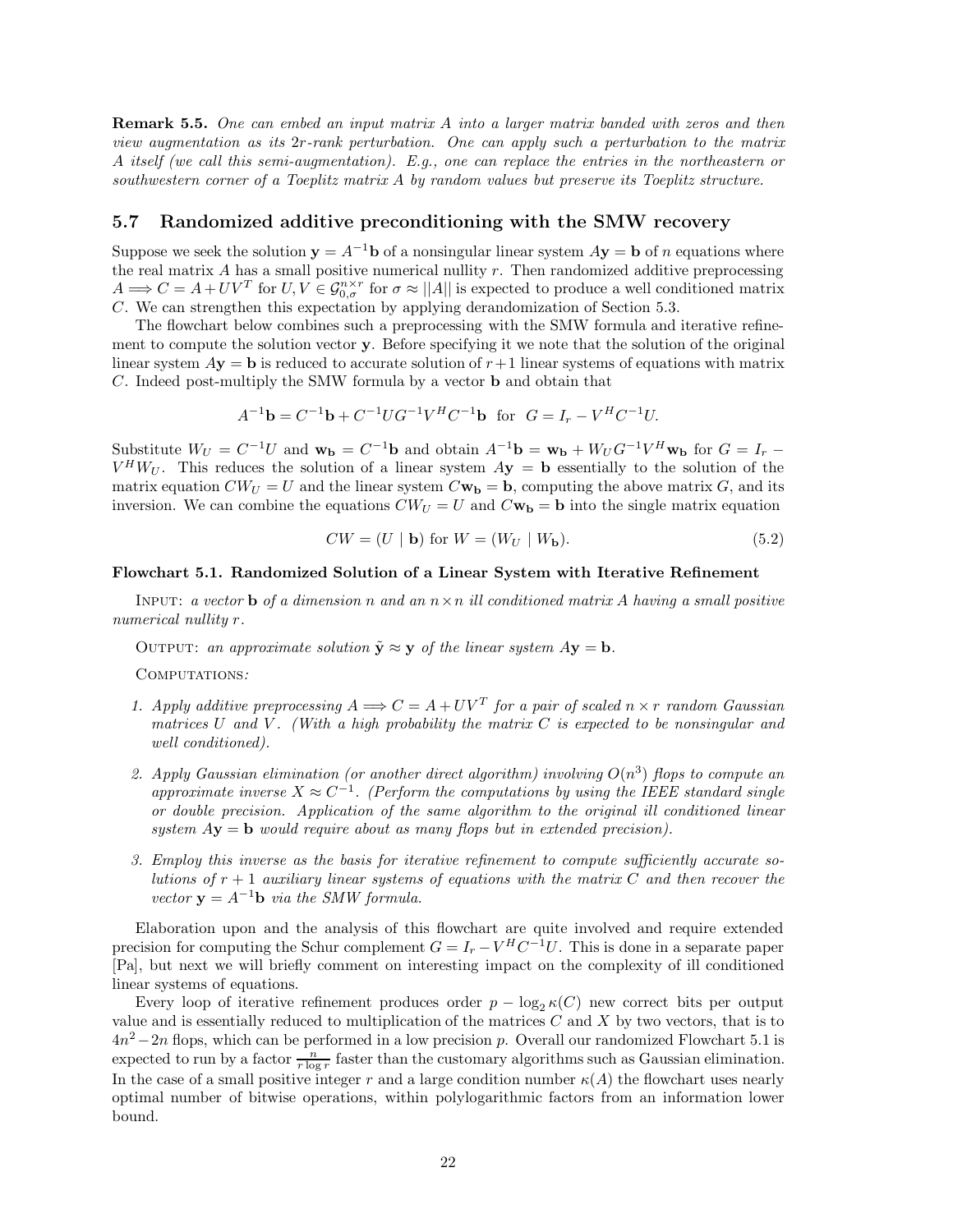Instead of iterative refinement one can apply other iterative algorithms such as CG or GMRES algorithms that involve no approximate inverse. This is importnat, e.g., in the case of multilevel Toeplitz or Hankel matrices, which can be multiplied by vectors fast but are inverted slowly. The CG or GMRES algorithms, however, are more sensitive to the success of preconditioning. In particular every CG iteration loop essentially amounts to multiplication of the matrices *C* and *C<sup>T</sup>* by two vectors and produces order of  $1/\kappa(C)$  new correct bits per an output value. Stronger bounds on  $\kappa(C)$  are required to preserve this progress in the presence of rounding errors.

Iterative refinement and CG algorithms compute  $O(rn)$  auxiliary values with high accuracy by accumulating them as the sums of sufficiently many low precision summands, in a way quite customary in symbolic lifting [P09/11].

## **5.8 Randomized structured preprocessing**

Would the preprocessed matrices  $C = A + UV^H$  and  $K = \begin{pmatrix} A & -U \\ W & W \end{pmatrix}$  $W V^H$  *W* - inherit the structure of a matrix *A* having a small numerical nullity *r*? For a small value *r* the adverse impact of involving the  $O(nr)$  entries of the matrices U, V and W on the structure is small, but it could be even smaller if these matrices have structure consistent with the matrix *A*. In this case we do not have formal extension of our basic Theorem 3.1 as well as all its corollaries, but we have consistent empirical support for such an extension in the case of Gaussian random Toeplitz matrices *U*, *V* and *W* and actually even where we imposed additional patterns of sparseness under very weak randomization

Likewise we observed consistent preconditioning power stated in Corollary 3.4 for randomized multipliers even when we applied circulant multipliers filling their fisrt columns with ones and −1 and limiting randomization to the choice of the signs + or −.

## **6 A randomized Toeplitz solver**

conditions (see [PIMR10]).

The following theorem expresses the inverse of a nonsingular Toeplitz matrix  $T = (t_{i-j})_{i,j=1}^n$  via two columns  $K^{-1}\mathbf{e}_1$  and  $K^{-1}\mathbf{e}_{n+1}$  of the inverse  $K^{-1}$  of an  $(n+1) \times (n+1)$  Toeplitz matrix *K* that embeds *T* as its block submatrix.

**Theorem 6.1.** *Suppose*  $K = (t_{i,j})_{i,j=0}^n$  *is a nonsingular*  $(n + 1) \times (n + 1)$  *Toeplitz matrix, write*  $T\,=\,(t_{i,j})_{i,j=0}^{n-1},\ \widehat{\bf v}\,=\,(v_{i})_{i=0}^{n}\,=\,K^{-1}{\bf e}_{1},\ \mathbf{v}\,=\,(v_{i})_{i=0}^{n-1},\ \mathbf{v}'\,=\,(v_{i})_{i=1}^{n},\ \widehat{\bf w}\,=\,(w_{i})_{i=0}^{n}\,=\,K^{-1}{\bf e}_{n+1},$  $\mathbf{w} = (w_i)_{i=0}^{n-1}$ , and  $\mathbf{w}' = (w_i)_{i=1}^n$ . (a) If  $v_0 \neq 0$ , then the matrix  $T = (t_{i,j})_{i,j=0}^{n-1}$  is nonsingular and  $v_0T^{-1} = Z(v)Z^{T}(Jw') - Z(w)Z^{T}(Jv')$ . (b) If  $v_n \neq 0$ , then the matrix  $T_{10} = (t_{i,j})_{i=1,j=0}^{n,n-1}$  is *nonsingular and*  $v_n T^{-1} = Z(\mathbf{w})Z^T(J\mathbf{v}') - Z(\mathbf{v})Z^T(J\mathbf{w}')$ .

*Proof.* Part (a) was proved in [GS72], part (b) in [GK72]; [BGY80, Theorem 7]) reproduces part 囗 (b).

The theorem extends the better known formulae in [GS72], [H79], [HR84], [T90], each expressing *T*<sup>−1</sup> via the solution of a pair of linear systems of equations with the matrix *T* itself.

In the case of a nonsingular real symmetric matrix *K* the first and the last columns of the matrix *K*<sup>−1</sup> turn into one another up to reflection, that is  $K^{-1}\mathbf{e}_1 = J_{n+1}K^{-1}\mathbf{e}_{n+1}$ , because in this case the inverse *K*−<sup>1</sup> is both symmetric and persymmetric. Then part (a) of Theorem 6.1 expresses the matrix  $T^{-1}$  via the first column of the matrix  $K^{-1}$  alone.

Let us apply Theorem 6.1 to support our randomized augmentation techniques for solving a nonsingular Toeplitz linear system *T***y** = **b** of *n* equations provided the matrix *T* has numerical nullity one.

To compute the solution vector  $\mathbf{y} = T^{-1}\mathbf{b}$ , we first embed the matrix *T* into an  $(n+1) \times (n+1)$ Toeplitz matrix *K* =  $\int w \cdot \mathbf{v}^T$ **f** *T*  $\sum_{k=1}^{\infty}$  By virtue of the Toeplitz structure of the matrix *K* we have  $w = e_1^T T e_1$ , and the vectors  $f = (f_i)_{i=1}^n$  and  $v = (v_i)_{i=1}^n$  are filled with the respective entries of the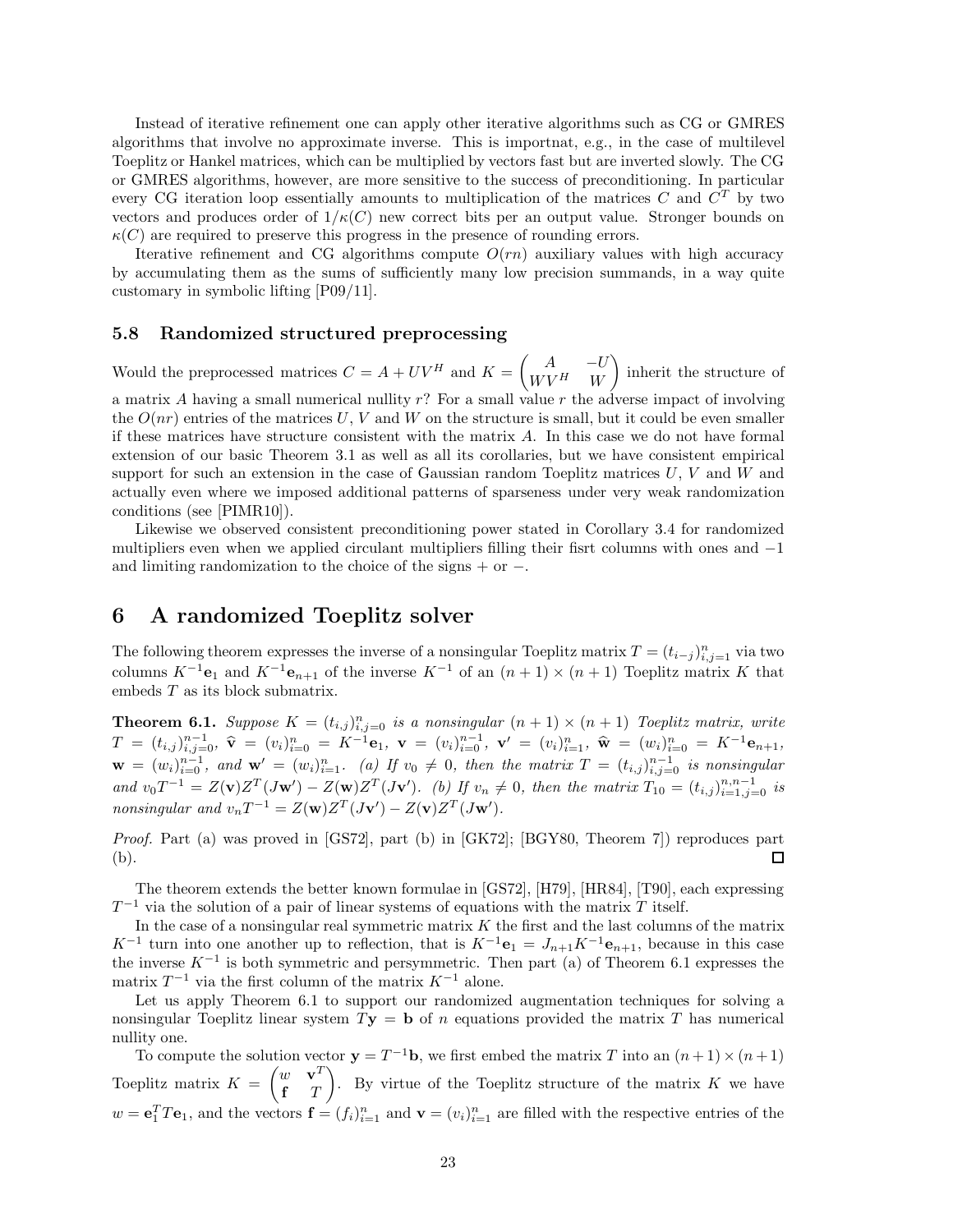matrix *T* except for the two coordinates  $f_n$  and  $v_n$ , which we choose at random and then scale to have the ratio  $\frac{||K||}{||T||}$  neither large nor small (cf. [GS72]).

By virtue of Corollary 2.4 this policy is likely to produce a nonsingular matrix  $K$  whose inverse is likely to have a nonzero entry  $\mathbf{e}_1^T K^{-1} \mathbf{e}_1$ . These two implications of Corollary 2.4 were in good accordance with our test results, in which the matrix *K* was also consistently well conditioned, even though we used only two random parameters.

Part (a) of Theorem 6.1 expresses the inverse  $T^{-1}$  via the first column  $\mathbf{v} = K^{-1} \mathbf{e}_1$  and the last column  $\mathbf{w} = K^{-1} \mathbf{e}_{n+1}$  of the inverse matrix  $K^{-1}$ .

To summarize, we reduce the solution of the original ill conditioned Toeplitz linear system  $Ty = b$ to computing highly accurate solutions of two linear systems  $K\mathbf{x} = \mathbf{e}_1$  and  $K\mathbf{z} = \mathbf{e}_{n+1}$  both expected to be well conditioned. High accuracy is needed to counter magnification of the input and rounding errors, expected in the case of ill conditioned input.

To solve the two latter systems, we first employ the effective algorithms in [KV99], [V99], [VBHK01], and [VK98] and then apply iterative refinement with double precision. We refer to the resulting algorithm as **Algorithm 6.1**.

One can readily extend the approach of this section to the case of Toeplitz-like, Hankel and Hankel-like inputs.

In the important special case where the Toeplitz matrix *T* is real symmetric, we can choose real scalar *w* and a single real vector  $f = v$  to yield a real symmetric matrix  $K =$  $\int w \cdot \mathbf{v}^T$ **v** *T*  $\Big)$ . Then Algorithm 6.1 is simplified because  $\mathbf{w} = K^{-1}\mathbf{e}_{n+1} = J_{n+1}\mathbf{v} = J_{n+1}K^{-1}\mathbf{e}_1$ , and we only need to solve a single linear system with the matrix *K*. In Section 7.6 we test the resulting algorithm for solving an ill conditioned real symmetric Toeplitz linear system.

## **7 Numerical Experiments**

Our numerical experiments with random general, Hankel, Toeplitz and circulant matrices have been performed in the Graduate Center of the City University of New York on a Dell server with a dual core 1.86 GHz Xeon processor and 2G memory running Windows Server 2003 R2. The test Fortran code was compiled with the GNU gfortran compiler within the Cygwin environment. Random numbers were generated with the random number intrinsic Fortran function, assuming the uniform probability distribution over the range  $\{x : -1 \le x < 1\}.$ 

## **7.1 Conditioning tests**

We computed the condition numbers of  $n \times n$  random general matrices for  $n = 2^k$ ,  $k = 5, 6, \ldots$ , with the entries sampled in the range [−1*,* 1) as well as complex general, Toeplitz, and circulant matrices whose entries had real and imaginary parts sampled at random in the same range [−1*,* 1). We performed 100 tests for each dimension *n* and represented the test results in Tables 7.2–7.4. The last four columns of each table display the average (mean), minimum, maximum, and standard deviation of the computed condition numbers of the input matrices, respectively. Specifically we computed the values  $\kappa(A) = ||A|| ||A^{-1}||$  for general and circulant matrices *A* and the values  $\kappa_1(A) = ||A||_1 ||A^{-1}||_1$ for Toeplitz matrices *A*. We computed and displayed in Table 7.3 the 1-norms of Toeplitz matrices and their inverses rather than their 2-norms to facilitate the computations in the case of inputs of large sizes. Table 7.1 shows that the 1-norms and 2-norms are quite close to each other. It displays the data on  $n \times n$  general, Toeplitz, and circulant matrices *A* for  $n = 32, 64, \ldots, 1024$ . We sampled the matrix entries at random in the range of −1 ≤ *x <* 1 and performed 100 conditioning tests for each matrix class and each size.

## **7.2 Preconditioning tests**

Table 7.5 reproduces some results of testing the preconditioning power of additive preprocessing in [PIMR10]. We tested input matrices of the following classes.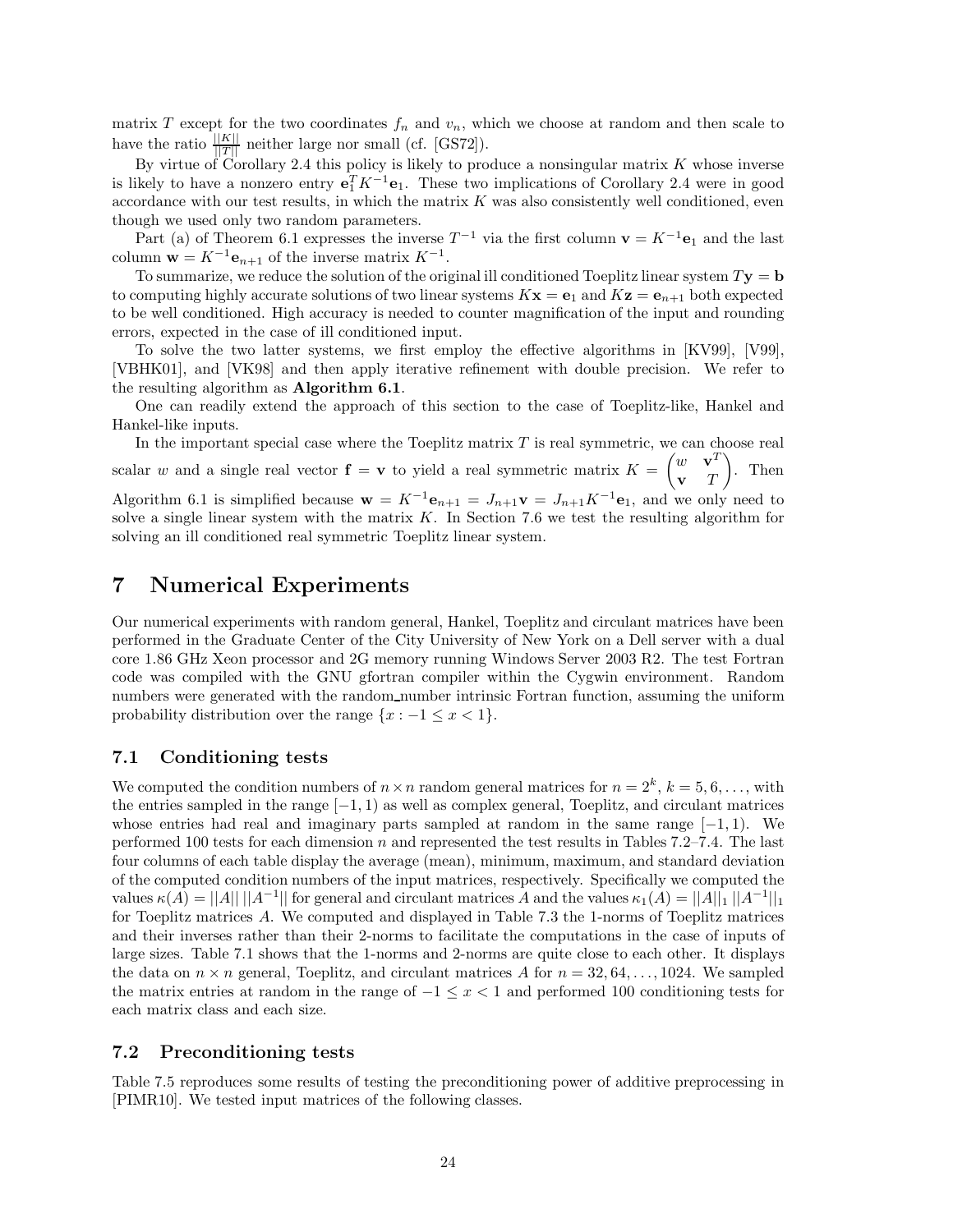1n. *Nonsymmetric matrices of type I with numerical nullity*  $\nu$ *.*  $A = S \Sigma_{\nu} T^H$  are  $n \times n$  matrices where *G* and *H* are  $n \times n$  random orthogonal matrices, that is, the factors *Q* in the QR factorizations of random real matrices;  $\Sigma_{\nu} = \text{diag}(\sigma_j)_{j=1}^n$  is the diagonal matrix such that  $\sigma_{j+1} \leq \sigma_j$  for  $j =$ 1,..., $n-1$ ,  $\sigma_1 = 1$ , the values  $\sigma_2, \ldots, \sigma_{n-\nu-1}$  are randomly sampled in the semi-open interval [0*.*1*,* 1*)*,  $σ_{n-\nu} = 0.1$ ,  $σ_j = 10^{-16}$  for  $j = n - \nu + 1, ..., n$ , and therefore  $κ(A) = 10^{16}$  [H02, Section 28.3].

1s. *Symmetric matrices of type I with numerical nullity ν.* The same as in part 1n, but for  $G = H$ .

The matrices of six other classes were constructed in the form of  $\frac{A}{\|A\|} + \beta I$  where the recipes for defining the matrices *A* and scalars *β* are specified below.

2n. *Nonsymmetric matrices of type II with numerical nullity*  $\nu$ .  $A = (W | WZ)$  where *W* and *Z* are random orthogonal matrices of sizes  $n \times (n - \nu)$  and  $(n - \nu) \times \nu$ , respectively.

2s. *Symmetric matrices of type II with numerical nullity*  $\nu$ *.*  $A = WW^H$  where W are random orthogonal matrices of size  $n \times (n - \nu)$ .

3n. *Nonsymmetric Toeplitz-like matrices with numerical nullity*  $\nu$ *.*  $A = c(T | TS)$  for random Toeplitz matrices *T* of size  $n \times (n - \nu)$  and *S* of size  $(n - \nu) \times \nu$  and for a positive scalar *c* such that  $||A|| \approx 1.$ 

3s. *Symmetric Toeplitz-like matrices with numerical nullity*  $\nu$ *.*  $A = cTT^H$  for random Toeplitz matrices *T* of size  $n \times (n - \nu)$  and a positive scalar *c* such that  $||A|| \approx 1$ .

4n. *Nonsymmetric Toeplitz matrices with numerical nullity one.*  $A = (a_{i,j})_{i,j=1}^n$  is an  $n \times n$ Toeplitz matrix. Its entries  $a_{i,j} = a_{i-j}$  are random for  $i - j < n - 1$ . The entry  $a_{n,1}$  is selected to ensure that the last row is linearly expressed through the other rows.

4s. *Symmetric Toeplitz matrices with numerical nullity one.*  $A = (a_{i,j})_{i,j=1}^n$  is an  $n \times n$  Toeplitz matrix. Its entries  $a_{i,j} = a_{i-j}$  are random for  $|i-j| < n-1$ , whereas the entry  $a_{1,n} = a_{n,1}$  is a root of the quadratic equation det  $A = 0$ . We have repeatedly generated the matrices A until we arrived at the quadratic equation having real roots.

The scalar  $\beta$  was set equal to  $10^{-16}$  for the symmetric matrices A, in the classes 2s, 3n, and 4s, so that  $\kappa(A) = 10^{16} + 1$  in these cases. For the nonsymmetric matrices A the scalar  $\beta$  was defined by an iterative process such that  $||A|| \approx 1$  and  $10^{-18}||A|| \leq \kappa(A) \leq 10^{-16}||A||$  [PIMR10, Section 8.2].

Table 7.5 displays the average values of the condition numbers  $\kappa(C)$  for the matrices  $C = A + U U^T$ over 100,000 tests for the inputs in the above classes,  $\nu = r$  in the range  $\{1, 2, 4, 8\}$  and  $n = 100$ . The additive preprocessor  $UU^T$  was defined by a normalized  $n \times r$  matrix  $U = U/||U||$  where  $U^T = (\pm I \mid O_{r,r} \mid \pm I \mid O_{r,r} \mid \ldots \mid O_{r,r} \mid \pm I \mid O_{r,s})$ , the integer *s* was chosen to obtain  $n \times r$ matrices  $U$ , and the signs for the matrices  $\pm I$  were chosen at random.

In our further tests the condition numbers of the matrices  $C = A + 10^p UV^T$  for  $p = -10, -5, 5, 10$ were steadily growing within a factor  $10^{|p|}$  as the value  $|p|$  was growing. This showed the importance of proper scaling of the additive preprocessor  $UV^T$ .

## **7.3 Solution of general linear systems of equations with random circulant multipliers**

Table 7.6 (cf. [PQZa, Table 2]) displays the results of our tests of the solution of well conditioned linear systems  $A$ **y** = **b** of *n* equations whose coefficient matrix had an ill conditioned  $n/2 \times n/2$ submatrix for *n* ranging from 64 to 1024. We performed 100 numerical tests for each dimension *n* and computed the maximum, minimum and average relative residual norms  $||Ay - b||/||b||$  as well as standard deviation. GENP applied to these systems output corrupted solutions with the residual norms ranging from 10 to  $10^8$ . When we preprocessed the systems with circulant multipliers filled with ones and  $-1$  (with the signs  $\pm$  chosen at random), the norms decreased to at worst  $10^{-7}$  for all inputs. Table 7.6 also shows further decrease of the norm in a single step of iterative refinement.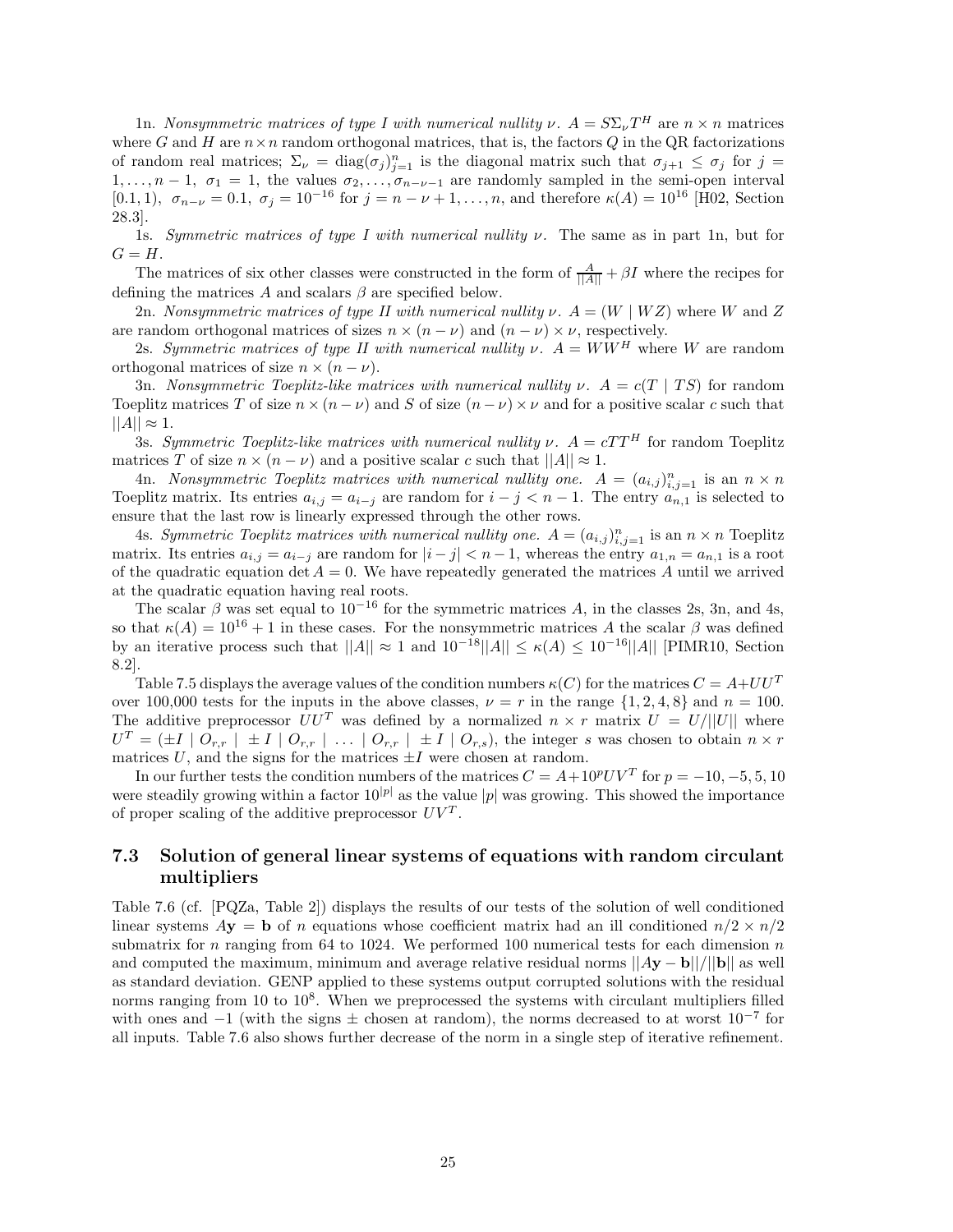## **7.4 Approximation of the tails of SVDs and lower-rank approximation of a matrix**

Table 7.7 (see [PQ10, Section 10.6]) displays the data from our tests on approximation of trailing singular spaces of the SVD of an  $n \times n$  matrix A having numerical nullity r and on approximation of this matrix with a matrix of rank  $n - r$ .

For  $n = 64, 128, 256$  we generated pairs of  $n \times n$  random unitary matrices *S* and *T* and diagonal matrices  $\Sigma = \text{diag}(\sigma_j)_{j=1}^n$  such that  $\sigma_j = 1/j$ ,  $j = 1, ..., n-r$ ,  $\sigma_j = 10^{-10}$ ,  $j = n-r+1, ..., n$ . Then we computed the input matrices  $A = S\Sigma T^T$  (with cond  $A = 10^{10}$ ) as well as the matrix bases  $T_r = T \left(\frac{0}{l}\right)$ *Ir* for the trailing singular spaces of these matrices. We also generated pairs of  $n \times r$ random matrices *U* and *V* for  $r = 1, 8, 32$ , then scaled them to have the ratios  $||UV^H||/||A||$  neither large nor small, and computed the matrices  $C = A + UV^T$ ,  $B_r = C^{-1}U$ ,  $AB_r$ ,  $Y$ ,  $B_rY$ ,  $B_rY - T_r$ ,  $Q = Q(B_r)$ , and  $AQQ^H = A - A(I_n - QQ^H)$  where the matrices *Y* minimized the norms  $||B_rY - T_r||$ . Table 7.7 displays the data on the values cond *A* and the relative residual norms  $\text{rrn}_1 = \frac{||B_r Y - T_r||}{||B_r Y||}$ ,

 $\text{rrn}_2 = \frac{||AB_r||}{||A|| ||B_r||}$ , and  $\text{rrn}_3 = \frac{||AQQ^H||}{||A||}$  obtained in 100 runs of our tests.

## **7.5 Solution of general linear systems of equations via approximation of trailing singular spaces of the SVDs**

We chose  $n = 32, 64$  and  $r = 1, 2, 4$  and for every pair  $(n, r)$  generated 100 instances of vectors **b** and matrices *A*, *U*, and *V* as follows.

We generated (a) random vectors **b** of dimension  $n$ , (b) the matrices  $A$  as the error-free products  $S\Sigma T$ <sup>*H*</sup> where *S* and *T* were  $n \times n$  random real orthonormal matrices (generated with double precision),  $\Sigma = \text{diag}(\sigma_j)_{j=1}^n$ ,  $\sigma_{n-j} = 10^{j-17}$  for  $j = 1, ..., r$ , and  $\sigma_{n-j} = 1/(n-j)$  for  $j = r+1, ..., n-1$ [H02, Section 28.3], and (c)  $n \times r$  random matrices *U* and *V* such that  $||U| = ||A||$  and  $||V|| = 1$ .

For every choice of these matrices we solved the linear systems  $Ay = b$  based on Algorithm 5.1. We first generated  $n \times (n - r)$  random matrices  $K_0$  and  $L_0$  and then computed the matrices  $C = A + UV^T$  (which were always nonsingular and well conditioned in our tests),  $K_1 = C^{-T}V$ ,  $L_1 = C^{-1}U$ , and  $W = (K_0 | K_1)^T A (L_0 | L_1) = \begin{pmatrix} W_{00} & W_{01} \\ W_{10} & W_{11} \end{pmatrix}$ . In all our tests the  $(n-r) \times (n-r)$ leading principal  $(n - r) \times (n - r)$  block  $W_{00} = \hat{K}_0^T A L_0$  was strongly well conditioned and strongly dominated the three other blocks  $W_{01}$ ,  $W_{10}$ , and  $W_{11}$  in the 2 × 2 block matrix *W*, as we expected to see based on our analysis in Section 5.4. We computed the dominated blocks  $W_{01}$ ,  $W_{10}$ , and *W*<sub>11</sub> with extended precision. Then we solved the linear system  $W$ **x** =  $(K_0 | K_1)^T$ **b**. We first applied Gaussian elimination with no pivoting to eliminate the subdiagonal block. Then we readily computed the solution of the resulting block triangular linear system, whose both diagonal blocks were expected and indeed consistently turned out to be much better conditioned than the original matrix *A*. Finally we computed and output the vector  $\mathbf{y} = (L_0 \mid L_1)\mathbf{x}$ .

Table 7.8 shows the average (mean), minimum and maximum values of the relative residual norms  $||Ay - b||/||b||$  of the output vectors **y** as well as the standard deviations observed in these tests.

For the same ill conditioned inputs the Subroutine MLDIVIDE(A,B) for Gaussian elimination from MATLAB produced corrupted outputs, as can be seen from in Table 7.9.

## **7.6 Solution of a real symmetric Toeplitz linear system of equations with randomized augmentation**

We solved 100 real symmetric linear systems of equations  $T$ **y** = **b** for each *n* where we used vectors **b** with random coordinates from the range  $[-1, 1)$  and Toeplitz matrices  $T = S + 10^{-9}I_n$  for an  $n \times n$  singular symmetric Toeplitz matrices  $\hat{S}$  with nullity one, generated according to the recipe in [PQ10, Section 10.1b].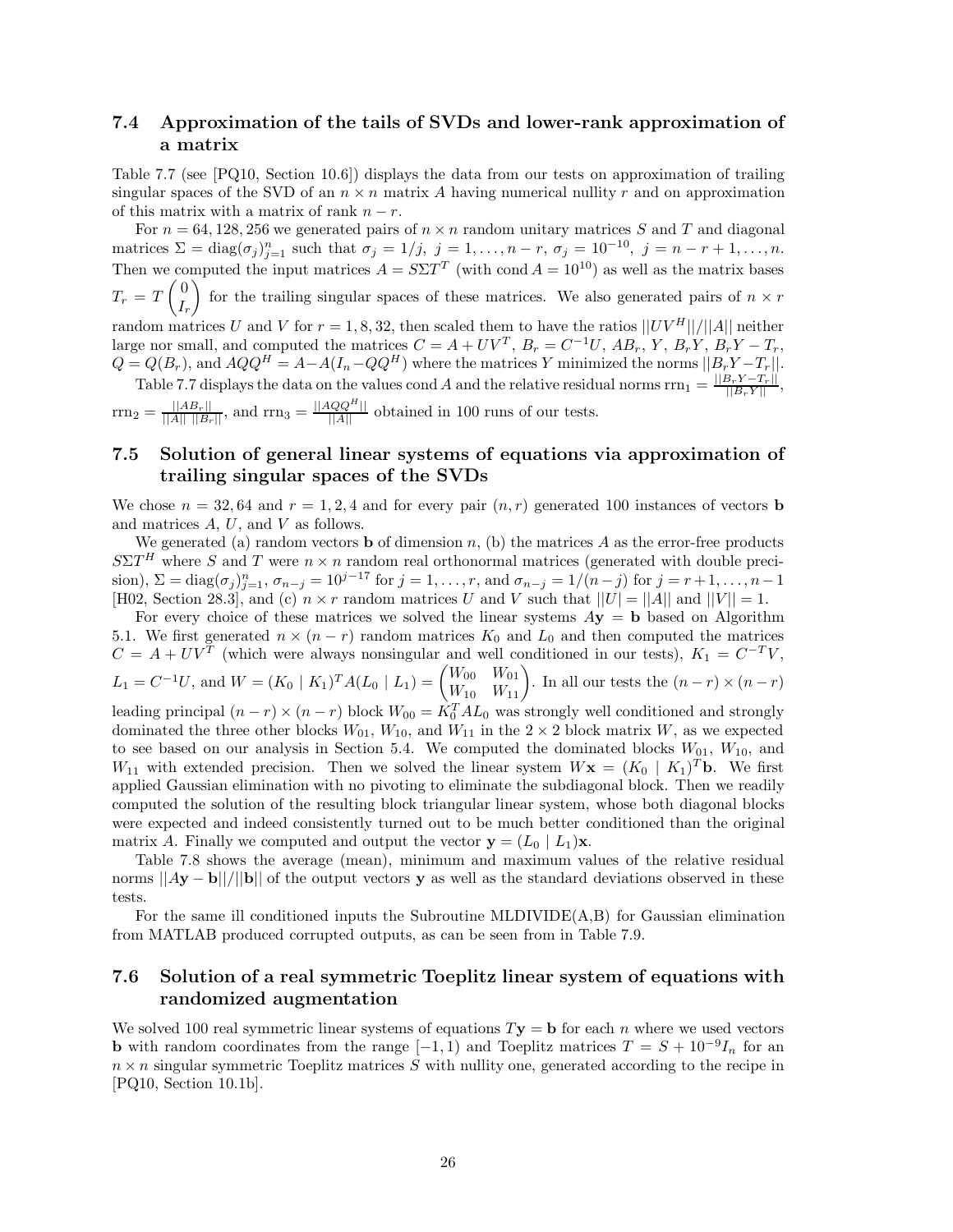Table 7.10 shows the average CPU time of the solution by our Algorithm 6.1 and, for comparison, based on the QR factorization and SVD, which we computed by applying the LAPACK procedures DGEQRF and DGESVD, respectively.

The abbreviations "Alg. 6.1", "QR", and "SVD" indicate the respective algorithms. The last two columns of the table display the ratios of these data on the CPU time.

We measured the CPU time with the mclock function by counting cycles. One can convert them into seconds by dividing their number by a constant CLOCKS PER SEC, which is 1000 on our platform. The table entries are marked by a "-" where the tests required too long runtime and were not completed.

We obtained the solutions **y** with the relative residual norms of about  $10^{-15}$  in all three algorithms, which showed that Algorithm 6.1 employing iterative refinement was as reliable as the QR and SVD based solutions but ran much faster.

We refer the reader to [PQZC, Table 3] on similar test results on the solution of ill conditioned homogeneous Toeplitz linear systems.

| matrix $A$ | $\boldsymbol{n}$ | $  A  _1$                    | $  A  _2$                    | $  A  _1$<br>$  A  _2$         | $  A^{-1}  _1$             | $  A^{-1}  _2$      | A <br>$  A^{-1}  _2$ |
|------------|------------------|------------------------------|------------------------------|--------------------------------|----------------------------|---------------------|----------------------|
| General    | 32               | $1.9 \times 10^{1}$          | $1.8 \times 10^{1}$          | $1.0 \times 10^{0}$            | $4.0 \times 10^{2}$        | $2.1 \times 10^{2}$ | $1.9 \times 10^{0}$  |
| General    | 64               | $3.7 \times 10^{1}$          | $3.7 \times 10^{1}$          | $1.0 \times 10^{0}$            | $1.2 \times 10^{2}$        | $6.2 \times 10^{1}$ | $2.0 \times 10^{0}$  |
| General    | 128              | $7.2 \times 10^{1}$          | $7.4 \times 10^{1}$          | $9.8 \times 10^{-1}$           | $3.7 \times 10^2$          | $1.8 \times 10^{2}$ | $2.1 \times 10^{0}$  |
| General    | 256              | $1.4 \times 10^2$            | $1.5 \times 10^2$            | $9.5 \times 10^{-1}$           | $5.4 \times 10^2$          | $2.5 \times 10^{2}$ | $2.2 \times 10^{0}$  |
| General    | 512              | $2.8 \times 10^{2}$          | $3.0 \times 10^2$            | $9.3 \times 10^{-1}$           | $1.0 \times 10^{3}$        | $4.1 \times 10^{2}$ | $2.5 \times 10^{0}$  |
| General    | 1024             | $5.4 \times 10^2$            | $5.9 \times 10^2$            | $9.2 \times 10^{-1}$           | $1.1 \times 10^{3}$        | $4.0 \times 10^{2}$ | $2.7 \times 10^{0}$  |
| Toeplitz   | 32               | $1.8 \times 10^{1}$          | $1.9 \times 10^{1}$          | $\frac{1}{9.5 \times 10^{-1}}$ | $\overline{2.2\times10^1}$ | $1.3 \times 10^{1}$ | $1.7 \times 10^{0}$  |
| Toeplitz   | 64               | $3.4 \times 10^1$            | $3.7 \times 10^{1}$          | $\frac{1}{9.3 \times 10^{-1}}$ | $4.6 \times 10^{1}$        | $2.4 \times 10^{1}$ | $2.0 \times 10^{0}$  |
| Toeplitz   | 128              | $6.8 \times 10^{1}$          | $\overline{7.4 \times 10^1}$ | $\frac{1}{9.1 \times 10^{-1}}$ | $1.0 \times 10^{2}$        | $4.6 \times 10^{1}$ | $2.2 \times 10^{0}$  |
| Toeplitz   | 256              | $1.3 \times 10^2$            | $1.5 \times 10^{2}$          | $9.0 \times 10^{-1}$           | $\overline{5.7\times10^2}$ | $2.5 \times 10^{2}$ | $2.3 \times 10^{0}$  |
| Toeplitz   | 512              | $2.\overline{6} \times 10^2$ | $3.0 \times 10^2$            | $8.9 \times 10^{-1}$           | $6.9 \times 10^2$          | $2.6 \times 10^2$   | $2.6 \times 10^{0}$  |
| Toeplitz   | 1024             | $5.2 \times 10^2$            | $5.9 \times 10^{2}$          | $8.8 \times 10^{-1}$           | $3.4 \times 10^2$          | $1.4 \times 10^{2}$ | $2.4 \times 10^{0}$  |
| Circulant  | 32               | $1.6 \times 10^{1}$          | $\overline{1.8 \times 10^1}$ | $8.7 \times 10^{-1}$           | $9.3 \times 10^{0}$        | $1.0 \times 10^{1}$ | $9.2 \times 10^{-1}$ |
| Circulant  | 64               | $3.2 \times 10^{1}$          | $3.7 \times 10^{1}$          | $8.7 \times 10^{-1}$           | $\overline{5.8\times10^0}$ | $6.8 \times 10^{0}$ | $8.6 \times 10^{-1}$ |
| Circulant  | 128              | $6.4 \times 10^1$            | $7.4 \times 10^{1}$          | $8.6 \times 10^{-1}$           | $4.9 \times 10^{0}$        | $5.7 \times 10^{0}$ | $8.5 \times 10^{-1}$ |
| Circulant  | 256              | $1.3 \times 10^{2}$          | $1.5 \times 10^{2}$          | $8.7 \times 10^{-1}$           | $4.7 \times 10^{0}$        | $5.6 \times 10^{0}$ | $8.4 \times 10^{-1}$ |
| Circulant  | 512              | $2.6 \times 10^2$            | $3.0 \times 10^{2}$          | $8.7 \times 10^{-1}$           | $4.5 \times 10^{0}$        | $5.4 \times 10^{0}$ | $8.3 \times 10^{-1}$ |
| Circulant  | 1024             | $5.1 \times 10^{2}$          | $5.9 \times 10^2$            | $8.7 \times 10^{-1}$           | $5.5 \times 10^{0}$        | $6.6 \times 10^{0}$ | $8.3 \times 10^{-1}$ |

Table 7.1: Norms of random general, Toeplitz and circulant matrices and of their inverses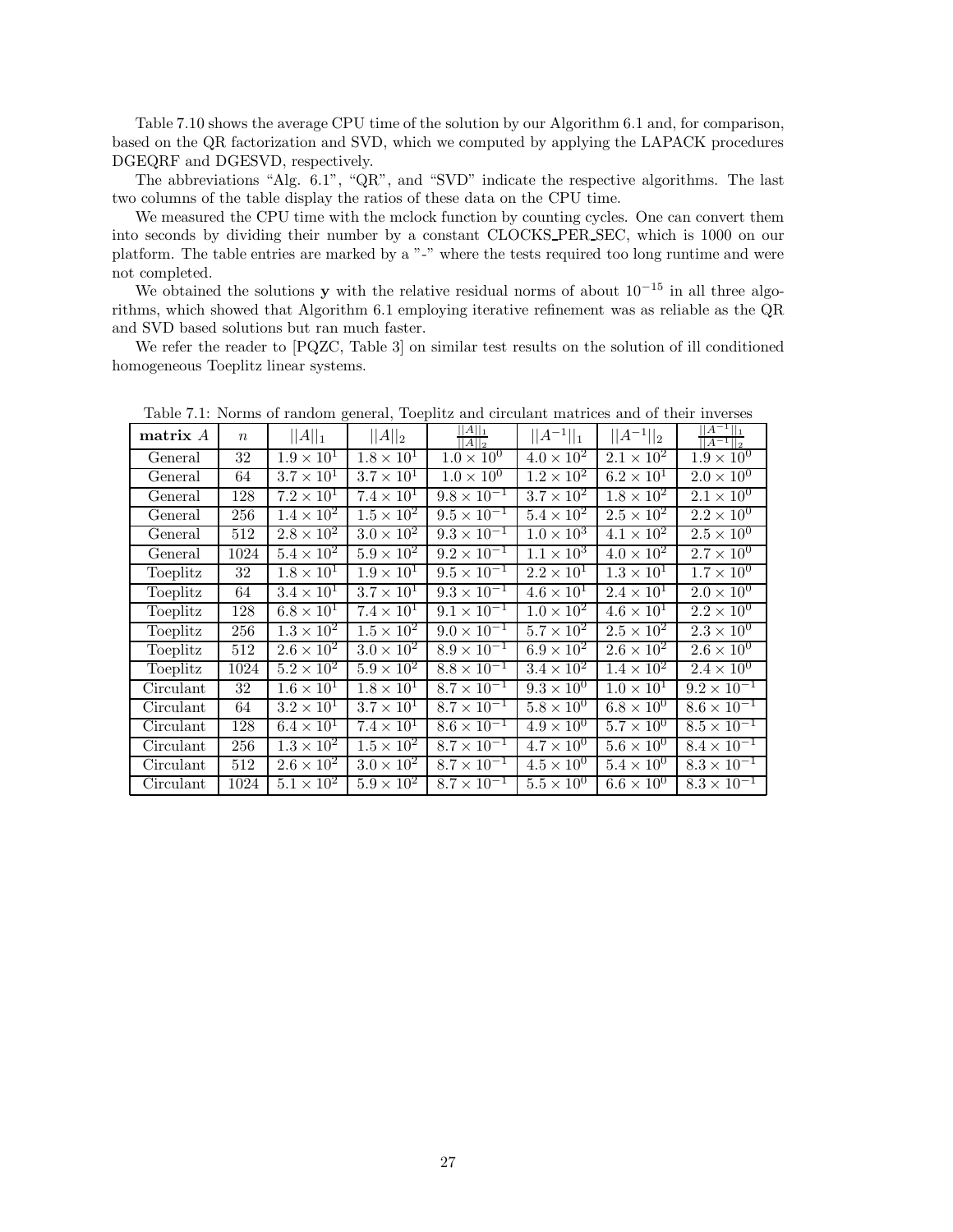| $\boldsymbol{n}$ | input   | min                 | max                 | mean                       | std                          |
|------------------|---------|---------------------|---------------------|----------------------------|------------------------------|
| 32               | real    | $2.4 \times 10^{1}$ | $1.8 \times 10^{3}$ | $2.4 \times 10^{2}$        | $3.3 \times 10^{2}$          |
| 32               | complex | $2.7 \times 10^{1}$ | $8.7 \times 10^2$   | $1.1 \times 10^{2}$        | $1.1 \times 10^{2}$          |
| 64               | real    | $4.6 \times 10^{1}$ | $1.1 \times 10^{4}$ | $5.0 \times 10^{2}$        | $1.1 \times 10^{3}$          |
| 64               | complex | $5.2 \times 10^{1}$ | $4.2 \times 10^{3}$ | $2.7 \times 10^{2}$        | $4.\overline{6 \times 10^2}$ |
| 128              | real    | $1.0 \times 10^{2}$ | $2.7 \times 10^{4}$ | $1.1 \times 10^{3}$        | $3.0 \times 10^{3}$          |
| 128              | complex | $1.3 \times 10^{2}$ | $2.5 \times 10^3$   | $3.9 \times 10^{2}$        | $3.3 \times 10^2$            |
| 256              | real    | $2.4 \times 10^{2}$ | $8.4 \times 10^{4}$ | $\overline{3.7\times10^3}$ | $9.7 \times 10^{3}$          |
| 256              | complex | $2.5 \times 10^2$   | $1.4 \times 10^{4}$ | $1.0 \times 10^{3}$        | $1.5 \times 10^3$            |
| 512              | real    | $3.9 \times 10^{2}$ | $7.4 \times 10^{5}$ | $1.8 \times 10^{4}$        | $8.5 \times 10^4$            |
| 512              | complex | $5.7 \times 10^{2}$ | $3.2 \times 10^{4}$ | $2.3 \times 10^3$          | $3.5 \times 10^3$            |
| 1024             | real    | $8.8 \times 10^2$   | $2.3 \times 10^5$   | $8.8 \times 10^3$          | $2.4 \times 10^{4}$          |
| 1024             | complex | $7.2 \times 10^2$   | $1.3 \times 10^5$   | $5.4 \times 10^3$          | $1.4 \times 10^{4}$          |
| 2048             | real    | $2.1 \times 10^3$   | $2.0 \times 10^{5}$ | $1.8 \times 10^{4}$        | $3.2 \times 10^{4}$          |
| 2048             | complex | $2.3 \times 10^{3}$ | $5.7 \times 10^{4}$ | $6.7 \times 10^{3}$        | $7.2 \times 10^{3}$          |

Table 7.2: condition numbers  $\kappa(A)$  of random matrices  $A$ 

Table 7.3: condition numbers  $\kappa_1(A)$  of random Toeplitz matrices  $A$ 

| $\boldsymbol{n}$ | min                        | mean                | max                          | std                 |
|------------------|----------------------------|---------------------|------------------------------|---------------------|
| 256              | $9.1 \times 10^{2}$        | $9.2 \times 10^{3}$ | $1.3 \times 10^{5}$          | $1.8 \times 10^4$   |
| 512              | $2.3 \times 10^{3}$        | $3.0 \times 10^{4}$ | $2.4 \times 10^{5}$          | $4.9 \times 10^{4}$ |
| 1024             | $5.6 \times 10^3$          | $7.0 \times 10^{4}$ | $1.8 \times 10^{6}$          | $2.0 \times 10^5$   |
| 2048             | $1.7 \times 10^{4}$        | $1.8 \times 10^5$   | $\overline{4.2 \times 10^6}$ | $5.4 \times 10^5$   |
| 4096             | $4.3 \times 10^{4}$        | $2.7 \times 10^5$   | $1.9 \times 10^{6}$          | $3.4 \times 10^{5}$ |
| 8192             | $\overline{8.8\times10^4}$ | $1.2 \times 10^{6}$ | $1.3 \times 10^{7}$          | $2.2 \times 10^{6}$ |

| $\,n$   | min                 | mean                         | max                 | std                 |
|---------|---------------------|------------------------------|---------------------|---------------------|
| 256     | $9.6 \times 10^{0}$ | $1.1 \times 10^{2}$          | $3.5 \times 10^3$   | $4.0 \times 10^{2}$ |
| 512     | $1.4 \times 10^{1}$ | $8.5 \times 10^{1}$          | $1.1 \times 10^{3}$ | $1.3 \times 10^{2}$ |
| 1024    | $1.9 \times 10^{1}$ | $1.0 \times 10^{2}$          | $5.9 \times 10^{2}$ | $8.6 \times 10^{1}$ |
| 2048    | $4.2 \times 10^{1}$ | $1.4 \times 10^{2}$          | $5.7 \times 10^2$   | $1.0 \times 10^{2}$ |
| 4096    | $6.0 \times 10^{1}$ | $2.6 \times 10^{2}$          | $3.5 \times 10^3$   | $4.2 \times 10^2$   |
| 8192    | $9.5 \times 10^{1}$ | $3.0 \times 10^2$            | $1.5 \times 10^3$   | $2.5 \times 10^{2}$ |
| 16384   | $1.2 \times 10^{2}$ | $4.2 \times 10^2$            | $3.6 \times 10^3$   | $4.5 \times 10^2$   |
| 32768   | $2.3 \times 10^{2}$ | $7.5 \times \overline{10^2}$ | $5.6 \times 10^3$   | $7.1 \times 10^{2}$ |
| 65536   | $2.4 \times 10^{2}$ | $1.0 \times 10^{3}$          | $1.2 \times 10^{4}$ | $1.3 \times 10^{3}$ |
| 131072  | $3.9 \times 10^2$   | $1.4 \times 10^{3}$          | $5.5 \times 10^3$   | $9.0 \times 10^{2}$ |
| 262144  | $6.3 \times 10^2$   | $3.7 \times 10^3$            | $1.1 \times 10^{5}$ | $1.1 \times 10^{4}$ |
| 524288  | $8.0 \times 10^{2}$ | $3.2 \times 10^{3}$          | $3.1 \times 10^{4}$ | $3.7 \times 10^3$   |
| 1048576 | $1.2 \times 10^3$   | $4.8 \times 10^3$            | $3.1 \times 10^{4}$ | $5.1 \times 10^3$   |

Table 7.4: condition numbers  $\kappa(A)$  of random circulant matrices  $A$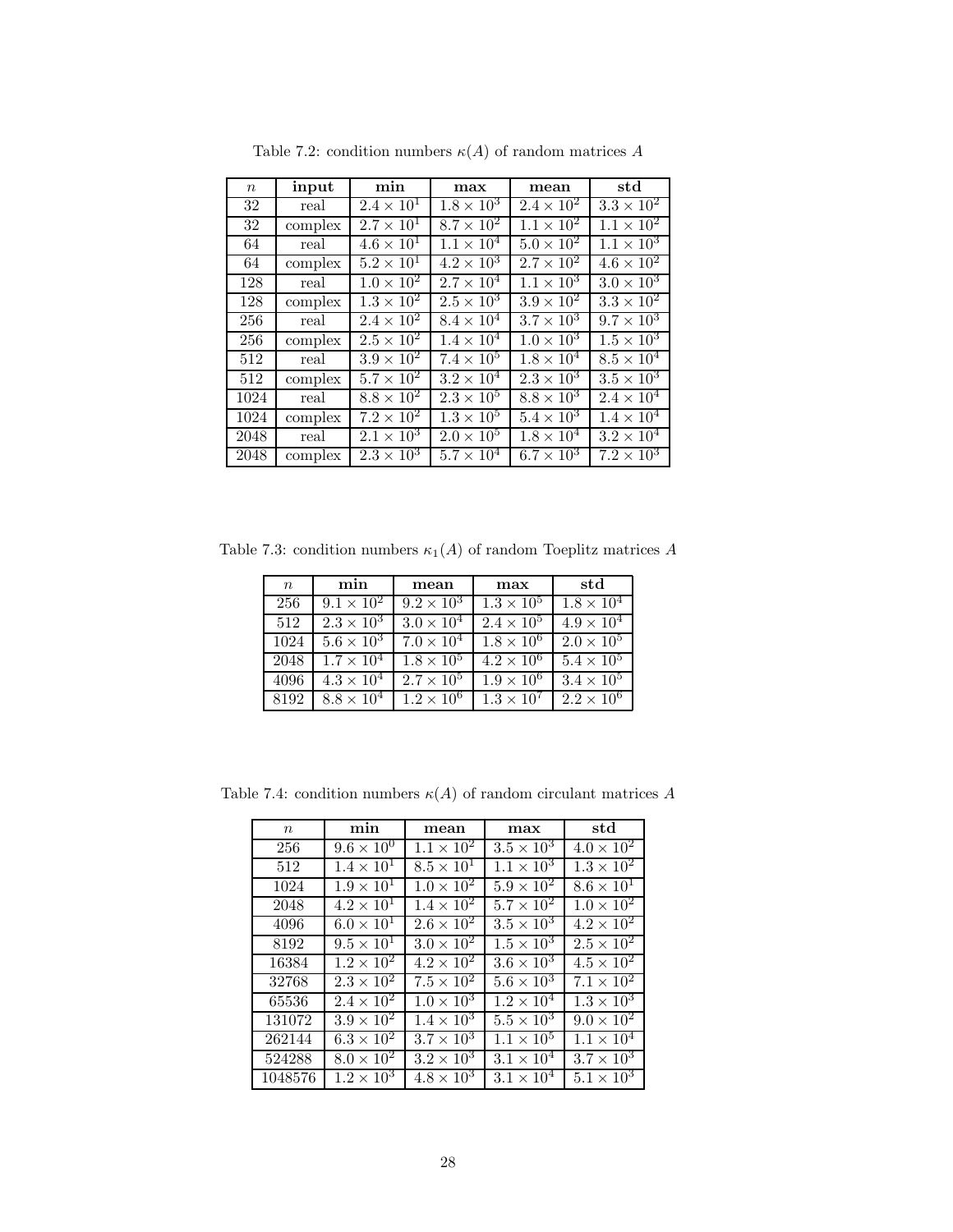| $\overline{\mathrm{Type}}$  | $=$<br>$\overline{r}$<br>$\overline{\nu}$ | Cond $(C)$                 |
|-----------------------------|-------------------------------------------|----------------------------|
| 1n                          | $\mathbf{1}$                              | $3.21E + 2$                |
| 1n                          | $\overline{2}$                            | $4.52E + 3$                |
| $\overline{1n}$             | $\overline{4}$                            | $2.09E + 5$                |
| $\overline{1n}$             | 8                                         | $6.40E + 2$                |
| $\overline{1\mathrm{s}}$    | 1                                         | $5.86E + 2$                |
| $\overline{1s}$             | $\overline{2}$                            | $1.06E + 4$                |
| $\overline{1s}$             | $\overline{4}$                            | $1.72E + 3$                |
| $\overline{1\mathrm{s}}$    | 8                                         | $5.60E + 3$                |
| $\overline{2n}$             | $\overline{1}$                            | $8.05E + 1$                |
| $\overline{2n}$             | $\overline{2}$                            | $6.82E + 3$                |
| $\overline{2}n$             | $\overline{4}$                            | $2.78E + 4$                |
| $\overline{2n}$             | 8                                         | $3.59E + 3$                |
| $\overline{2s}$             | $\overline{1}$                            | $1.19E + 3$                |
| $\overline{2s}$             | $\overline{2}$                            | $1.96E + 3$                |
| $\overline{2} \overline{s}$ | $\overline{4}$                            | $1.09E + 4$                |
| $\overline{2}$ s            | 8                                         | $9.71E + 3$                |
| $\overline{3}n$             | $\overline{1}$                            | $2.02E + 4$                |
| $\overline{3n}$             | $\overline{2}$                            | $1.53E + 3$                |
| $\bar{3}n$                  | $\overline{4}$                            | $6.06E + 2$                |
| 3n                          | 8                                         | $5.67E + 2$                |
| $\overline{3s}$             | $\overline{1}$                            | $2.39E + 4$                |
| $\overline{3s}$             | $\overline{2}$                            | $2.38E + 3$                |
| $\overline{3s}$             | $\overline{4}$                            | $1.69E + 3$                |
| $\overline{3s}$             | 8                                         | $6.74E + 3$                |
| $\overline{4}n$             | $\overline{1}$                            | $4.93E + 2$                |
| $\overline{4n}$             | $\overline{2}$                            | $4.48E + 2$                |
| $\overline{4n}$             | $\overline{4}$                            | $2.65E +$<br>$-2$          |
| $\overline{4n}$             | 8                                         | $1.64E+$<br>$-2$           |
| $\overline{4s}$             | ī                                         | $1.45E+$<br>$\overline{3}$ |
| $\overline{4s}$             | $\overline{2}$                            | $5.11E + 2$                |
| $\overline{4s}$             | $\overline{4}$                            | $7.21E + 2$                |
| $\overline{4s}$             | $\overline{8}$                            | $2.99E + 2$                |

Table 7.5: Preconditioning tests

Table 7.6: relative residual norms of the solutions by GENP with randomized cirulant multiplicative preprocessing

| dimension | iterations | min                   | max                                                                   | mean                                                            | std                   |
|-----------|------------|-----------------------|-----------------------------------------------------------------------|-----------------------------------------------------------------|-----------------------|
| 64        |            |                       | $4.7 \times 10^{-14}$ $8.0 \times 10^{-11}$                           | $4.0 \times 10^{-12}$                                           | $1.1 \times 10^{-11}$ |
| 64        |            |                       | $1.9 \times 10^{-15}$   $5.3 \times 10^{-13}$   $2.3 \times 10^{-14}$ |                                                                 | $5.4 \times 10^{-14}$ |
| 256       |            |                       |                                                                       | $1.7 \times 10^{-12}$ $1.4 \times 10^{-7}$ $2.0 \times 10^{-9}$ | $1.5 \times 10^{-8}$  |
| 256       |            |                       | $8.3 \times 10^{-15}$ $4.3 \times 10^{-10}$                           | $4.5 \times 10^{-12}$                                           | $4.3 \times 10^{-11}$ |
| 1024      |            |                       | $1.7 \times 10^{-10}$ $4.4 \times 10^{-9}$ $1.4 \times 10^{-9}$       |                                                                 | $2.1 \times 10^{-9}$  |
| 1024      |            | $3.4 \times 10^{-14}$ | $9.9 \times 10^{-14}$ 6.8 $\times 10^{-14}$                           |                                                                 | $2.7 \times 10^{-14}$ |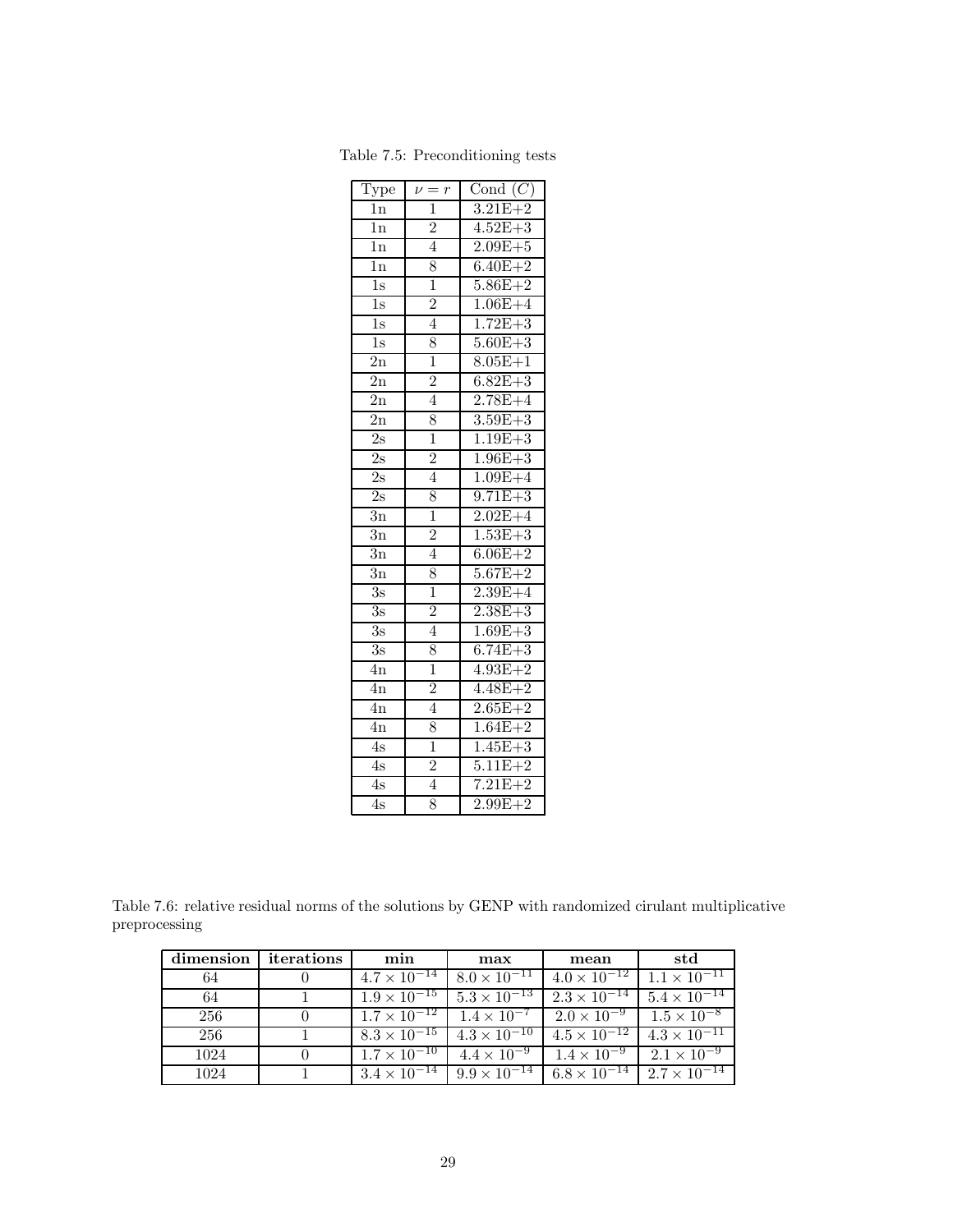| $\boldsymbol{r}$ | $\text{cond}(A)$ or $\text{rrn}_i$ | n       | min                               | max                               | mean                              | $_{\rm std}$                      |
|------------------|------------------------------------|---------|-----------------------------------|-----------------------------------|-----------------------------------|-----------------------------------|
| $\,1$            | $\text{cond}(A)$                   | 64      | $2.38 \times 10^{+02}$            | $1.10 \times 10^{+05}$            | $6.25 \times 10^{+03}$            | $1.68 \times 10^{+04}$            |
| $\overline{1}$   | $\text{cond}(A)$                   | 128     | $8.61 \times 10^{+02}$            | $7.48 \times 10^{+06}$            | $1.32 \times 10^{+05}$            | $7.98 \times 10^{+05}$            |
| $\mathbf 1$      | $\text{cond}(A)$                   | 256     | $9.70 \times 10^{+02}$            | $3.2\overline{1\times10^{+07}}$   | $3.58 \times 10^{+05}$            | $3.2\overline{1\times10^{+06}}$   |
| $\,1$            | $\mathrm{rrn}_1$                   | 64      | $4.01 \times 10^{-10}$            | $1.50 \times 10^{-07}$            | $5.30 \times 10^{-09}$            | $1.59 \times 10^{-08}$            |
| $\mathbf 1$      | $rm_{1}$                           | 128     | $7.\overline{71 \times 10^{-10}}$ | $5.\overline{73 \times 10^{-07}}$ | $1.58 \times 10^{-08}$            | $6.18 \times 10^{-08}$            |
| $\,1$            | $rm_{1}$                           | 256     | $7.57 \times 10^{-10}$            | $3.2 \times 10^{-07}$             | $1.69 \times 10^{-08}$            | $5.02 \times 10^{-08}$            |
| $\mathbf 1$      | $\rm{rrn}_2$                       | 64      | $1.07 \times 10^{-08}$            | $4.71 \times 10^{-06}$            | $1.46 \times 10^{-07}$            | $4.90 \times 10^{-07}$            |
| $\overline{1}$   | $rm_{2}$                           | 128     | $3.64 \times 10^{-08}$            | $3.05 \times 10^{-05}$            | $8.\overline{35 \times 10^{-06}}$ | $3.29 \times 10^{-06}$            |
| $\mathbf 1$      | $rm_{2}$                           | 256     | $8.25 \times 10^{-08}$            | $3.30 \times 10^{-05}$            | $1.72 \times 10^{-06}$            | $5.03 \times 10^{-06}$            |
| $\mathbf 1$      | $\rm{rrn}_3$                       | 64      | $4.01 \times 10^{-10}$            | $1.\overline{50 \times 10^{-07}}$ | $5.30 \times 10^{-09}$            | $1.\overline{59 \times 10^{-08}}$ |
| $\mathbf 1$      | $rm_{3}$                           | 128     | $7.71 \times 10^{-10}$            | $5.73 \times 10^{-07}$            | $1.58 \times 10^{-08}$            | $6.18 \times 10^{-08}$            |
| $\mathbf 1$      | $\rm{rrn}_3$                       | 256     | $7.57 \times \overline{10^{-10}}$ | $3.22 \times \overline{10^{-07}}$ | $1.69 \times 10^{-08}$            | $5.02 \times 10^{-08}$            |
| $\overline{8}$   | $\text{cond}(A)$                   | 64      | $1.26 \times 10^{+03}$            | $1.61 \times 10^{+07}$            | $2.68 \times 10^{+05}$            | $1.71 \times 10^{+06}$            |
| $\overline{8}$   | $\text{cond}(A)$                   | 128     | $2.92 \times 10^{+03}$            | $3.42 \times 10^{+06}$            | $1.58 \times 10^{+05}$            | $4.12 \times 10^{+05}$            |
| 8                | $\text{cond}(A)$                   | 256     | $1.\overline{39} \times 10^{+04}$ | $8.75 \times 10^{+07}$            | $1.12 \times 10^{+06}$            | $8.74 \times 10^{+06}$            |
| $\overline{8}$   | $rm_{1}$                           | 64      | $3.39 \times 10^{-10}$            | $2.27 \times 10^{-06}$            | $2.74 \times 10^{-08}$            | $2.27 \times 10^{-07}$            |
| 8                | $rm_{1}$                           | 128     | $4.\overline{53 \times 10^{-10}}$ | $1.\overline{91 \times 10^{-07}}$ | $1.\overline{03 \times 10^{-08}}$ | $2.79 \times 10^{-08}$            |
| $\overline{8}$   | $\rm{rrn}_1$                       | 256     | $8.74 \times 10^{-10}$            | $1.73 \times 10^{-07}$            | $7.86 \times 10^{-09}$            | $1.90 \times 10^{-08}$            |
| $\overline{8}$   | $rm_{2}$                           | 64      | $3.90 \times 10^{-08}$            | $1.47 \times 10^{-04}$            | $1.79 \times 10^{-06}$            | $1.47 \times 10^{-05}$            |
| $8\,$            | $rm_{2}$                           | 128     | $9.56 \times 10^{-08}$            | $2.97 \times 10^{-05}$            | $1.50 \times 10^{-06}$            | $4.12 \times 10^{-06}$            |
| $\overline{8}$   | $\rm{rrn}_2$                       | $256\,$ | $2.99 \times 10^{-07}$            | $3.91 \times 10^{-05}$            | $2.\overline{56 \times 10^{-06}}$ | $5.70 \times 10^{-06}$            |
| $\overline{8}$   | $rm_{3}$                           | 64      | $1.54 \times 10^{-09}$            | $7.59 \times 10^{-06}$            | $8.87 \times 10^{-08}$            | $7.58 \times 10^{-07}$            |
| $\overline{8}$   | $rm_{3}$                           | 128     | $1.82 \times 10^{-09}$            | $7.27 \times 10^{-07}$            | $2.95 \times 10^{-08}$            | $8.57 \times 10^{-08}$            |
| $\overline{8}$   | $\rm{rrn}_3$                       | 256     | $2.62 \times 10^{-09}$            | $3.89 \times 10^{-07}$            | $2.27 \times 10^{-08}$            | $5.01 \times 10^{-08}$            |
| $\overline{32}$  | $\text{cond}(A)$                   | 64      | $1.77 \times 10^{+03}$            | $9.68 \times 10^{+06}$            | $1.\overline{58 \times 10^{+05}}$ | $9.70 \times 10^{+05}$            |
| $\overline{32}$  | $\text{cond}(A)$                   | 128     | $1.65 \times 10^{+04}$            | $6.12 \times 10^{+07}$            | $1.02 \times 10^{+06}$            | $6.19 \times 10^{+06}$            |
| $\overline{32}$  | $\text{cond}(A)$                   | 256     | $3.57 \times 10^{+04}$            | $2.\overline{98 \times 10^{+08}}$ | $4.12 \times 10^{+06}$            | $2.98 \times 10^{+07}$            |
| $\overline{32}$  | $rm_{1}$                           | 64      | $2.73 \times 10^{-10}$            | $3.29 \times 10^{-08}$            | $2.95 \times 10^{-09}$            | $4.93 \times 10^{-09}$            |
| $\overline{32}$  | $rm_{1}$                           | 128     | $3.94 \times 10^{-10}$            | $1.29 \times 10^{-07}$            | $7.18 \times 10^{-09}$            | $1.64 \times 10^{-08}$            |
| $\overline{32}$  | $\rm{rrn}_1$                       | 256     | $6.80 \times 10^{-10}$            | $4.00 \times 10^{-07}$            | $1.16 \times 10^{-08}$            | $4.27 \times 10^{-08}$            |
| 32               | $rm_{2}$                           | 64      | $2.59 \times 10^{-08}$            | $2.11 \times 10^{-06}$            | $2.07 \times 10^{-07}$            | $3.29 \times 10^{-07}$            |
| $\overline{32}$  | $\rm{rrn}_2$                       | 128     | $1.45 \times 10^{-07}$            | $1.82 \times 10^{-05}$            | $1.\overline{50 \times 10^{-06}}$ | $2.76 \times 10^{-06}$            |
| $32\,$           | $rm_{2}$                           | 256     | $3.84 \times 10^{-07}$            | $7.06 \times 10^{-05}$            | $5.27 \times 10^{-06}$            | $1.14 \times 10^{-05}$            |
| $\overline{32}$  | $rm_{3}$                           | 64      | $2.\overline{10 \times 10^{-09}}$ | $1.\overline{49 \times 10^{-07}}$ | $1.55 \times 10^{-08}$            | $2.18 \times 10^{-08}$            |
| $\overline{32}$  | $\rm{rrn}_3$                       | 128     | $2.79 \times 10^{-09}$            | $3.80 \times 10^{-07}$            | $3.81 \times 10^{-08}$            | $6.57 \times 10^{-08}$            |
| 32               | $rm_{3}$                           | 256     | $5.35 \times 10^{-09}$            | $1.05 \times 10^{-06}$            | $5.70 \times 10^{-08}$            | $1.35 \times 10^{-07}$            |

Table 7.7: approximation of tails of the SVDs and lower-rank approximation of a matrix (cf. [PQ10])

Table 7.8: Relative residual norms for a linear system of equations via nmb approximation

| $\eta$ | r | min                                          | max                   | mean                   | std                                               |
|--------|---|----------------------------------------------|-----------------------|------------------------|---------------------------------------------------|
| 32     |   | $1.49 \times 10^{-13}$                       | $1.36 \times 10^{-9}$ | $4.25 \times 10^{-11}$ | $1.56 \times 10^{-10}$                            |
| 32     |   | $3.70 \times 10^{-13}$                       | $2.13 \times 10^{-8}$ | $3.83 \times 10^{-10}$ | $2.35 \times 10^{-9}$                             |
| 32     |   | $9.33 \times 10^{-13}$                       | $1.08 \times 10^{-8}$ | $3.37 \times 10^{-10}$ | $1.26 \times 10^{-9}$                             |
| 64     |   | $1.11 \times 10^{-12}$ 6.87 $\times 10^{-9}$ |                       | $2.03 \times 10^{-10}$ | $7.49 \times 10^{-10}$                            |
| 64     | 2 | $1.53 \times 10^{-12}$ $1.21 \times 10^{-8}$ |                       | $5.86 \times 10^{-10}$ | $1.77 \times 10^{-9}$                             |
| 64     |   | $2.21 \times 10^{-12}$ $1.27 \times 10^{-7}$ |                       | $1.69 \times 10^{-9}$  | $\frac{1.28 \times 10^{-8}}{1.28 \times 10^{-8}}$ |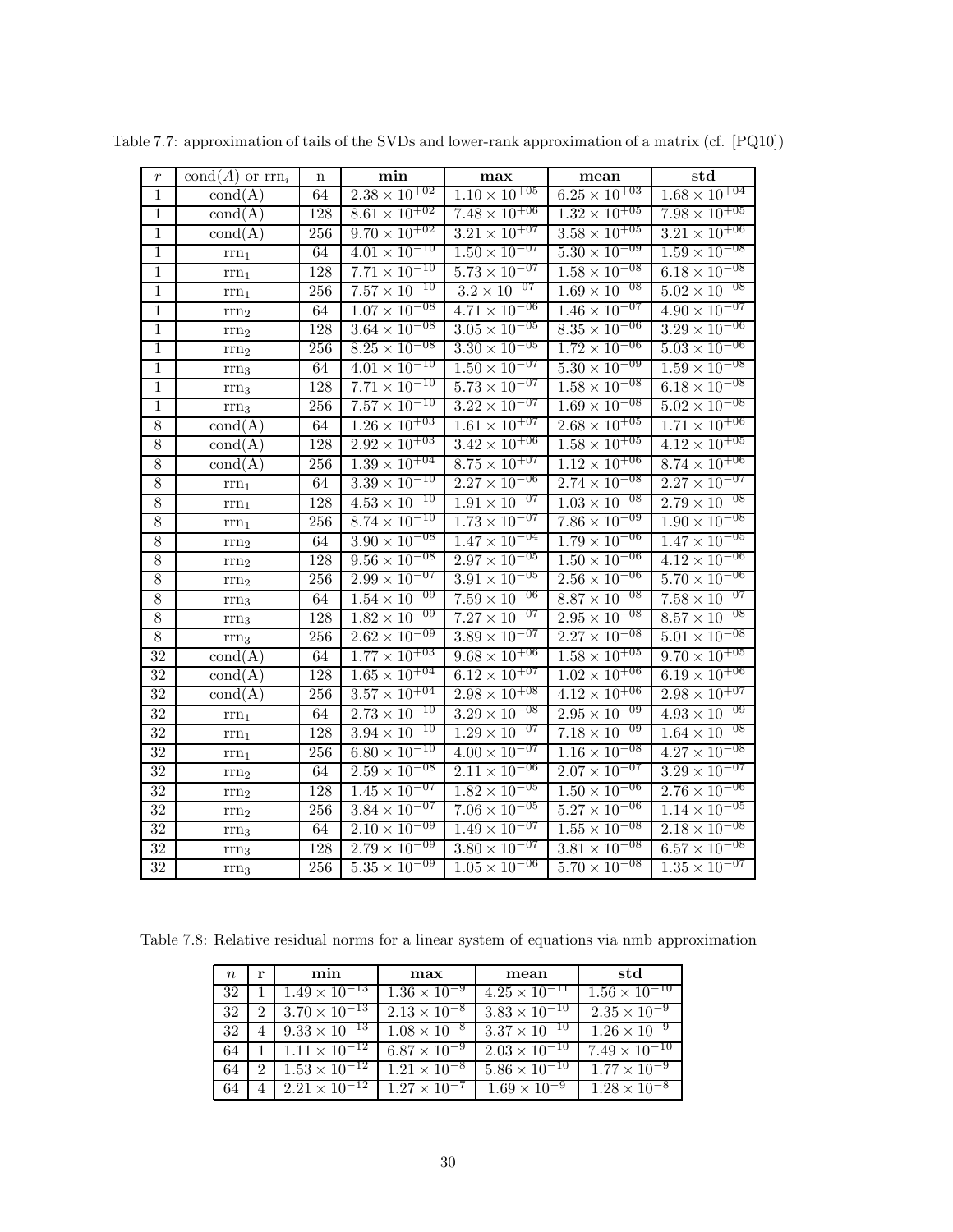| $\, n$ | r | min                   | max                  | mean                  | std                  |
|--------|---|-----------------------|----------------------|-----------------------|----------------------|
| 32     |   | $6.34 \times 10^{-3}$ | $7.44 \times 10^{1}$ | $1.74 \times 10^{0}$  | $7.53 \times 10^{0}$ |
| 32     | 2 | $2.03 \times 10^{-2}$ | $1.32 \times 10^{1}$ | $9.19 \times 10^{-1}$ | $1.62 \times 10^{0}$ |
| 32     |   | $4.57 \times 10^{-2}$ | $1.36 \times 10^{1}$ | $1.14 \times 10^{0}$  | $1.93 \times 10^{0}$ |
| 64     |   | $3.82 \times 10^{-3}$ | $9.93 \times 10^{0}$ | $1.03 \times 10^{0}$  | $1.66 \times 10^{0}$ |
| 64     | 2 | $1.96 \times 10^{-2}$ | $1.27 \times 10^{2}$ | $3.09 \times 10^{0}$  | $1.40 \times 10^{1}$ |
| 64     | 4 | $7.13 \times 10^{-3}$ | $6.63 \times 10^{0}$ | $8.23 \times 10^{-1}$ | $1.20 \times 10^{0}$ |

Table 7.9: Relative residual norms for a linear system of equations with MLDIVIDE(A,B)

Table 7.10: CPU time (in cycles) for solving an ill conditioned real symmetric Toeplitz linear system

| $\, n \,$ | Alg. $6.1$ | QR      | <b>SVD</b> | QR/Alg. 6.1 | SVD/Alg. 6.1 |
|-----------|------------|---------|------------|-------------|--------------|
| 512       | 56.3       | 148.4   | 4134.8     | 2.6         | 73.5         |
| 1024      | 120.6      | 1533.5  | 70293.1    | 12.7        | 582.7        |
| 2048      | 265.0      | 11728.1 |            | 44.3        |              |
| 4096      | 589.4      |         |            |             |              |
| 8192      | 1304.8     |         |            |             |              |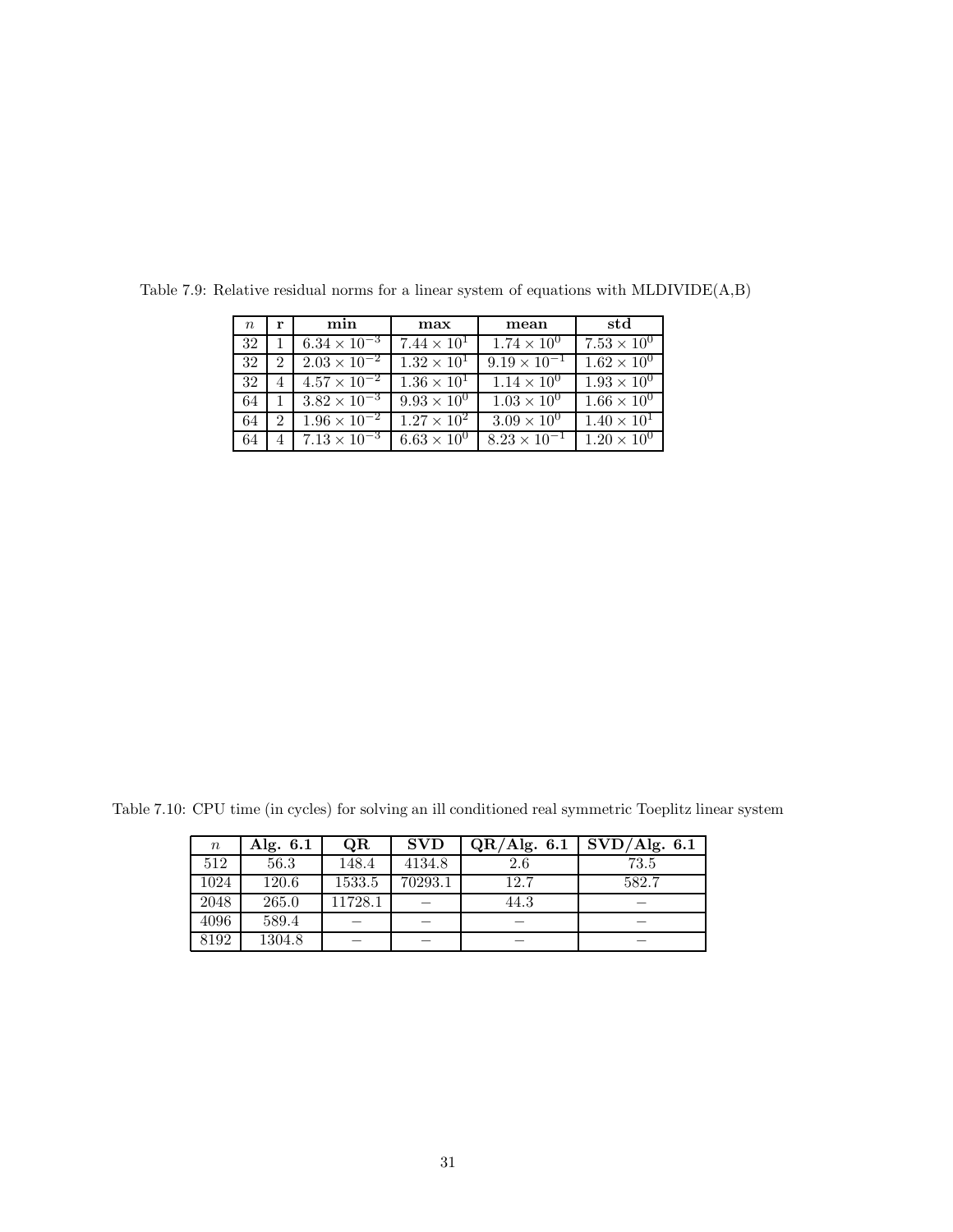## **Appendix**

## **A Newton's structured iteration and preconditioning**

Recall Newton's iteration for matrix inversion

$$
X_{i+1} = X_i(2I - CX_i), \ i = 0, 1, \dots
$$
\n(A.1)

Its *i*th loop squares the residual  $I - CX_i$ , that is, we have

$$
I - CX_{i+1} = (I - CX_i)^2 = (I - CX_0)^{2^{i+1}}.
$$
\n(A.2)

Therefore

$$
||I - CX_{i+1}|| \le ||I - CX_i||^2 = ||I - CX_0||^{2^{i+1}}, \quad i = 0, 1, ..., \tag{A.3}
$$

so that the approximations  $X_i$  quadratically converge to the inverse  $C^{-1}$  right from the start provided that  $||I - CX_0|| < 1$ .

We can ensure that  $||I - CX_0|| \le 1 - \frac{2n}{(\kappa(C))^2(1+n)}$  by choosing  $X_0 = \frac{2nC^H}{(1+n)||C||_1||C||_{\infty}}$  [PS91].

Such a map  $C \implies X_0$  preserves the matrix structure of Toeplitz or Hankel type, but is the structure maintained throughout the iteration? Not automatically. In fact a Newton's loop can triple the displacement rank of the matrix  $X_k$ . The structure can be maintained, however, via recursive compression of the displacement (also called recompression), in which case we arrive at *Newton's structured iteration*. In particular we can periodically set to zero the smallest singular values of the displacements of the matrices  $X_i$  to keep the length of the displacements within a fixed tolerance *t*, equal to or a little exceeding the displacement rank of the input matrix *C*.

We refer the reader to [P01, Chapter 6] on the history, variations, and analysis of this approach, proposed in [P92], [P93], and [P93a]. According to the estimates in [P01], the structured iteration converges quadratically right from the start provided  $||I - CX_0|| < \frac{1}{(1+||Z_e||+||Z_f||)\kappa(C)}||L^{-1}||$ ,  $||L^{-1}|| \leq c_{e,f}n$ , L denotes the operator  $\nabla_{Z_e,Z_f}(C)$  for  $e \neq f$  or  $\Delta_{Z_e,Z_f^T}(C)$  for  $ef \neq 1$ , and  $c_{e,f}$  is a constant defined by *e* and *f*.

Newton's iteration can be incorporated into our randomized algorithms. E.g., it can substitute for Gussian elimination in Flowchart 5.1. One can also try to apply preconditioning to avoid or to accelerate the stage of slow start of Newton's iteration, observed where the initial residual norm ||*I* − *CX*0|| is close to one. Preconditioning is a natural way to decreasing this norm, that is, with our preconditioning we can ensure that  $||I - CX_0|| \le u$  for a constant  $u < 1$ , then apply  $O(\log n)$ loops of iterative refinement to satisfy the above initialization bound, and finally shift to Newton's structured iteration. We must perform extra refinement steps to yield the output with high accuracy, but these steps are noncostly in the case of structured Newton's iteration.

By applying iterative refinement at the initial stage of slow start, we put up with linear convergence, but the experiments reported in [P01, Table 6.21] suggest that we can avoid this stage in the case of Toeplitz matrices *C*. Namely these experiments show global convergence of Newton's structured iteration with compression (right from the start) in about 25% of tests, including the cases where the initial residual norm  $||I - CX_0||$  was very close to one.

Motivated by these tests we propose concurrent applications of a number of variations of Newton's structured iteration, including variations of its compression policy in [PS91], [P01, Chapter 6], and [PVW04], to a number of scaled randomized small rank modifications and small size augmentations of the input matrix. As soon as one of these applications produces the inverse, we can readily recover the inverse of the original matrix via the SMW formula (also see Theorem 5.4 for augmetations).

Of course it is interesting whether this approach can also work for other classes of structured matrices.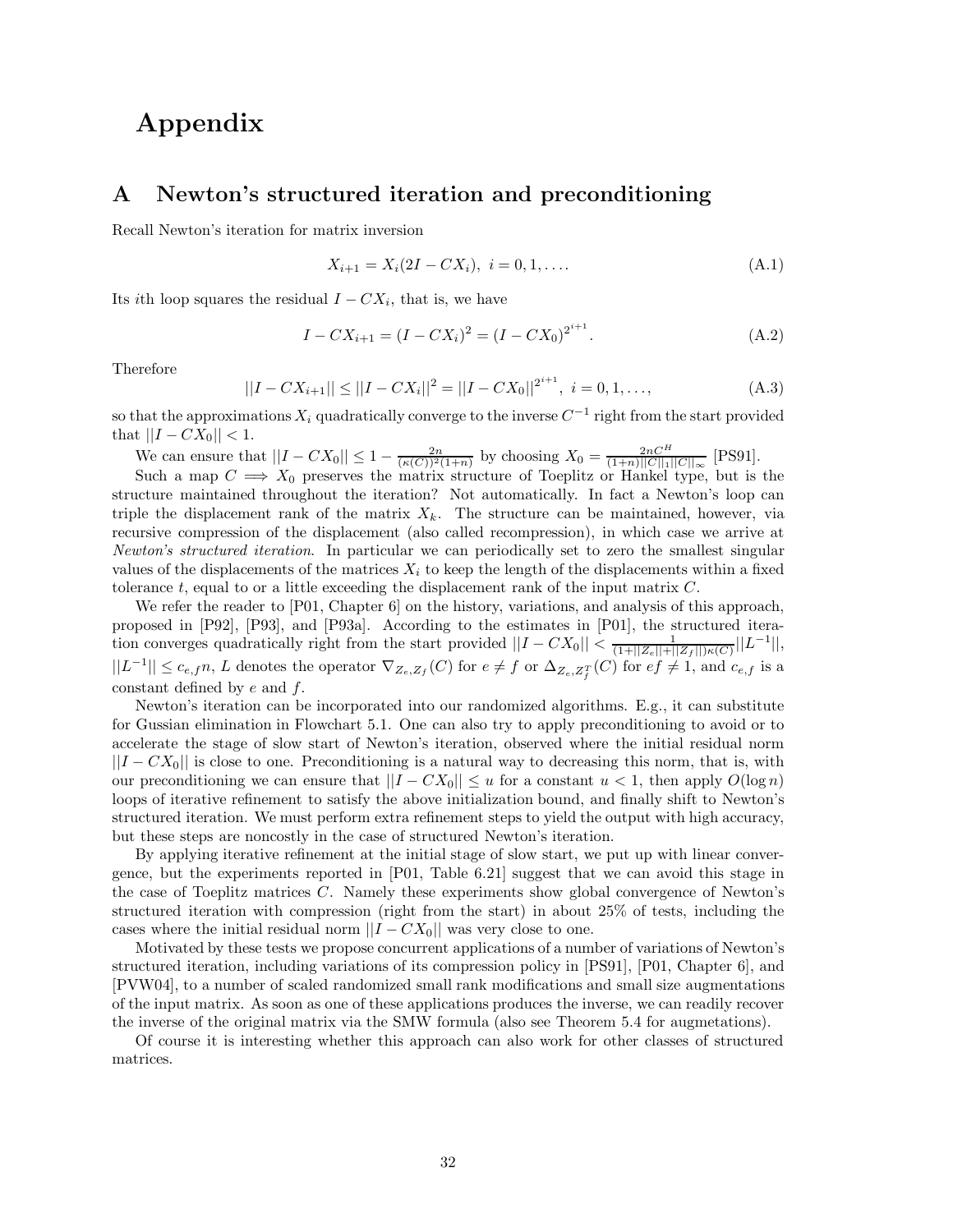## **References**

- [A94] O. Axelsson, *Iterative Solution Methods*, Cambridge University Press, Cambridge, England, 1994.
- [AHU74] A. V. Aho, J. E. Hopcroft, J. D. Ullman, *The Design and Analysis of Algorithms.* Addison-Wesley, Reading, MA, 1974.
- [B80] D. Bini, Border Rank of *p* × *q* × 2 Tensors and the Optimal Approximation of a Pair of Bilinear Forms, in *Lecture notes in Computer Science*, **85**, 98–108, Springer, 1980.
- [B85] D. Bini, Tensor and Border Rank of Certain Classes of Matrices and the Fast Evaluation of Determinant, Inverse Matrix and Eigenvalues, *Calcolo*, **22**, 209–228, 1985.
- [B86] D. Bini, Border Rank of *m*×*n*×(*mn*−*q*) Tensors, *Linear Algebra and Its Applications*, **79**, 45–51, 1986.
- [B02] M. Benzi, Preconditioning Techniques for Large Linear Systems: a Survey, *J. of Computational Physics*, **182**, 418–477, 2002.
- [BA80] R. R. Bitmead, B. D. O. Anderson, Asymptotically Fast Solution of Toeplitz and Related Systems of Linear Equations, *Linear Algebra and Its Applications*, **34**, 103– 116, 1980.
- [BC87] D. Bini, M. Capovani, Tensor Rank and Border Rank of Band Toeplitz Matrices, *SIAM J. on Computing*, **2**, 252–258, 1987.
- [BCLR79] D. Bini, M. Capovani, G. Lotti, F. Romani  $O(n^{2.7799})$  Complexity for  $n \times n$  Approximate Matrix Multiplication, *Information Processing Letters*, **8**, 234–235, 1979.
- [BEPP] H. Brönnimann, I. Z. Emiris, V. Y. Pan, S. Pion, Sign Determination in Residue Number Systems, *Theoretical Computer Science*, **210**, **1**, 173–197, 1999. Proceedings version in *Proceedings of 13th Annual ACM Symposium on Computational Geometry*, 174–182, ACM Press, New York, 1997.
- [BG05] A. Böttcher, S. M. Grudsky, *Spectral Properties of Banded Toeplitz Matrices*, SIAM Publications, Philadelphia, 2005.
- [BGY80] R. P. Brent, F. G. Gustavson, D. Y. Y. Yun, Fast Solution of Toeplitz Systems of Equations and Computation of Pad´e Approximations, *J. Algorithms*, **1**, 259–295, 1980.
- [BM01] D. A. Bini, B. Meini, Approximate Displacement Rank and Applications, in *AMS Conference "Structured Matrices in Operator Theory, Control, Signal and Image Processing"*, Boulder, 1999 (edited by V. Olshevsky), *American Math. Society*, 215–232, Providence, RI, 2001.
- [BMP00] D. Bondyfalat, B. Mourrain, V. Y. Pan, Computation of a Specified Root of a Polynomial System of Equations Using Eigenvectors, *Linear Algebra and Its Applications*, **319**, 193–209 (2000). (Proceedings version in *ACM-SIGSAM ISSAC'98*.)
- [BP94] D. Bini, V. Y. Pan, *Polynomial and Matrix Computations,* volume 1: Fundamental Algorithms, Birkhäuser, Boston, 1994.
- [CD05] Z. Chen, J. J. Dongarra, Condition Numbers of Gaussian Random Matrices, *SIAM. J. on Matrix Analysis and Applications*, **27**, 603–620, 2005.
- [CDG03] B. Carpentieri, I.S. Duff, L. Giraud, A class of spectral two-level preconditioners, *SIAM J. Scientific Computing*, **25, 2**, 749–765, 2003.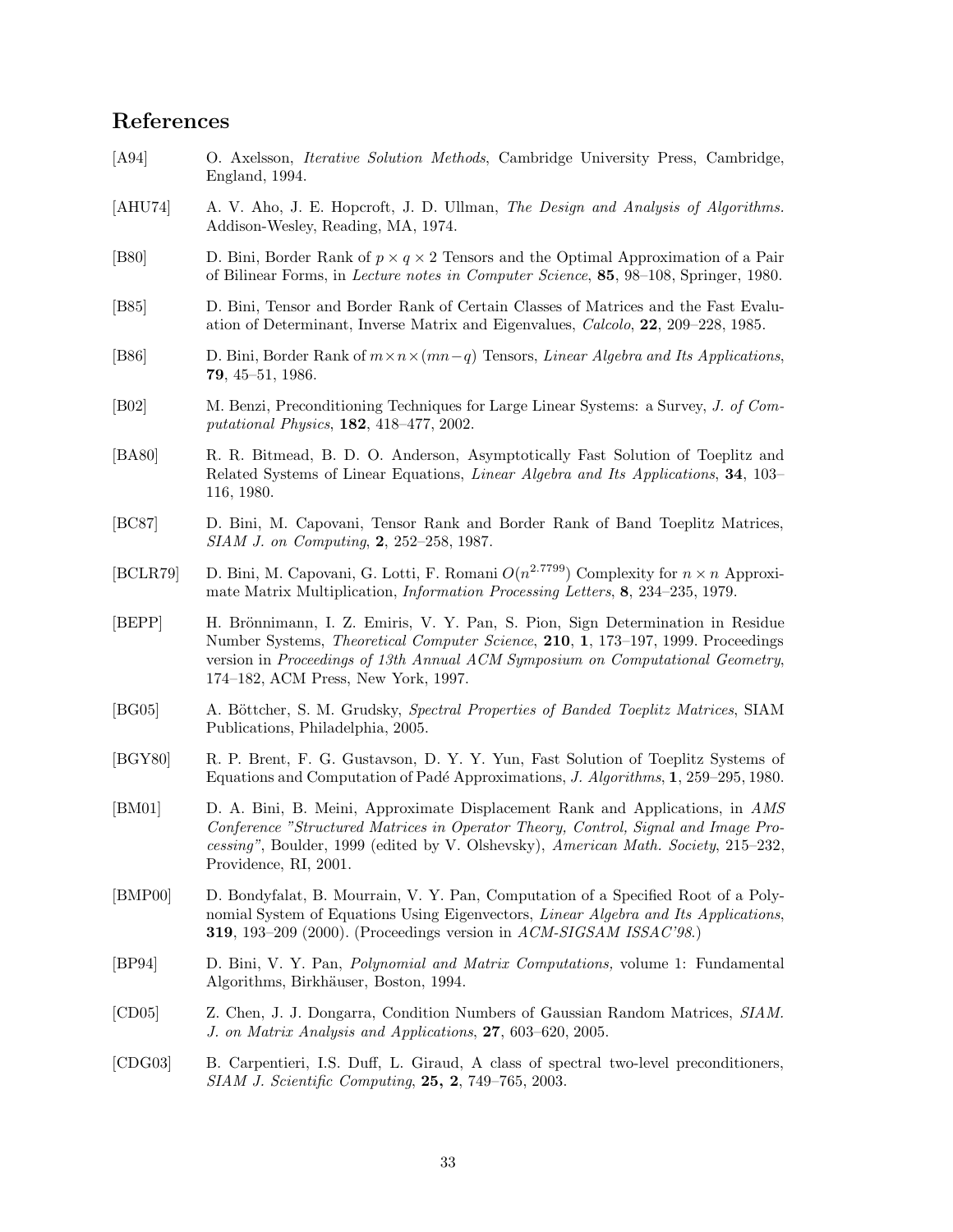- [CGLX] S. Chandrasekaran, M. Gu, X. S. Li, J. Xia, Superfast Multifrontal Method for Large Structured Linear Systems of Equations, *SIAM. J. on Matrix Analysis and Applications*, **31**, 1382–1411, 2009.
- [CGSXZ] S. Chandrasekaran, M. Gu, X. Sun, J. Xia, J. Zhu, A Superfast Algorithm for Toeplitz Systems of linear Equations, *SIAM. J. on Matrix Analysis and Applications*, **29**, **4**, 1247–1266, 2007.
- [CPW74] R.E. Cline, R.J. Plemmons, and G. Worm, Generalized Inverses of Certain Toeplitz Matrices, *Linear Algebra and Its Applications,* **8**, 25–33, 1974.
- [CW90] Coppersmith, S. Winograd, Matrix Multiplicaton via Arithmetic Progressions. *J. Symbolic Comput.*, **9, 3**, 251–280, 1990.
- [D83] J. D. Dixon, Estimating Extremal Eigenvalues and Condition Numbers of Matrices, *SIAM J. on Numerical Analysis*, **20, 4**, 812–814, 1983.
- [D88] J. Demmel, The Probability That a Numerical Analysis Problem Is Difficult, *Math. of Computation*, **50**, 449–480, 1988.
- [DH03] J. Demmel, Y. Hida, Accurate and Efficient Floating Point Summation, *SIAM J. on Scientific Computing*, **25**, 1214–1248, 2003.
- [DIS] C.-E. Drevet, M. N. Islam, E. Schost, Optimization Techniques for Small Matrix Multiplication, preprint, 2010.
- [DL78] R. A. Demillo, R. J. Lipton, A Probabilistic Remark on Algebraic Program Testing, *Information Processing Letters*, **7**, **4**, 193–195, 1978.
- [DS01] K. R. Davidson, S. J. Szarek, Local Operator Theory, Random Matrices, and Banach Spaces, in *Handbook on the Geometry of Banach Spaces* (W. B. Johnson and J. Lindenstrauss editors), pages 317–368, North Holland, Amsterdam, 2001.
- [E88] A. Edelman, Eigenvalues and Condition Numbers of Random Matrices, *SIAM J. on Matrix Analysis and Applications*, **9**, **4**, 543–560, 1988.
- [EG99] Y. Eidelman, I. Gohberg, On a New Class of Structured Matrices, *Integral Equations* and Operator Theory, 34, 293–324, Birkhäuser, Basel, 1999.
- [EP02] I. Z. Emiris, V. Y. Pan, Symbolic and Numerical Methods for Exploiting Structure in Constructing Resultant Matrices, *J. of Symbolic Computation*, **33**, 393-413, 2002. Proc. Version in *ISSAC 97*.
- [EP03/05] I. Z. Emiris, V. Y. Pan, Improved Algorithms for Computing Determinants and Resultants, *J. of Complexity*, **21**, **1**, 43–71, 2005. Proceedings version in *Proceedings of 6th International Workshop on Computer Algebra in Scientific Computing (CASC '03)*, E. W. Mayr, V. G. Ganzha, E. V. Vorozhtzov (editors), 81–94, Technische Univ. München, Germany, 2003.
- [EP10] I. Z. Emiris, V. Y. Pan, Fast Fourier Transform and Its Applications, in *Algorithms and Theory of Computation Handbook*, (Second Edition), Volume 1: General Concepts and Techniques, 1016 pp., pages 1–31 in Chapter 18, (Mikhail J. Atallah and Marina Blanton, editors), CRC Press Inc., Boca Raton, Florida, 2010.
- [F07] M. Fürer, Faster Integer Multiplication, *Proceedings of 39th Annual Symposium on Theory of Computing (STOC 2007)*, 57–66, ACM Press, New York, 2007.
- [G97] A. Greenbaum, *Iterative Methods for Solving Linear Systems*, SIAM, Philadelphia, 1997.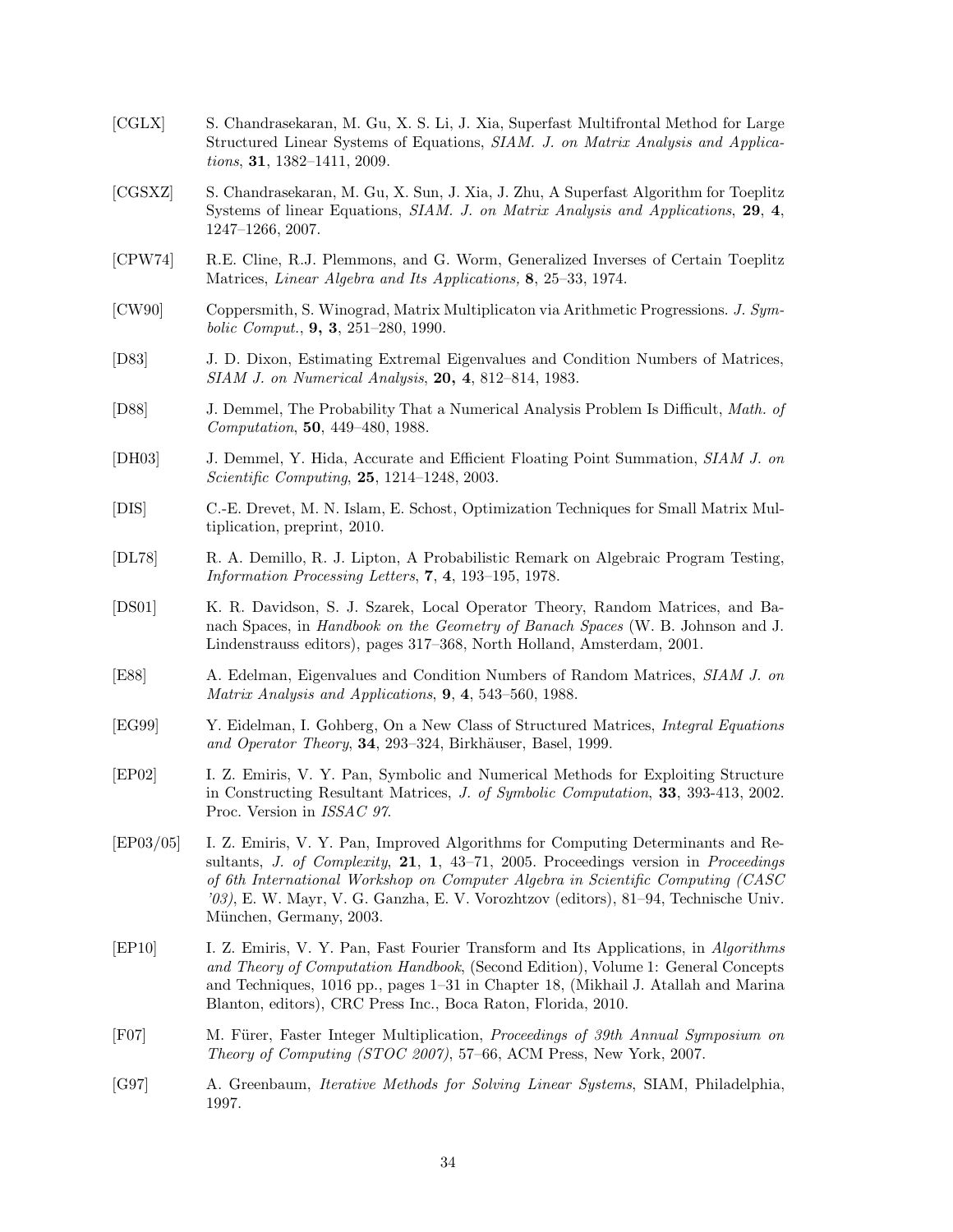[G98] M. Gu, Stable and Efficient Algorithms for Structured Systems of Linear Equations, *SIAM J. on Matrix Analysis and Applications*, **19**, 279–306, 1998. [GK72] I. Gohberg, N. Y. Krupnick, A Formula for the Inversion of Finite Toeplitz Matrices, *Matematicheskiie Issledovaniia* (in Russian), **7**, **2**, 272–283, 1972. [GKO95] I. Gohberg, T. Kailath, V. Olshevsky, Fast Gaussian Elimination with Partial Pivoting for Matrices with Displacement Structure, *Math. of Comp.,* **64(212)**, 1557–1576, 1995. [GL96] G. H. Golub, C. F. Van Loan, *Matrix Computations*, Johns Hopkins University Press, Baltimore, Maryland, 1996 (third addition). [GO94] I. Gohberg, V. Olshevsky, Complexity of Multiplication with Vectors for Structured Matrices, *Linear Algebra and Its Applications*, **202**, 163–192, 1994. [GOS08] S. A. Goreinov, I. V. Oseledets, D. V. Savostyanov, E. E. Tyrtyshnikov, N. L. Zamarashkin, How to Find a Good Submatrix, Research Report 08-10, ICM HKBU, Kowloon Tong, Hong Kong, 2008. [GS72] I. Gohberg, A. Semencul, On the Inversion of Finite Toeplitz Matrices and Their Continuous Analogs, *Matematicheskiie Issledovaniia* (in Russian), **7**, **2**, 187–224, 1972. [GT01] S. A. Goreinov, E. E. Tyrtyshnikov, The Maximal-volume Concept in Approximation by Low-rank Matrices, *Contemporary Mathematics*, **208**, 47–51, 2001 [GTZ97] S. A. Goreinov, E. E. Tyrtyshnikov, N. L. Zamarashkin, A Theory of Pseudo-skeleton Approximations, *Linear Algebra and Its Applications*, **261**, 1–22, 1997. [H79] G. Heinig, Beitrage zur spektraltheorie von Operatorbuschen und zur algebraischen Theorie von Toeplitzmatrizen, Dissertation **B**, *TH Karl-Marx-Stadt*, 1979. [H02] N. J. Higham, *Accuracy and Stability in Numerical Analysis*, SIAM, Philadelphia, 2002 (second edition). [HMT11] N. Halko, P. G. Matrinsson, J. A. Tropp, Finding Structure with Randomness: Probabilistic Algorithms for Constructing Approximate Matrix Decompositions, *SIAM Reviews*, **53, 2**, 217–288, 2011. [HR84] G. Heinig, K. Rost, *Algebraic Methods for Toeplitz-like Matrices and Operators, Operator Theory*, 13, Birkhäuser, 1984. [K04] I. Kaporin, The Aggregation and Cancellation Techniques As a Practical Tool for Faster Matrix Multiplication, *Theoretical Computer Science*, **315**, **2–3**, 469–510, 2004. [KKM79] T. Kailath, S. Y. Kung, M. Morf, Displacement Ranks of Matrices and Linear Equations, *Journal Math. Analysis and Appls*, **68(2)**, 395–407, 1979. [KV99] P. Kravanja, M. Van Barel, Algorithms for Solving Rational Interpolation Problems Related to Fast and Superfast Solvers for Toeplitz Systems, *SPIE*, 359–370, 1999. [LDB02] X. Li, J. Demmel, D. Bailey, G. Henry, Y. Hida, J. Iskandar, W. Kahan, S. Kang, A. Kapur, M. Martin, B. Thompson, T. Tung, D. Yoo, Design, Implementation and Testing of Extended and Mixed Precision BLAS, *ACM Transactions on Mathematical Software*, **28**, 152–205, 2002. http //crd.lbl.gov/˜xiaoye/XBLAS/. [LPS92] J. Laderman, V. Y. Pan, H. X. Sha, On Practical Algorithms for Accelerated Matrix Multiplication, *Linear Algebra and Its Applications*, **162–164**, 557–588, 1992. [M80] M. Morf, Doubling Algorithms for Toeplitz and Related Equations, *Proceedings of IEEE International Conference on ASSP*, 954–959, IEEE Press, Piscataway, New Jersey, 1980.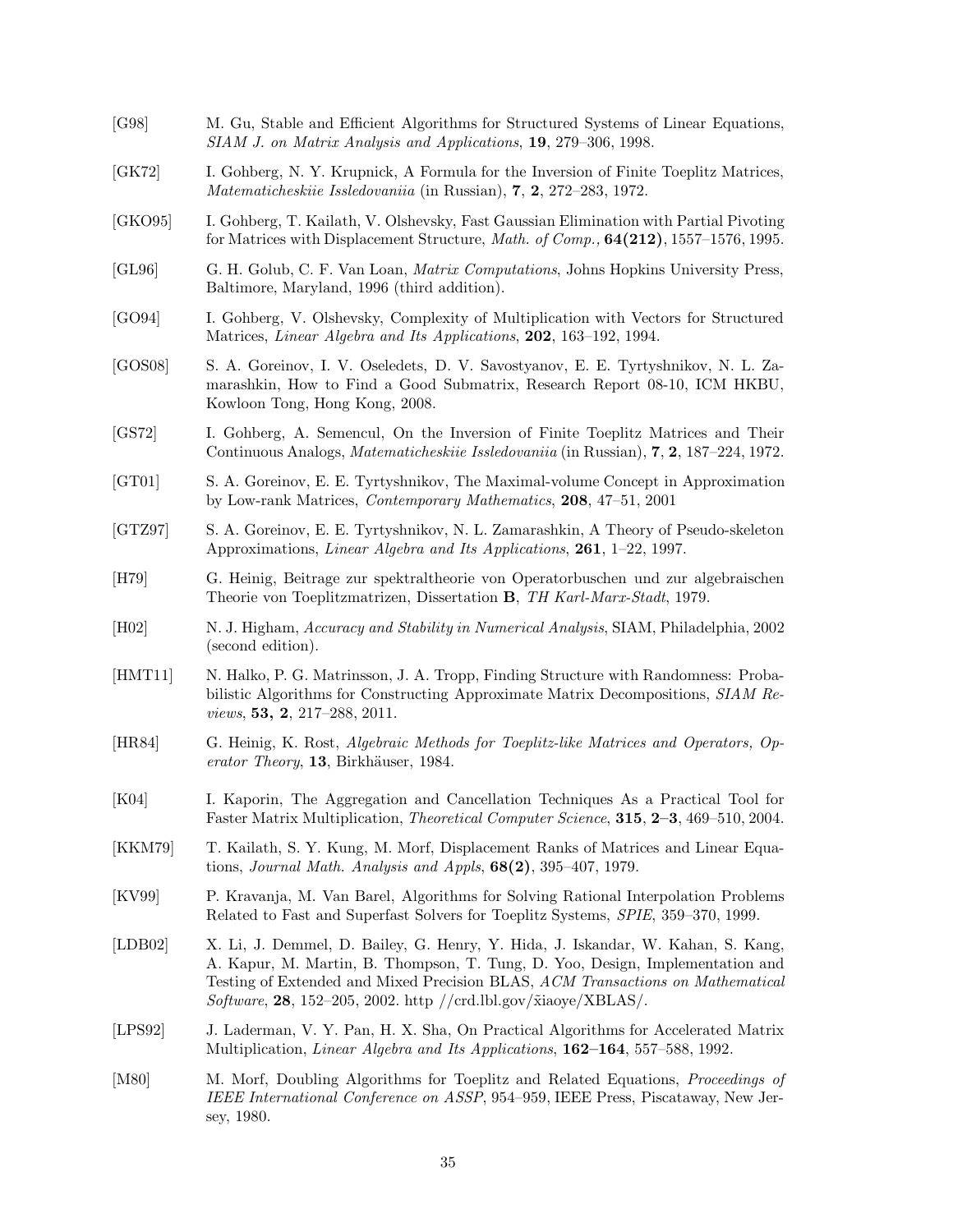| [MMD08]     | M. W. Mahoney, M. Maggioni, P. Drineas, Tensor-CUR decompositions for tensor-<br>based data, SIAM Journal on Matrix Analysis and Applications, 30, 2, 957-987,<br>2008.                                                                                                                                                                                                                       |
|-------------|-----------------------------------------------------------------------------------------------------------------------------------------------------------------------------------------------------------------------------------------------------------------------------------------------------------------------------------------------------------------------------------------------|
| [MP00]      | B. Mourrain, V. Y. Pan, Multivariate Polynomials, Duality and Structured Matrices,<br>J. of Complexity, 16, 1, 110–180, 2000. (Proceedings Version in $STOC'98$ .)                                                                                                                                                                                                                            |
| [MPR03]     | B. Mourrain, V. Y. Pan, O. Ruatta, Accelerated Solution of Multivariate Polynomial<br>Systems of Equations, <i>SIAM J. on Computing</i> , <b>32, 2</b> , 435–454, 2003.                                                                                                                                                                                                                       |
| [OOTO6]     | V. Olshevsky, I. V. Oseledets, E. E. Tyrtyshnikov, Tensor Properties of Multilevel<br>Toeplitz and Related Matrices, <i>Linear Algebra and Its Applications</i> , 412, 1-21, 2006.                                                                                                                                                                                                            |
| [OT09]      | I. V. Oseledets, E. E. Tyrtyshnikov, Breaking the Curse of Dimensionality, or How to<br>Use SVD in Many Dimensions, SIAM J. on Scientific Computing, 31, 5, 3744–3759,<br>2009.                                                                                                                                                                                                               |
| [ P72 ]     | V. Y. Pan, On Schemes for the Evaluation of Products and Inverses of Matrices (in<br>Russian), Uspekhi Matematicheskikh Nauk, 27, 5 (167), 249–250, 1972.                                                                                                                                                                                                                                     |
| [P84]       | V. Y. Pan, How Can We Speed up Matrix Multiplication? <i>SIAM Review</i> , 26, 3,<br>393-415, 1984.                                                                                                                                                                                                                                                                                           |
| [P90]       | V. Y. Pan, On Computations with Dense Structured Matrices, Math. of Computation,<br>55, 191, 179–190, 1990. Also in Proceedings of International Symposium on Symbolic<br>and Algebraic Computation (ISSAC'89), 34-42, ACM Press, NY, 1989.                                                                                                                                                   |
| [P92]       | V. Y. Pan, Parallel Solution of Toeplitz-like Linear Systems, J. of Complexity, $\mathbf{8}, 1$ -21,<br>1992.                                                                                                                                                                                                                                                                                 |
| [P93]       | V. Y. Pan, Concurrent Iterative Algorithm for Toepliz-like Linear Systems, IEEE<br>Transactions on Parallel and Distributed Systems, 4, 5, 592–600, 1993.                                                                                                                                                                                                                                     |
| [P93a]      | V. Y. Pan, Decreasing the Displacement Rank of a Matrix, SIAM Journal on Matrix<br>Analysis and Applications, 14, 1, 118-121, 1993.                                                                                                                                                                                                                                                           |
| $[P98/01]$  | V. Y. Pan, Numerical Computation of a Polynomial GCD and Extensions, <i>Information</i><br>and Computation, 167, 2, 71–85, 2001. Proc. version: "Approximate Polynomial Gcds,<br>Pad Approximation, Polynomial Zeros, and Bipartite Graphs", in Proc. 9th Ann.<br>ACM-SIAM Symp. on Discrete Algorithms (SODA 98), 68-77, ACM Press, New York,<br>and SIAM Publications, Philadelphia (1998). |
| $[$ P01 $]$ | V. Y. Pan, Structured Matrices and Polynomials: Unified Superfast Algorithms,<br>Birkhäuser/Springer, Boston/New York, 2001.                                                                                                                                                                                                                                                                  |
| $[P09/11]$  | V. Y. Pan, Symbolic Lifting for Structured Linear Systems of Equations, Tech. Report<br>TR 2011002, Ph.D. Program in Computer Science, Graduate Center, the City Univer-<br>sity of New York, 2011.<br>Available at http://www.cs.gc.cuny.edu/tr/techreport.php?id=352                                                                                                                        |
|             | Proc. version in International Symposium on Symbolic-Numerical Computations (Ky-<br>oto, Japan, August 2009), (edited by Hiroshi Kai and Hiroshi Sekigawa), pp. 105-113,<br>ACM Press, New York (2009).                                                                                                                                                                                       |
| [Pa]        | V. Y. Pan, Nearly Optimal Solution of a Linear System of Equations with Preprocess-<br>ing, preprint, 2011.                                                                                                                                                                                                                                                                                   |
| [P10]       | F. Poloni, A Note on the $O(n)$ -Storage Implementation of the GKO Algorithm, Nu-<br><i>merical Algorithms</i> , $55, 115-139, 2010$ .                                                                                                                                                                                                                                                        |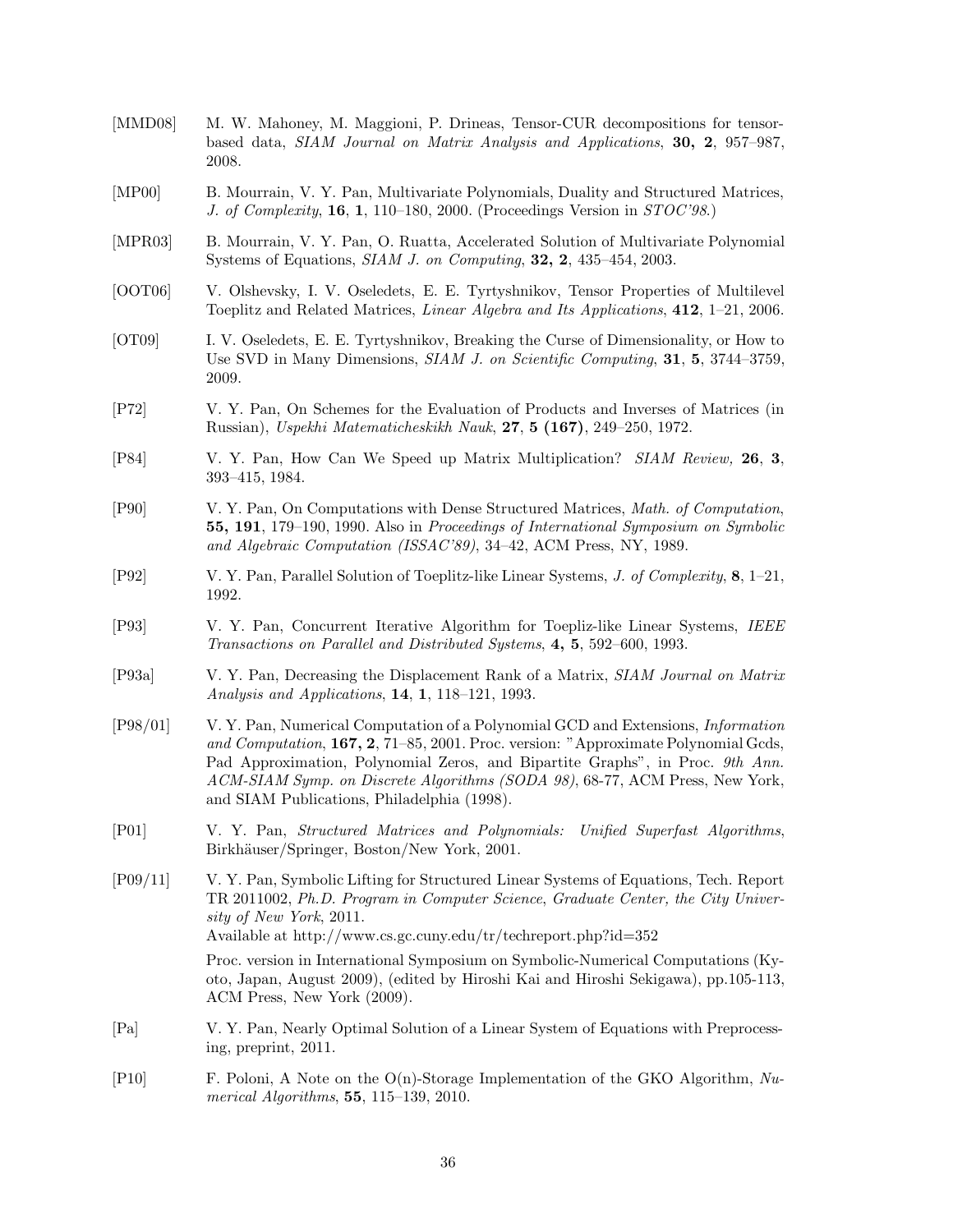- [PGMQ] V. Y. Pan, D. Grady, B. Murphy, G. Qian, R. E. Rosholt, A. Ruslanov, Schur Aggregation for Linear Systems and Determinants, *Theoretical Computer Science*, *Special Issue on Symbolic–Numerical Algorithms* (D. A. Bini, V. Y. Pan, and J. Verschelde editors), **409**, **2**, 255–268, 2008.
- [PIMR10] V. Y. Pan, D. Ivolgin, B. Murphy, R. E. Rosholt, Y. Tang, X. Yan, Additive Preconditioning for Matrix Computations, *Linear Algebra and Its Applications*, **432**, 1070– 1089, 2010.
- [PKRK06] V. Y. Pan, M. Kunin, R. Rosholt, H. Kodal, Homotopic Residual Correction Processes, *Math. of Computation*, **75**, 345–368, 2006.
- [PMQR09] V. Y. Pan, B. Murphy, G. Qian, R. E. Rosholt, Error-free Computations via Floating-Point Operations, *Computers and Mathematics with Applications*, **57**, 560–564, 2009.
- [PQ10] V. Y. Pan, G. Qian, Randomized Preprocessing of Homogeneous Linear Systems of Equations, *Linear Algebra and Its Applications*, **432**, 3272–3318, 2010.
- [PQa] V. Y. Pan, G. Qian, Solving Linear System with Randomized Augmentation, Tech. Report TR 2010009, *Ph.D. Program in Computer Science*, *Graduate Center, the City University of New York*, 2010. Available at http://www.cs.gc.cuny.edu/tr/techreport.php?id=352
- [PQZa] V. Y. Pan, G. Qian, A. Zheng, Randomized Preprocessing versus Pivoting, *Linear Algebra and Its Applications*, in print. Also Tech. Report TR 2010011, *Ph.D. Program in Computer Science*, *Graduate Center, the City University of New York*, 2010. Available at http://www.cs.gc.cuny.edu/tr/techreport.php?id=352.
- [PQZC] V. Y. Pan, G. Qian, A. Zheng, Z. Chen, Matrix Computations and Polynomial Rootfinding with Preprocessing, *Linear Algebra and Its Applications*, **434**, 854–879, 2011.
- [PS91] V. Y. Pan, R. Schreiber, An Improved Newton Iteration for the Generalized Inverse of a Matrix, with Applications, *SIAM Journal on Scientific and Statistical Computing*, **12, 5**, 1109–1131, 1991.
- [PVW04] V. Y. Pan, M. Van Barel, X. Wang, G. Codevico, Iterative Inversion of Structured Matrices, *Theoretical Computer Science*, 315, 2–3 (Special Issue on Algebraic and<br>Numerical Computing odited by L.Z. Emiris, B. Mourrain and V. V. Pan), 581–502 Numerical Computing, edited by I. Z. Emiris, B. Mourrain, and V. Y. Pan), 581–592, 2004.
- [PW08] V. Y. Pan, X. Wang, Degeneration of Integer Matrices Modulo an Integer, *Linear Algebra and Its Applications*, **429**, 2113–2130, 2008.
- [PY99/01] V. Y. Pan, Y. Yu, Certified Computation of the Sign of a Matrix Determinant, *Algorithmica*, **30**, 708–724, 2001; Proc. version in *Proc. 10th Annual ACM-SIAM Symposium on Discrete Algorithms (SODA'99)*, 715–724, ACM Press, New York, and SIAM Publications, Philadelphia, 1999.
- [PZ11] V. Y. Pan, A. Zheng, New Progress in Real and Complex Polynomial Root-Finding, *Computers and Math. (with Applications)* **61**, 1305–1334, 2011.
- [R06] G. Rodriguez, Fast Solution of Toeplitz- and Cauchy-like Least Squares Problems, *SIAM J. Matrix Analysis and Applications*, **28, 3**, 724–748, 2006.
- [S80] J. T. Schwartz, Fast Probabilistic Algorithms for Verification of Polynomial Identities, *Journal of ACM*, **27**, **4**, 701–717, 1980.
- [S98] G. W. Stewart, *Matrix Algorithms, Vol I: Basic Decompositions*, SIAM, Philadelphia, 1998.